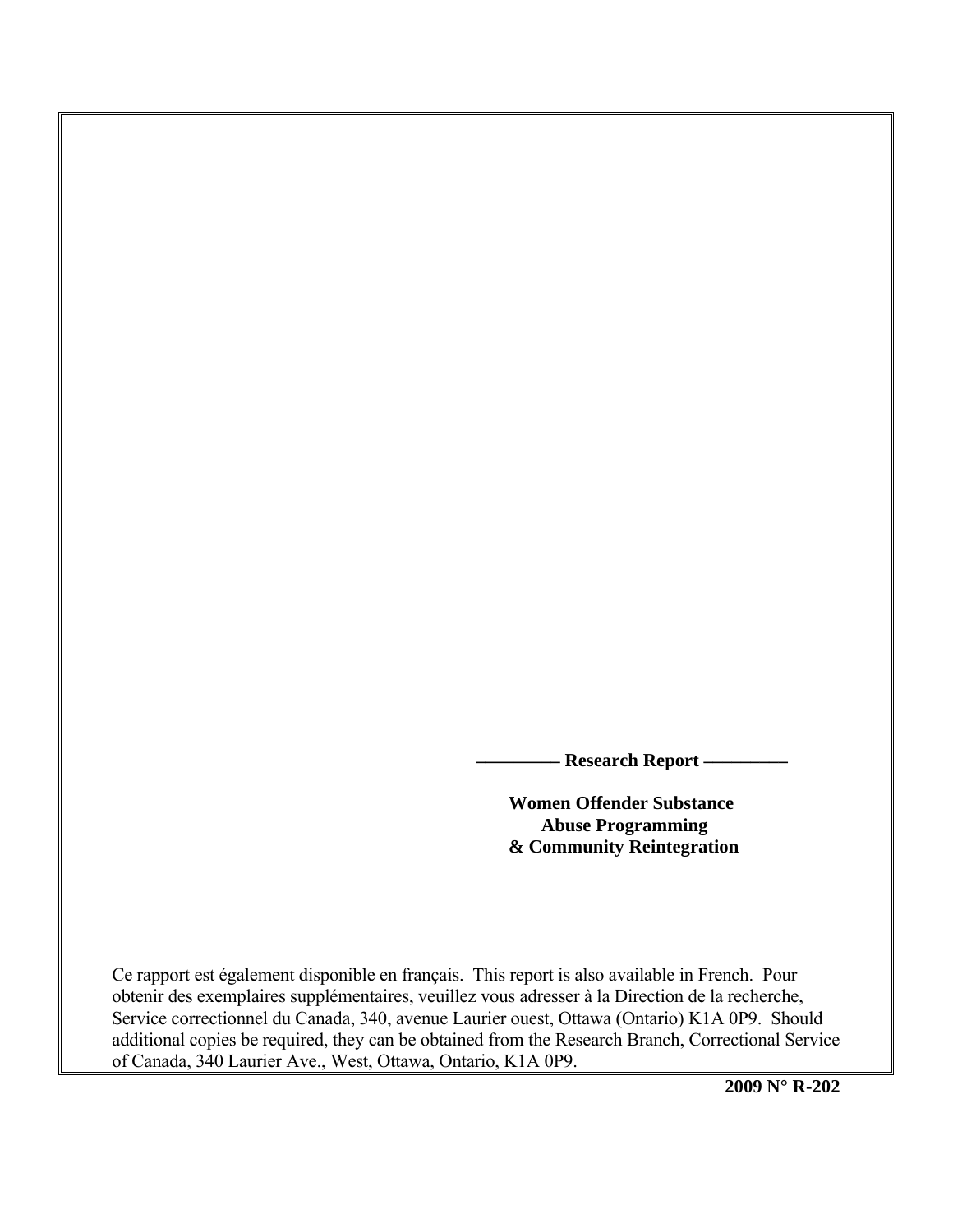**Women Offender Substance Abuse Programming** 

 **& Community Reintegration** 

Flora I. Matheson

Sherri Doherty

Brian A. Grant

Addictions Research Centre

Research Branch

Correctional Service Canada

March 2008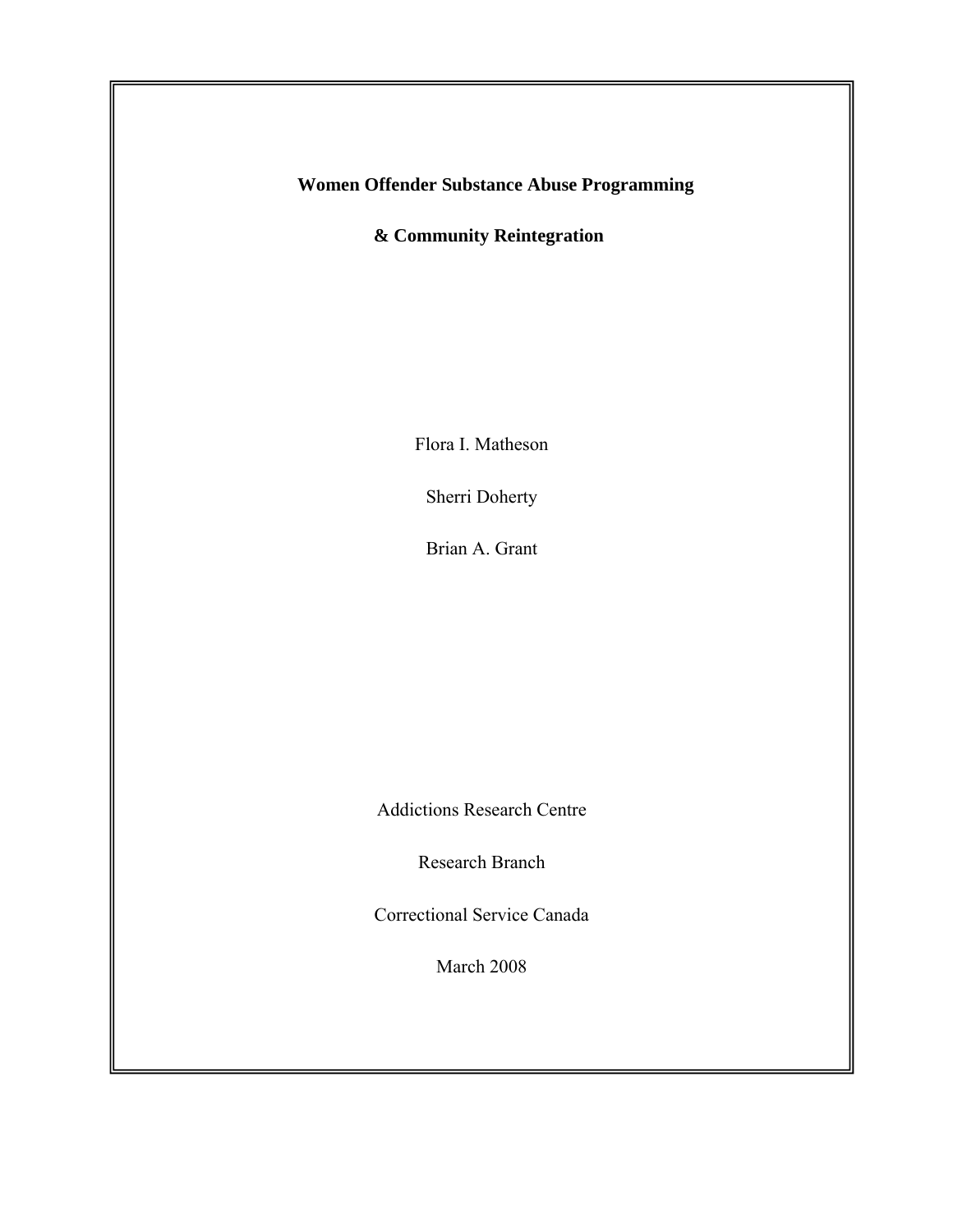## **ACKNOWLEDGEMENTS**

<span id="page-2-0"></span>This report could not have been completed with out the expertise of several individuals. Dan Kunic, Senior Research Manager, Addictions Research Centre, generously produced many of the datasets we required to conduct our analysis. Dan was also an invaluable consultant as we worked through numerous methodological issues. We thank Rahim Moineddin at St. Michael's Hospital, for sharing his expertise as a biostatistician. We also thank Shanna Farrell, Research Manager with the Addictions Research Centre, who created many of the datasets required in later phases of our research. We wish to express our gratitude to the following individuals who shared their research expertise to help us gain a deeper understanding of the data: Sara Johnson, Kelley Blanchette and Renée Gobeil. We would also like to acknowledge the WOSAP development team at the Addictions Research Centre led by Lucy Hume. We offer our sincere thanks to those women who participated in the program, graciously agreed to be part of the study, and allowed us to share their results thus contributing to the development of new knowledge.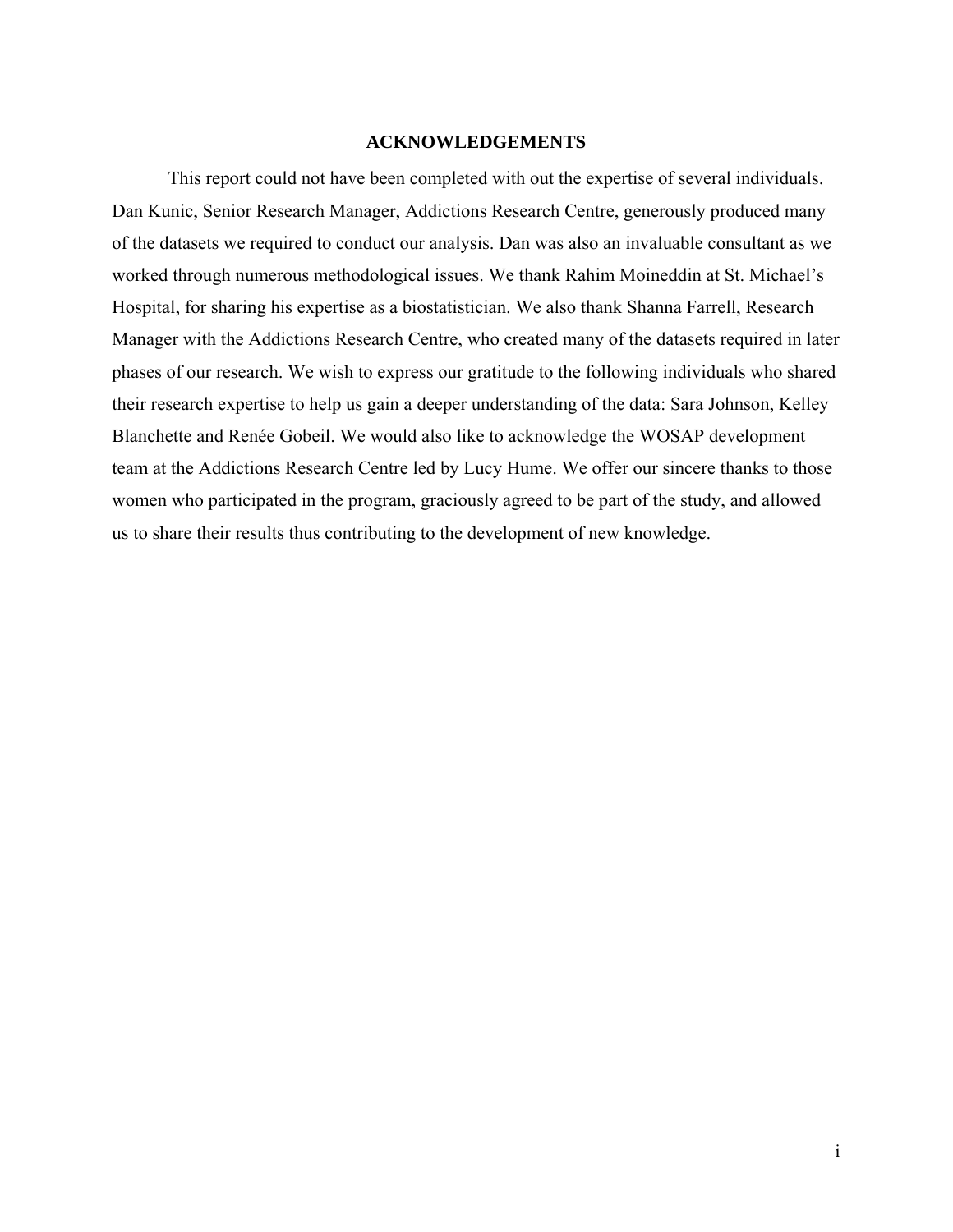#### **EXECUTIVE SUMMARY**

<span id="page-3-0"></span>In response to continued high levels of substance abuse problems among women offenders under federal jurisdiction, the Correctional Service of Canada implemented a newly designed multi-stage programming model for women offenders. Based on research and recommendations from a panel of experts Correctional Service Canada implemented the Women Offenders Substance Abuse Programs (WOSAP) in May 2003.

WOSAP's design is unique, offering a continuum of interventions and services from admission to a federal institution to warrant expiry that are matched to women's specific needs including peer support and activities designed to foster a positive culture. The program is gender responsive, which, in this context, refers to an environment (program content, staffing and culture) that reflects a comprehensive understanding of the realities of women's lives. The overall goal of WOSAP is to empower women to make healthy lifestyle choices. A related and essential goal of the program is to reduce return to custody. WOSAP has three institutional treatment modules (Engagement and Education (E&E), Intensive Therapeutic Treatment (ITT), and Relapse Prevention and Maintenance (RPM)). Additionally, Community Relapse Prevention and Maintenance (CRPM) is offered to women while under supervision in the community.

The purpose of this report is two-fold: first, to compare return to custody among women who participated in ITT-WOSAP, women who participated only in either E & E and/or RPM (Other WOSAP) and women from an historical period (Pre-WOSAP) who participated in the previous treatment program; and secondly, to determine whether women who participated in any aspect of WOSAP and received Community Relapse Prevention and Maintenance (CRPM) were less likely to return to custody than women without CRPM. Both questions were addressed by comparing return to custody in a 52-week post release period.

The sample consisted of 560 women offenders of whom 452 participated in at least one component of WOSAP. Overall, 41% of the sample was returned to custody within 1 year after leaving prison. The findings on institutional-based substance abuse programming indicate that the lowest rate of return to custody is among ITT-WOSAP (39%), followed by Other WOSAP (43%), with the highest return rate among Pre-WOSAP women (47%).

This illustrates that intensive substance abuse programming (i.e. ITT-WOSAP) is more beneficial in reducing rates of return to custody than is less intensive programming (i.e. Other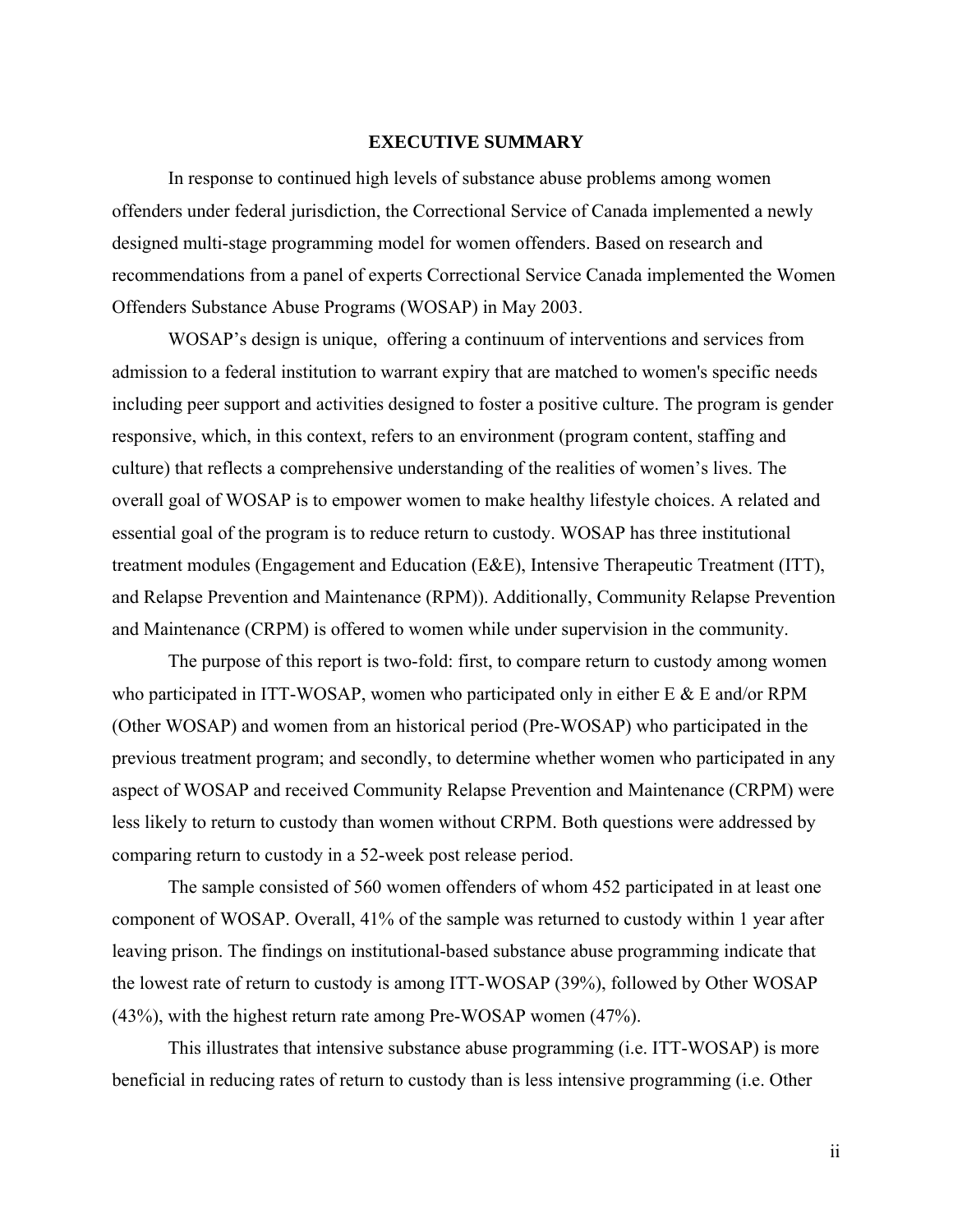WOSAP and pre-WOSAP). When CRPM participation was considered (for ITT-WOSAP and Other-WOSAP), the impact was more pronounced. Only 5% of women who completed CRPM were returned to custody which is significantly less than the rate for women with no exposure to CRPM (38%).

Findings from survival analyses revealed several risk factors for return to custody among ITT-WOSAP and other-WOSAP. Age, non-discretionary release, unemployment, and criminal history risk were statistically significant predictors of return to custody. Women offenders who were assessed as high criminal history risk were 58% more likely to recidivate. Women who violated a condition of abstinence were 1.9 times more likely to return to custody. Unemployed offenders were over 2 times more likely to recidivate than those who were employed while on release. In the statistical model, CRPM was strongly associated with return to custody. Relative to women offenders who completed CRPM those who had no CRPM were over 10 times more likely to return to custody after adjusting for other factors.

Major findings on return to custody among Aboriginal women are similar to those from the larger sample. Forty percent of Aboriginal women returned to prison within the 52-week period after release. Forty percent accessed some type of post-release programming with only 30% participating in CRPM. Secondary findings showed that employment while on release from prison had an impact upon the success of Aboriginal women in the community. Though the descriptive analysis was based upon small numbers, the results do point to the need for further research on effective program models for this group.

Results demonstrate the importance of continuity of substance abuse treatment (aftercare) for women offenders in their transition from the institution to the community. While participating in institutionally-based treatment, women are somewhat sheltered from many of the triggers which contributed to their substance abuse prior to incarceration. The hope is that women have acquired valuable coping skills through participation in institutional treatment; however, the opportunity to practice these skills while in custody is not equivalent to practice in the community. The results show that institutional substance abuse treatment does lead to reductions in return to custody among women offenders, and that the *combination* of treatment in the institutions and Relapse Prevention and Maintenance in the community was particularly beneficial in lowering the likelihood of return to custody.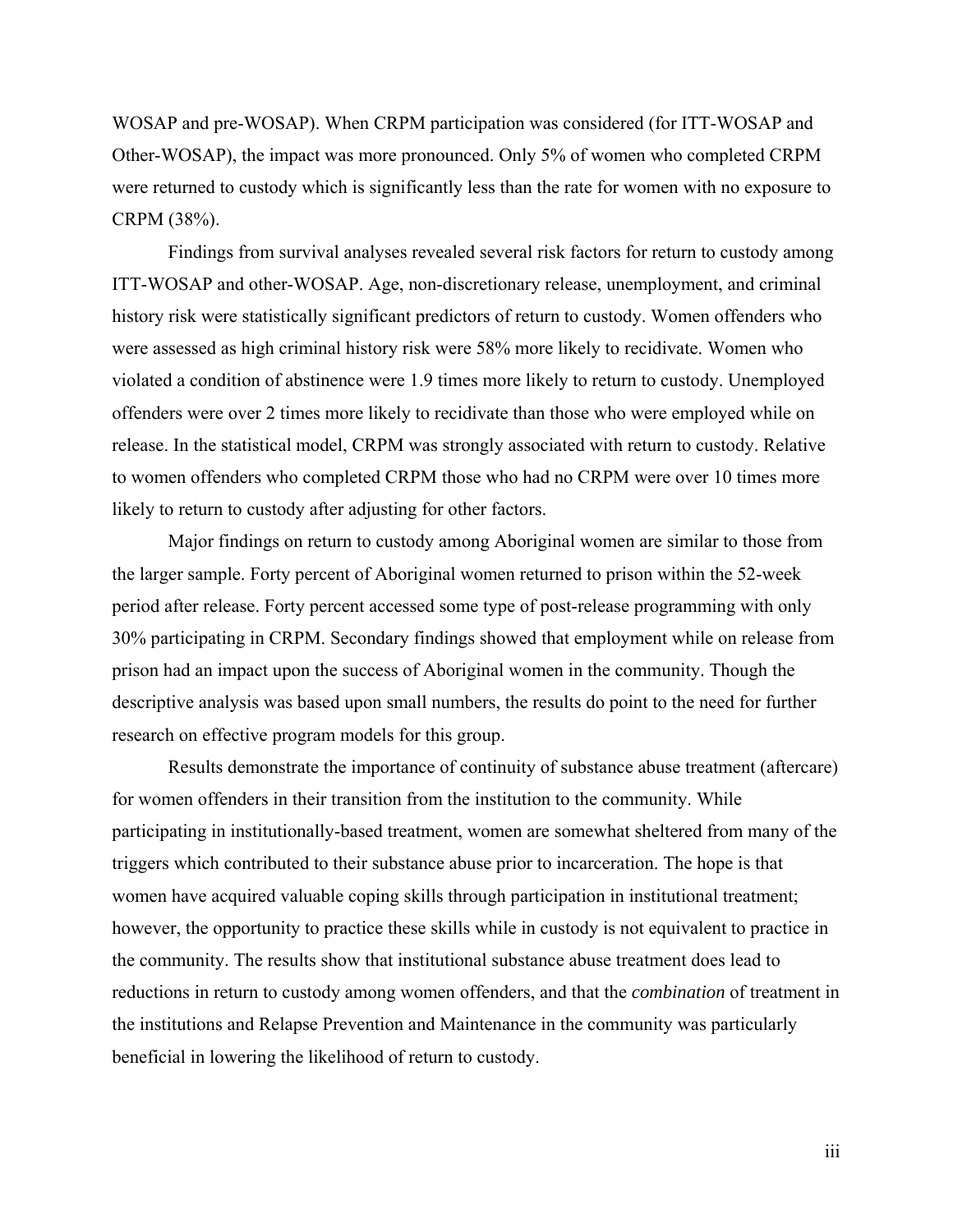# **TABLE OF CONTENTS**

<span id="page-5-0"></span>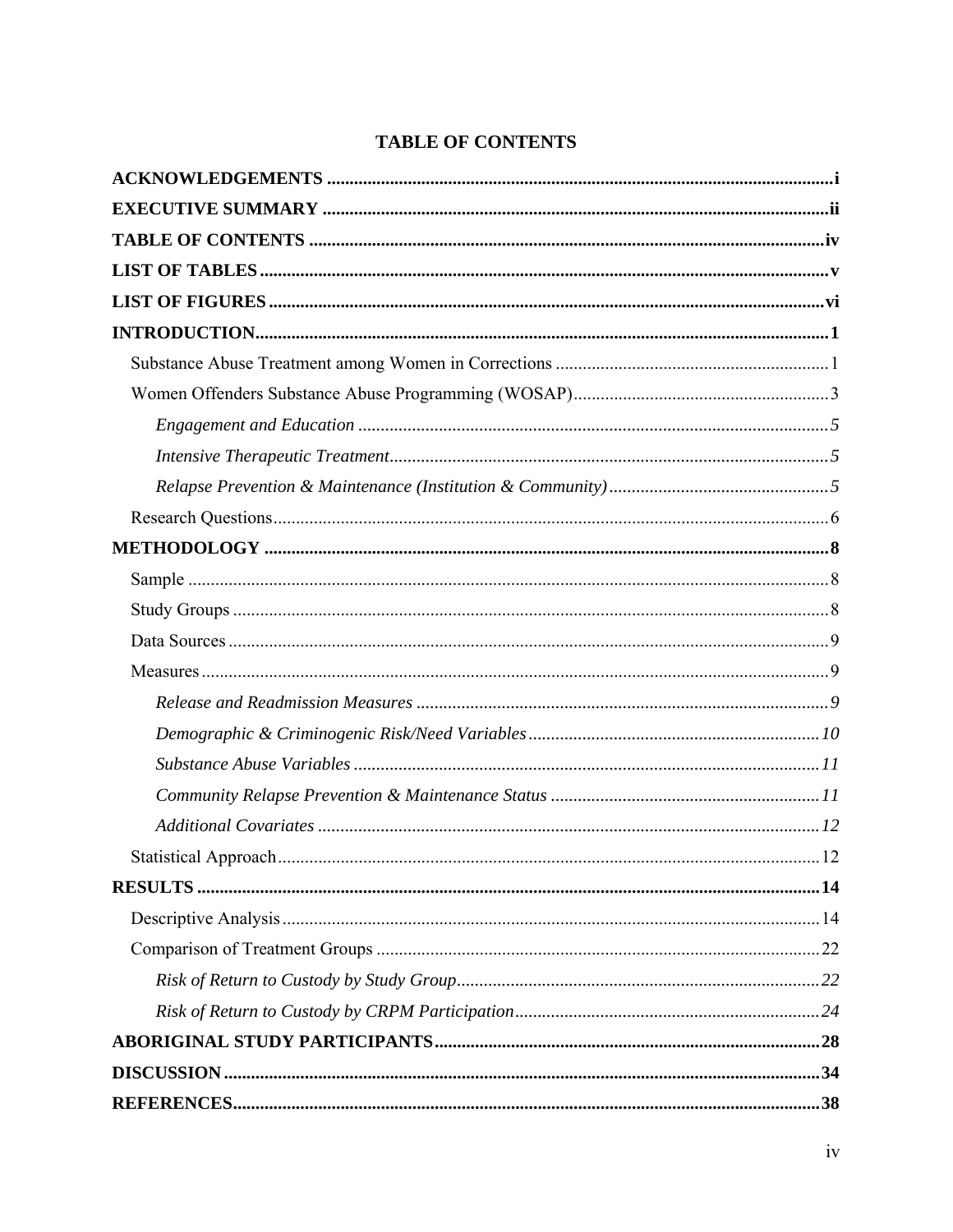# **LIST OF TABLES**

<span id="page-6-0"></span>

| Table 3: Criminal History Risk and Criminogenic Need by Study Group 17                     |  |
|--------------------------------------------------------------------------------------------|--|
|                                                                                            |  |
|                                                                                            |  |
|                                                                                            |  |
|                                                                                            |  |
|                                                                                            |  |
| Table 9. Return to Custody by CRPM Status for ITT-WOSAP and Other WOSAP Combined . 21      |  |
|                                                                                            |  |
|                                                                                            |  |
| Table 12: Cox Proportional Regression of Time to Return to Custody by CRPM Status for      |  |
|                                                                                            |  |
| Table 13. Demographic Characteristics for Aboriginal Women by Study Group 28               |  |
| Table 14: Sentence, Offence, & Program Characteristics for Aboriginal Women by Study Group |  |
|                                                                                            |  |
| Table 15: Criminal History Risk & Criminogenic Need for Aboriginal Women by Study Group    |  |
|                                                                                            |  |
| Table 16: Dynamic Factor Need Ratings for Aboriginal Women by Study Group 30               |  |
| Table 17: Severity of Substance Abuse Among Aboriginal Women by Study Group 30             |  |
|                                                                                            |  |
| Table 19: Substance Abuse Community Programming for Aboriginal Women by Study Group 31     |  |
|                                                                                            |  |
| Table 21: Return to Custody by CRPM Status for Aboriginal Subsets of ITT-WOSAP and Other   |  |
|                                                                                            |  |
| Table 22: Employment Status and Violations of Abstinence for Aboriginal Women by Study     |  |
|                                                                                            |  |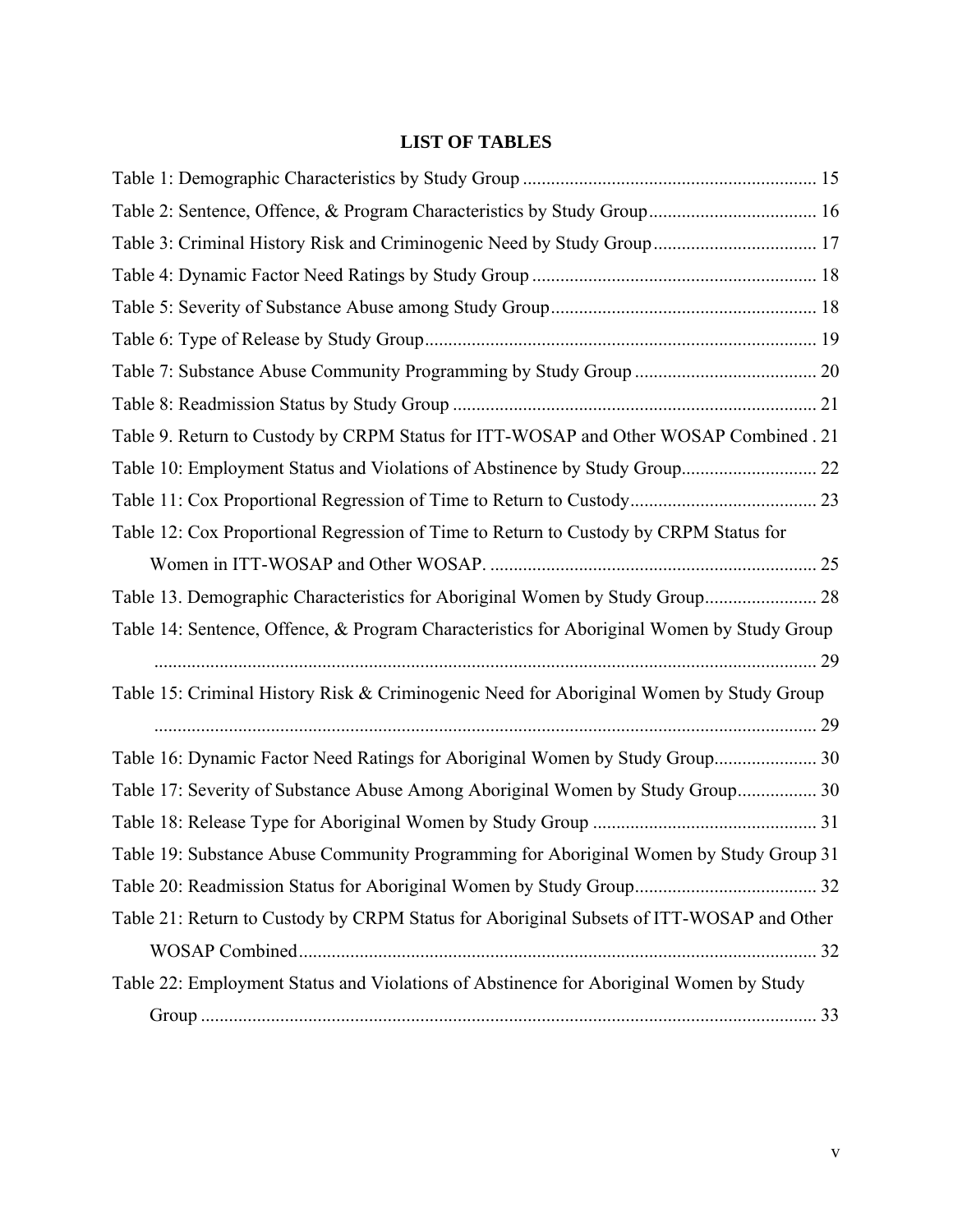# **LIST OF FIGURES**

<span id="page-7-0"></span>

| Figure 2. Cox Proportional Regression of Time to Return to Custody for Women in ITT-      |  |
|-------------------------------------------------------------------------------------------|--|
|                                                                                           |  |
| Figure 3: Survival Curves to First Return to Custody among ITT-WOSAP Women by Aftercare   |  |
|                                                                                           |  |
| Figure 4: Survival Curves to First Return to Custody among Other WOSAP Women by Aftercare |  |
|                                                                                           |  |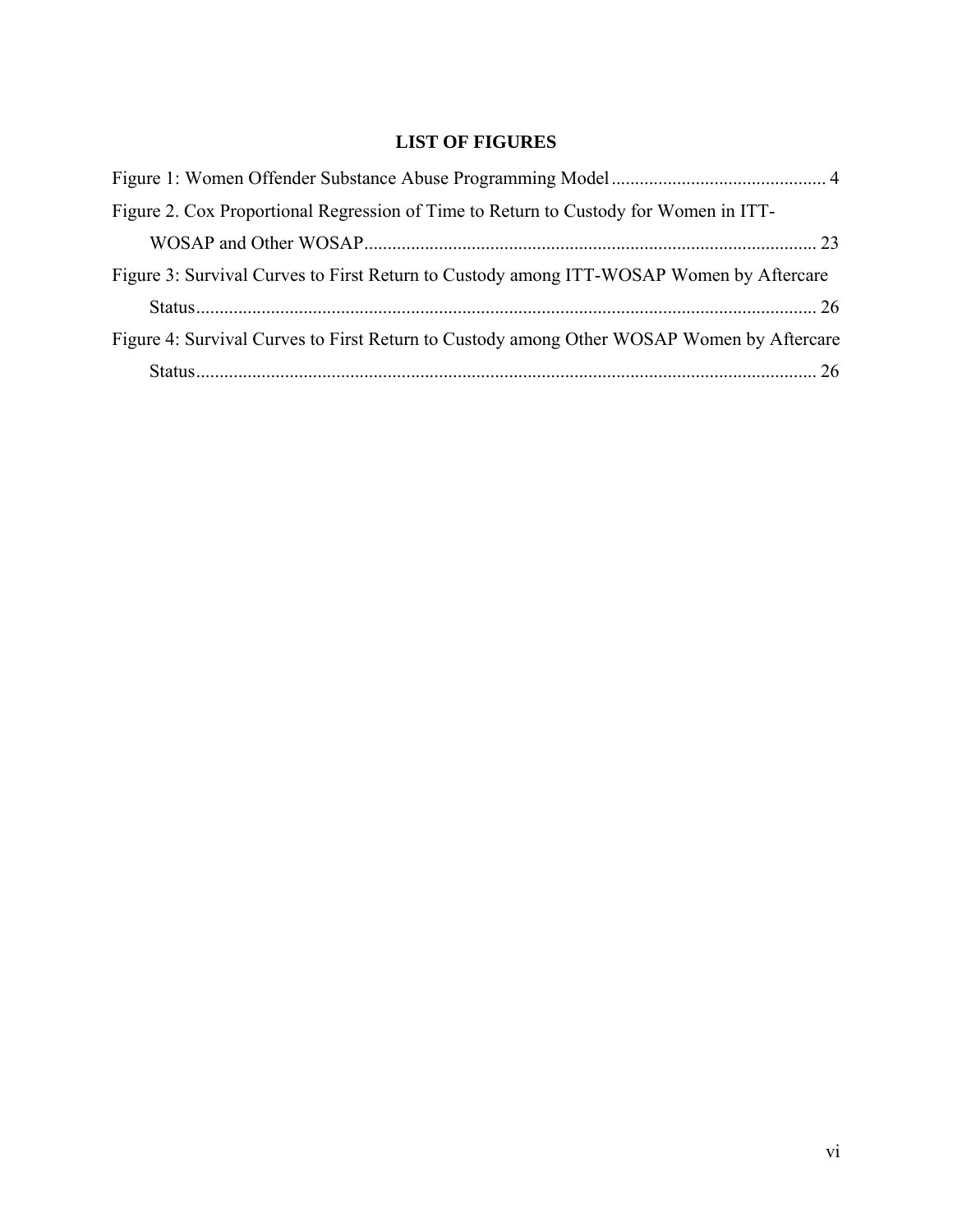## **INTRODUCTION**

<span id="page-8-0"></span>The federally incarcerated adult population of women in Canada increased approximately 403% from 1981 (n=93) to 2008 (n=469). In 2008, 1075 women offenders in Canada were serving a federal sentence: 496 (46%) were incarcerated while 579 (54%) were serving the remainder of their sentence in the community (Correctional Service Canada, 2008a). While women represent only 5% of all federal admissions it is a high burden, high cost, and underserviced group. For example, 80% of women offenders in Canadian federal institutions have substance abuse problems (Grant & Gileno, 2008).

In a study of federally sentenced women in the community, Law (2004) found that the majority of her sample had been convicted of property offences like theft (60.6%) and fraud (39.8%), with drug convictions the next largest offence category (46.7%). According to Dowden and Blanchette (1999) women offenders who abused substances had significantly more problems with associates, attitudes, employment and their marital/family situations. They were also twice as likely to have unstable accommodation in the community, have few skills to manage stress, and they were more likely to have been hospitalized for mental health reasons. They also identified a trend towards higher recidivism rates for substance-abusing women offenders.

#### **Substance Abuse Treatment among Women in Corrections**

Three related concerns arise when considering problems of substance abuse among women who have contact with the criminal justice system: relapse itself; relapse that leads to revocation or re-arrest, and relapse that leads to death. Research suggests that drug treatment programming in the correctional system is advantageous, reducing the probability of revocation and re-arrest for those who have undergone treatment in comparison to those who received no treatment (Pelissier et al., 2001). Such programs have also been shown to be beneficial in reducing relapse into substance abuse. In addition, these treatment programs have a positive impact on employment rates, especially for women (Pelissier et al., 2001) and may be instrumental in reducing drug-related deaths among newly released offenders (Bird & Hutchinson, 2003; Sattar, 2003; Sattar & Killias, 2005; Singleton, Pendry, & Taylor, 2003).

Additionally, research suggests that aftercare, in the form of community-based substance abuse treatment while on parole, can be viewed as a distinct experience that can potentially have its own unique impact on recidivism and drug relapse (Wexler, Melnick, Lowe, & Peters,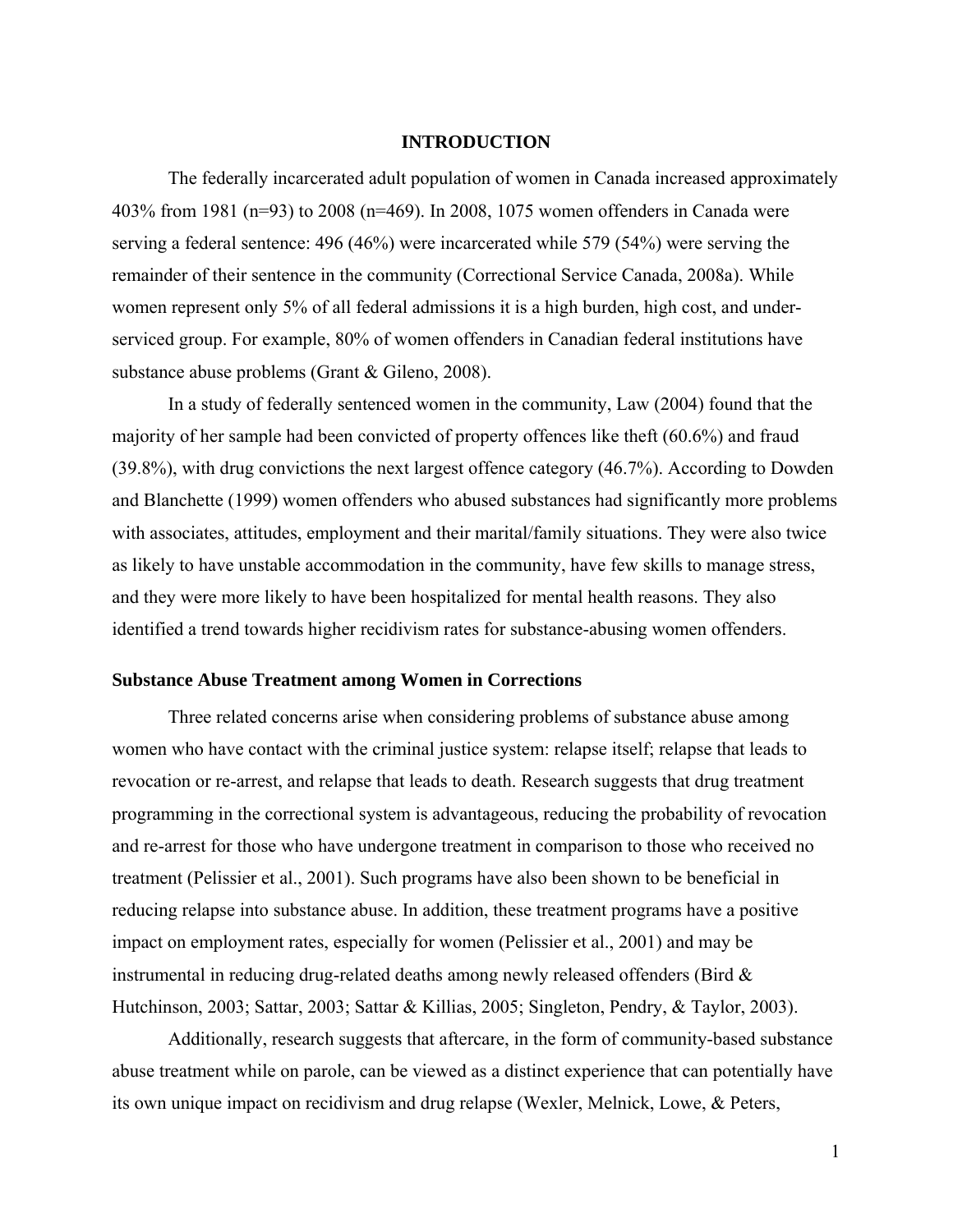1999b). Studies from California, (Wexler, De Leon, Thomas, Kressel, & Peters, 1999a; Wexler et al., 1999b) Texas (Hiller, Knight, & Simpson, 1999b; Knight, Simpson, & Hiller, 1999) and Delaware (Butzin, Martin, & Inciardi, 2002; Inciardi, Martin, Butzin, Hooper, & Harrison, 1997; Inciardi, Surratt, Martin, & Hooper, 2002) have shown that aftercare is effective in reducing both return to custody and relapse into drug use (Inciardi et al., 1997; Knight et al., 1999; Wexler et al., 1999b).

For the most part, this handful of studies on aftercare focuses on males or combines findings for men and women. Interestingly, there is evidence to suggest that women may respond more effectively to treatment than men. Butzin, Martin and Inciardi (2002) found that among men and women participating in the Key-CREST and CREST programs in Delaware, women were more likely to remain without arrest at three-years post release when treatment included within-prison, transitional, and aftercare treatment components (after adjustment for other risk factors).

There is very little information available on drug-using women under community supervision and little research assessing the effectiveness of aftercare treatment among women offenders. A meta-analysis of 44 studies of substance abuse treatment for women examined the efficacy among several outcomes including criminality. Criminal justice outcomes were assessed using treatment versus no treatment and showed a very modest effect (effect size  $= 0.16$ ) on criminal activity (Orwin, Francisco, & Bernichon, 2001).

The Forever Free Substance Abuse Program is a drug treatment program for women incarcerated in California (Hall, Prendergast, Wellisch, Patten, & Cao, 2004; Prendergast, Wellisch, & Wong, 1996). There is an in-prison component - provided to volunteer inmates during the last six months of incarceration – and a residential aftercare component– provided to volunteer parolees who have graduated from Forever Free. Evaluations of this program indicate that the women who participated in the institutional component of Forever Free had a lower reincarceration rate than a comparison group of women. Approximately 68% of women who participated in residential aftercare treatment remained in the community one-year post release; in comparison 52% of those women who did not participate in residential aftercare while on parole were returned to custody one-year post release.

There is a growing awareness that public health costs associated with both men and women who have ever been incarcerated might be reduced with a focus on coordination of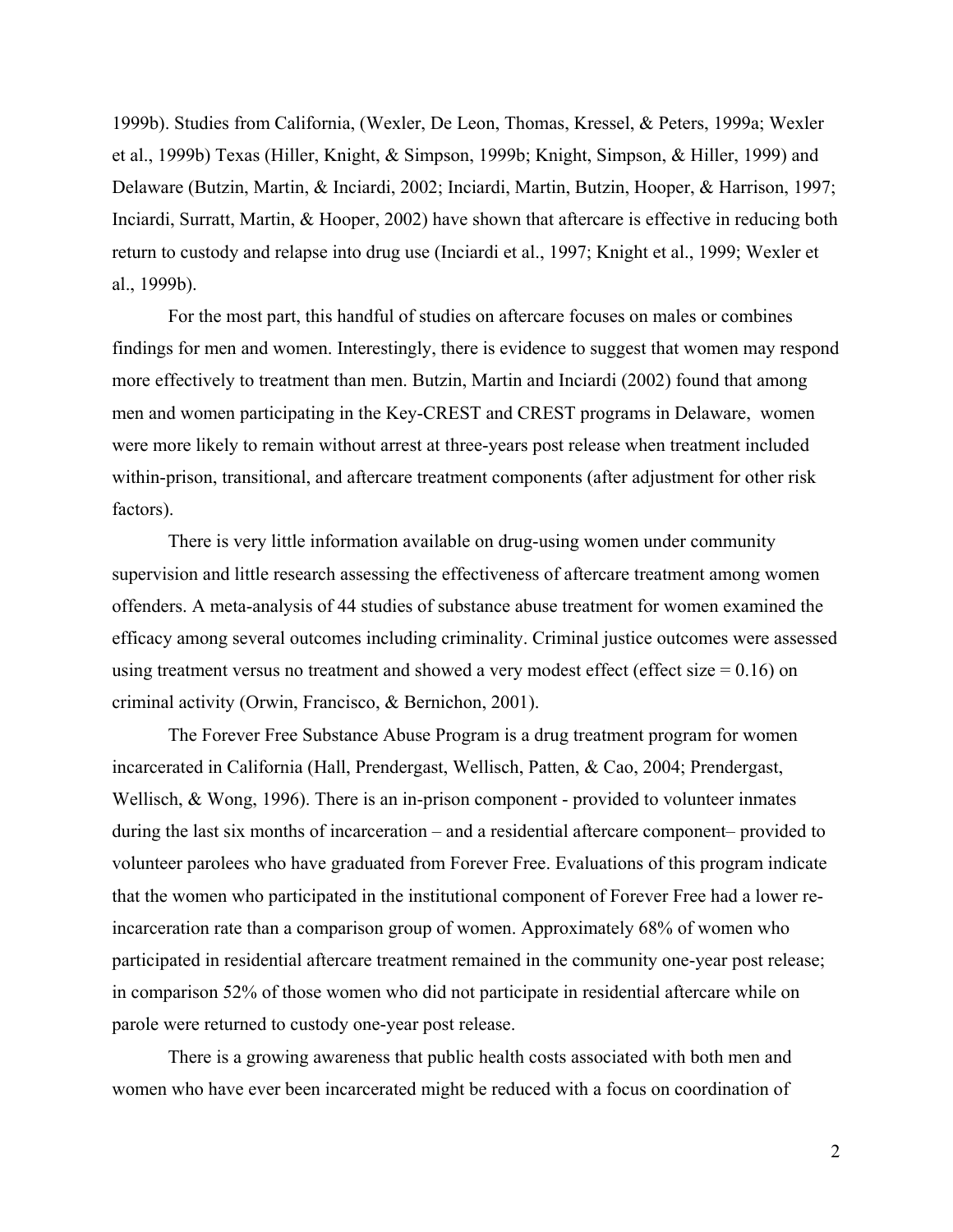<span id="page-10-0"></span>continuing health services at the community level (Lurigio, 2001; Lurigio, Fallon, & Dincin, 2000; Skolnick, 1975). Lack of continuity of community care is an important barrier to positive health outcomes and reduction of recidivism for women leaving correctional institutions (Hughes, 2000; Hume, 2001; Rich et al., 2001; Richie, Freudenberg, & Page, 2001). Women who are struggling with drug addiction may experience considerable emotional stress upon reentry to the community making them more vulnerable to relapse. Aftercare for these women becomes crucial to their re-integration and continued success in the community.

#### **Women Offenders Substance Abuse Programming (WOSAP)**

In 1994, the Correctional Service of Canada (CSC) established substance abuse programming as a priority in its *Correctional Program Strategy for Federally Sentenced Women* (Correctional Service Canada, 1994). A national program was developed one year later.

In 1999, CSC convened a panel of internationally recognized experts to review existing substance abuse programming for women. The panel agreed that, while earlier program efforts represented an important beginning, a more comprehensive approach was warranted. In response to the recommendations of the expert panel, Correctional Service Canada developed the Women Offenders Substance Abuse Program (WOSAP) which was implemented in May 2003 (Hume & Grant, 2001).

WOSAP was developed by CSC at the Addictions Research Centre with support from the Women Offender Sector. It offers a continuum of interventions and services matched to women's specific needs, as well as peer support and activities designed to foster a positive culture. The program is gender responsive, which, in this context, refers to an environment (program content, staffing and culture) that reflects a comprehensive understanding of the realities of women's lives. WOSAP has three institutional treatment modules and an aftercare component for women while under supervision in the community. The overall goal of WOSAP is to empower women to make healthy lifestyle choices. A related and essential goal of the program is to reduce return to custody.

WOSAP program facilitators participate in a two-week training session which familiarizes them with the program content. They learn and are evaluated on working alliance; program delivery techniques and skills; analytical thinking and judgment; planning and organizing; and self management. The program is currently available in all five federal women's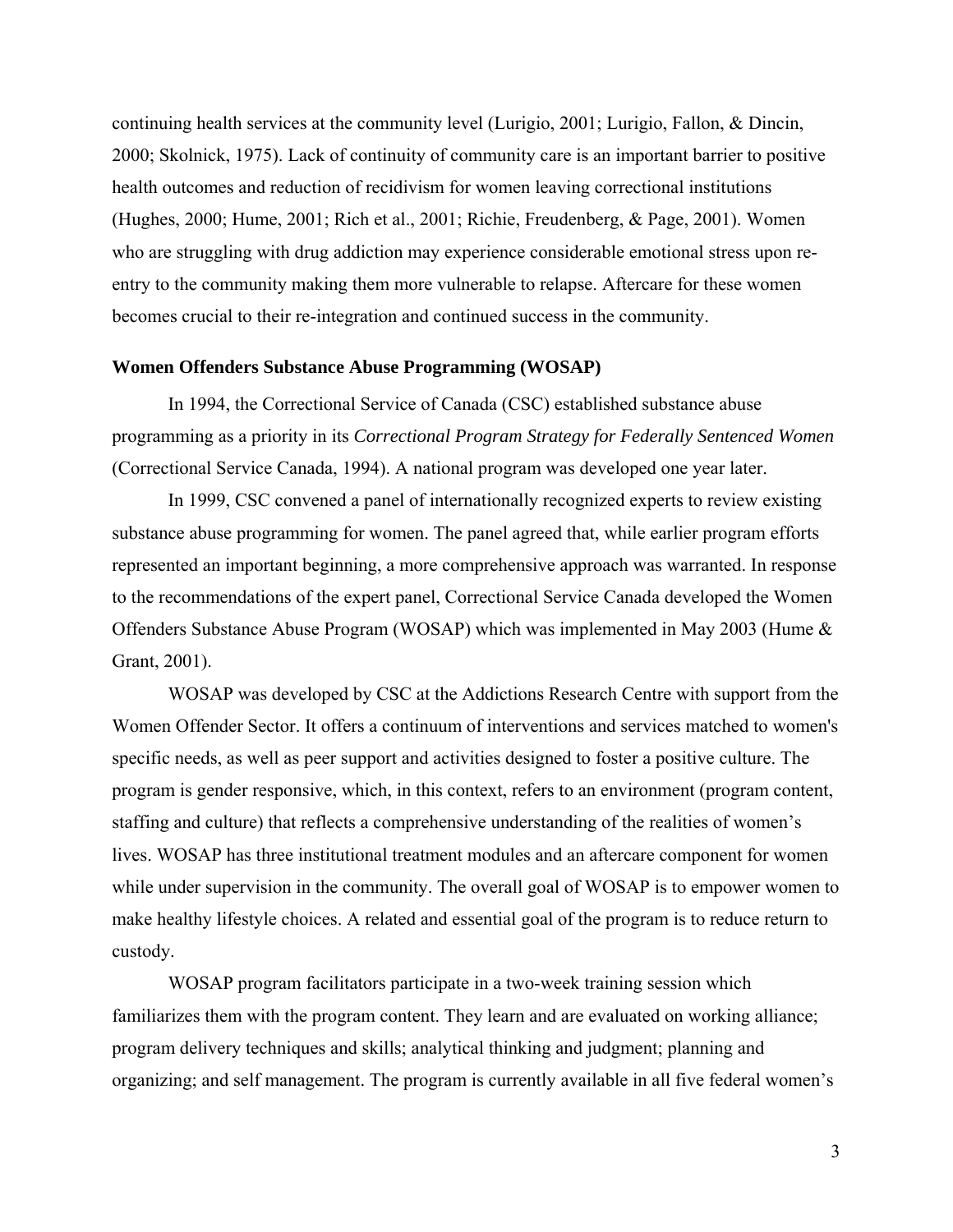<span id="page-11-0"></span>institutions and the Aboriginal healing lodge as well as numerous community sites across the country. Facilitators must demonstrate the required skills based upon an objectively scored evaluation. Upon meeting these requirements, the program facilitators may begin facilitating WOSAP. To ensure quality control, site visits are completed by the regional program manager. Facilitators are observed while delivering WOSAP sessions and are provided ongoing support by the regional program manager. As well, anonymous feedback collected from program participants is compiled and communicated to the facilitators so they can identify areas requiring improvement.



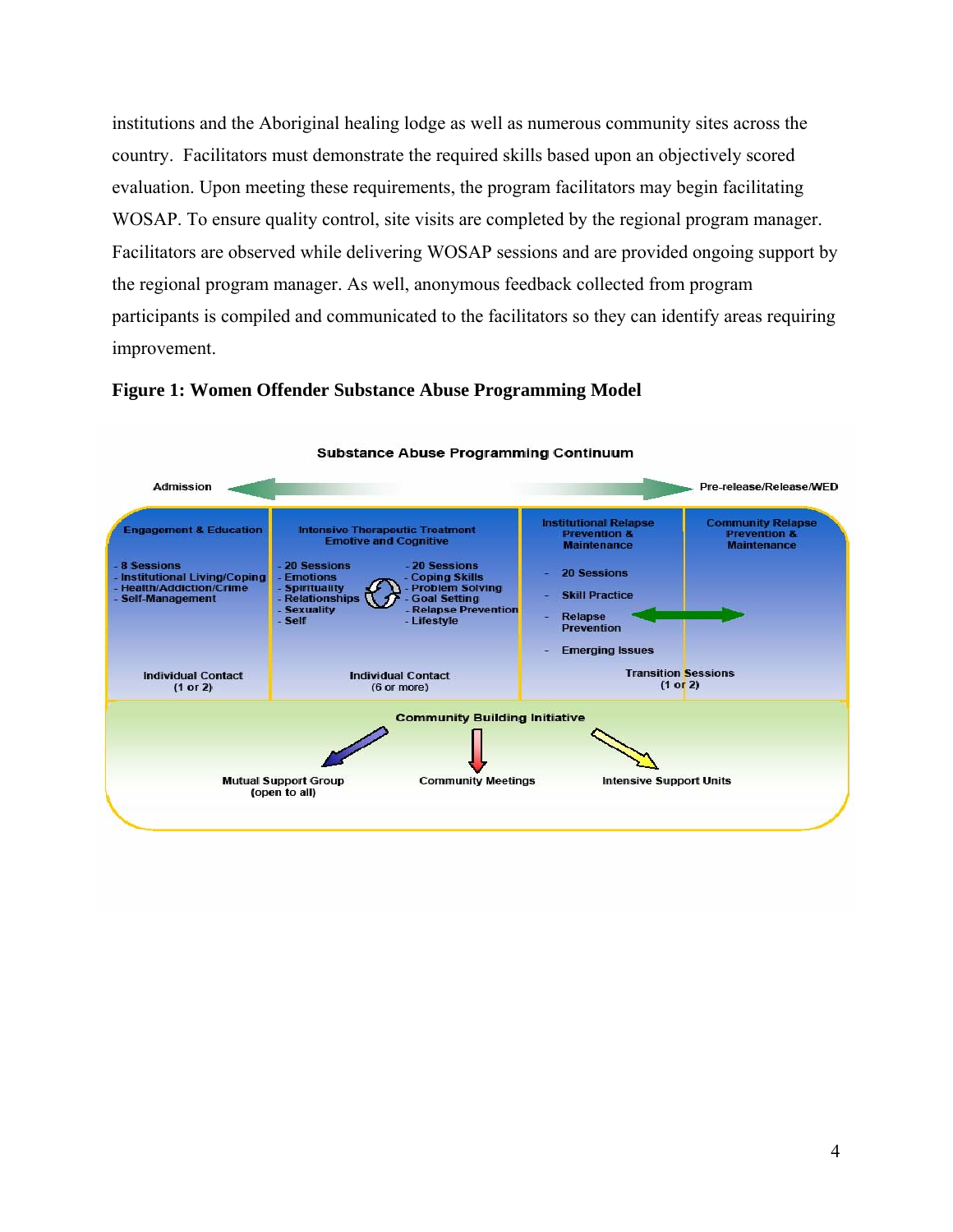## <span id="page-12-0"></span>*Engagement and Education*

Engagement and Education (E  $\&$  E) is offered to all women in the institution, regardless of use or abuse of substances. The focus of Engagement and Education is on welcoming the women into the institutional setting, supporting them as they make the transition from the community to the institution, increasing their understanding of the impact of addiction on women, and motivating them to make positive change. Substance abuse may not have a direct impact on all of the women but it often has an impact on their relationships. Drawing from relational theory, this module emphasizes the importance of healthy connections which is applicable to everyone. As incarceration may be a traumatic experience for many women and many have already experienced severe trauma in their lives, this module also provides participants with coping skills including grounding techniques that are designed to immediately connect a woman to the present moment during periods of dissociation.

### *Intensive Therapeutic Treatment*

Intensive Therapeutic Treatment (ITT) is offered to women offenders who have a moderate to high substance abuse treatment need. The module is intended to provide a safe environment where women can engage in self-exploration of the underlying issues related to substance abuse, such as trauma and lack of self-awareness, as well as to provide women with concrete, practical skills to help them stop abusing substances. As such, the treatment is an integration of an emotive, experiential approach and a cognitive-behavioural model including relapse prevention for substance abuse. The emotive sessions focus on emotions, spirituality, relationships, sexuality and self while the cognitive sessions focus on coping skills, problem solving, goal setting, relapse prevention and lifestyle, the latter being designed to provide the education and skills necessary to effect change in the area of substance use and crime. The sessions have been structured to allow for skill acquisition and practice, and to encourage greater self-awareness of issues and patterns relating to substance abuse.

### *Relapse Prevention & Maintenance (Institution & Community)*

Relapse Prevention and Maintenance (RPM) is offered in both the institution and in the community. It is designed to be taken by all women offenders who have received any type of correctional programming to address their respective problematic behaviours. This module gives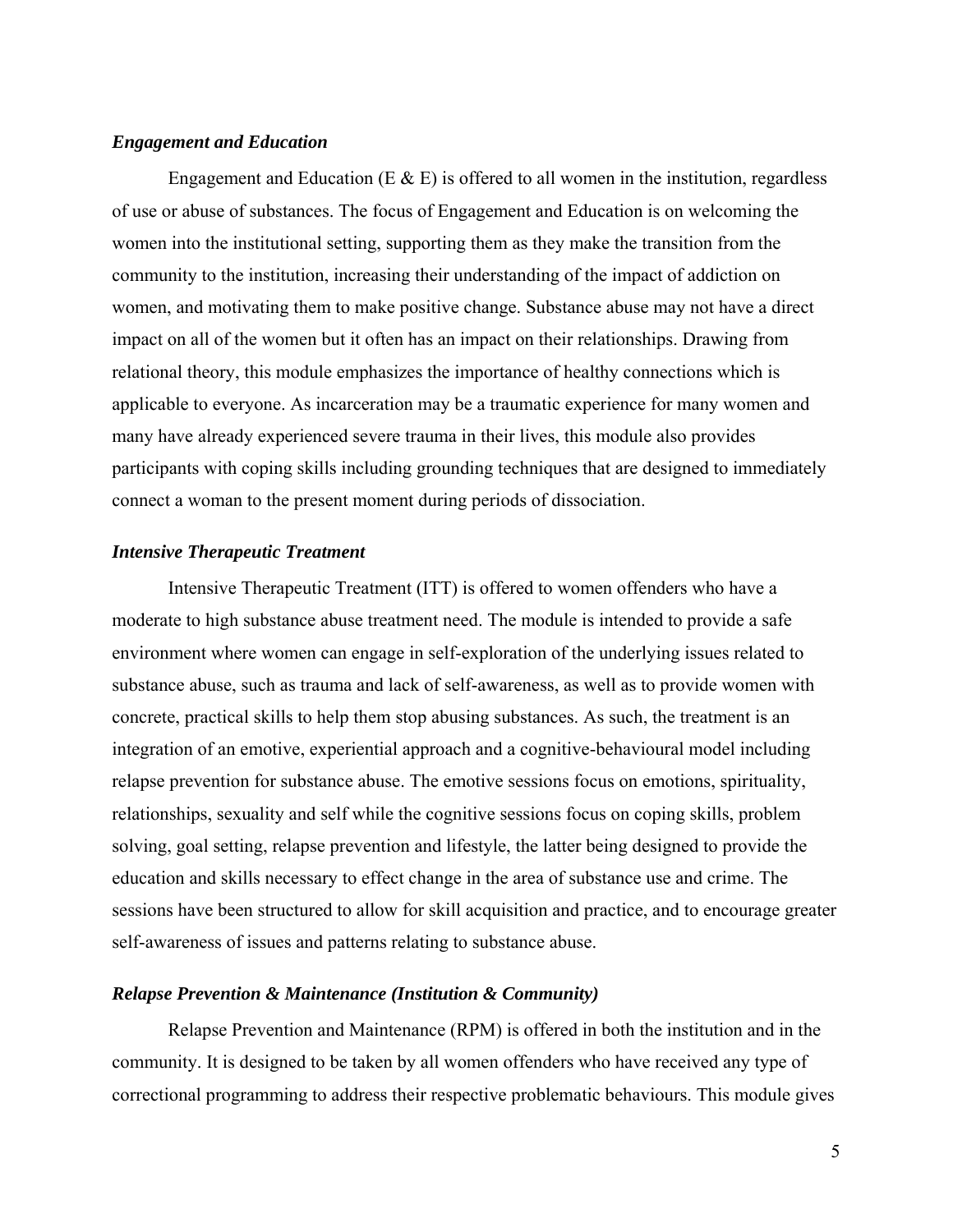<span id="page-13-0"></span>women an opportunity to develop and implement an individualized relapse prevention plan that corresponds to their problematic behaviour. Group format is a mix of cognitive-behavioural treatment, experiential exercises, and coping skill practice. The module can be initiated in the institution and completed in the community.

In the community, Community Relapse Prevention and Maintenance (CRPM) is designed to continue to support women after leaving the institution and to act as a refresher program for those women already living in the community and assessed as 'at risk.' The program content is identical to the institution-based RPM program. Women are particularly vulnerable in the first one to two weeks after release so facilitators are expected to meet with each woman individually prior to her entering the group as soon as possible post-release. Also, creating an opportunity to immediately connect in a positive way with the facilitator will increase a woman's likelihood of success.

In addition to the structured programming, WOSAP includes a second level of intervention which includes activities to promote and foster connection, community and empowerment and which add an experiential dimension to treatment where program goals are practiced and incorporated into daily living.

#### **Research Questions**

Consistent with previous research, which suggests that more intense treatment leads to better outcomes among clients who are matched to the appropriate treatment intensity based on the severity of their drug/alcohol problem, two related questions were posed.

First, do Intensive Therapeutic Treatment participants who are released to community correctional supervision with a diagnosis of drug/alcohol dependence (intermediate to severe level) have better outcomes relative to comparison groups? This was accomplished by comparing the likelihood of return to custody in the 52-week post-release period among treatment groups: 1) women who had participated in Intensive Therapeutic Treatment; 2) women who participated in Engagement & Education and Relapse Prevention and Maintenance; and, women who were institutionalized prior to the inception of WOSAP and participated in a former women's substance abuse program.

Secondly, do women who completed Community Relapse Prevention and Maintenance have better outcomes related to their length of time spent in the community relative to those who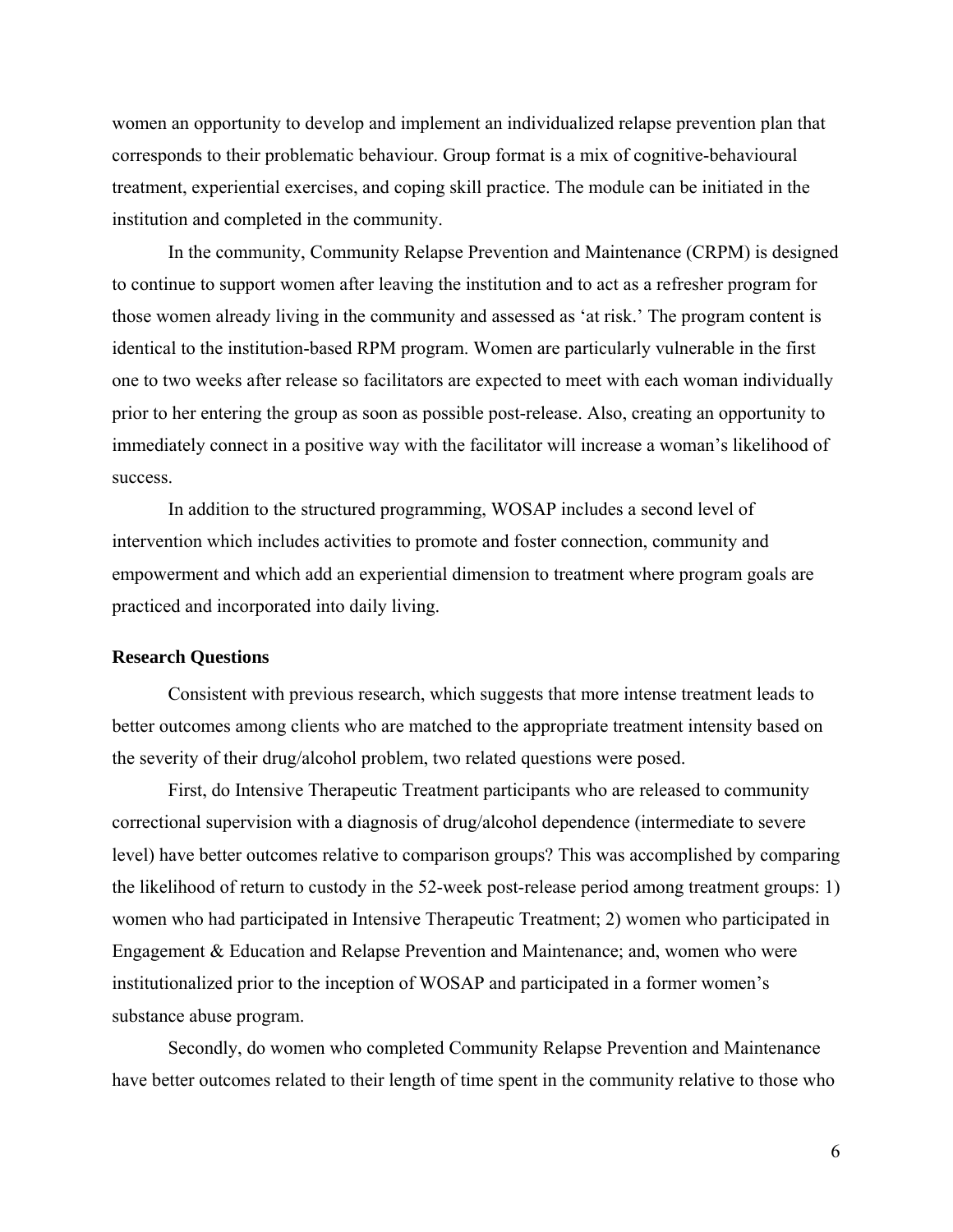did not participate in Community Relapse Prevention and Maintenance? This was assessed by comparing the likelihood of return to custody in the 52-week post release period among women who had participated in Intensive Therapeutic Treatment and women who participated in Engagement & Education and Relapse Prevention and Maintenance based upon their exposure to Community Relapse Prevention and Maintenance.

Return to custody is often the outcome measure of most interest and relevance to policy makers as an indicator of at-risk behaviour or treatment effectiveness. Return to custody is also viewed as a proxy for return to substance abuse since the two are highly correlated. The primary outcome variable for this study was return to custody within 52 weeks of discharge from each client's first release date after participation in an institutional-based treatment program. Approximately 80% of women who returned to custody did not commit a new offence while 20% of these women returned with a new offence. Given the over-representation of Aboriginal women in Canadian prisons, separate descriptive analyses are presented for this sub-sample.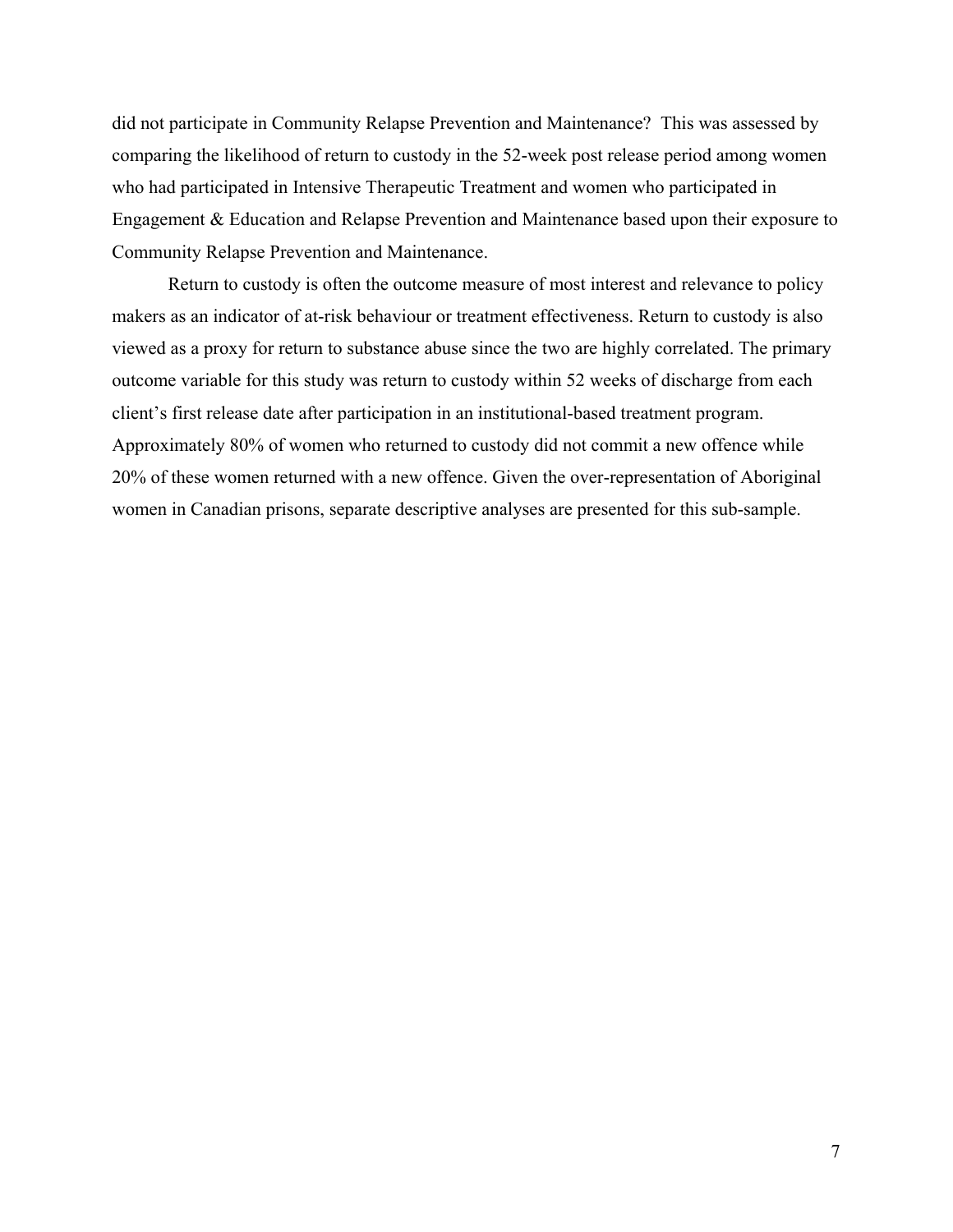#### **METHODOLOGY**

### <span id="page-15-0"></span>**Sample**

The present study consisted of 560 women offenders who had been released from one of six federal institutions across Canada during the period May  $1<sup>st</sup>$  1998 to August 31<sup>st</sup>, 2007. The sample included three specific groups of women offenders assessed as having moderate to high substance abuse treatment needs. Four hundred and fifty-two women participated in WOSAP and 108 participated in the former substance abuse program. This study focuses specifically on women offenders with intermediate to severe substance use problems since the majority of women entering Canadian federal institutions present with such issues. The study groups are equivalent with respect to severity of alcohol and drug problems, but differ in substance abuse programming received within the institution. Comparisons of these groups will highlight the impact of each type of substance abuse programming on return to custody but will not provide comparisons between treatment and non-treatment control groups. CSC policy requires that all offenders be offered appropriate treatment while in custody so a true control group with no treatment does not exist.

## **Study Groups**

Three mutually exclusive groups were created for the study. The '*ITT-WOSAP*' group is of direct interest and is the primary study group. It includes all women who began their sentence after May 1st, 2002 and who participated in Intensive Therapeutic Treatment (n=318). First release after any ITT-WOSAP exposure marked the commencement of the study period. The majority of women in ITT-WOSAP successfully completed substance abuse programming (75.5%) or had positive participation (12.6%) within the institution. Almost 12% had poor participation (women who were suspended, dropped out of the program, or had behavioural issues within or outside the program that affected their completion of the program); so while 88% of ITT participants are effectively engaged in the program, some women offenders in need of treatment were unable to remain in the program for behavioural reasons.

The '*Other WOSAP*,' group, like ITT-WOSAP, began their sentence after May 1st, 2002. This group consisted of 134 women who participated in Engagement and Education and/or Relapse Prevention and Maintenance in the institution. The commencement of the study period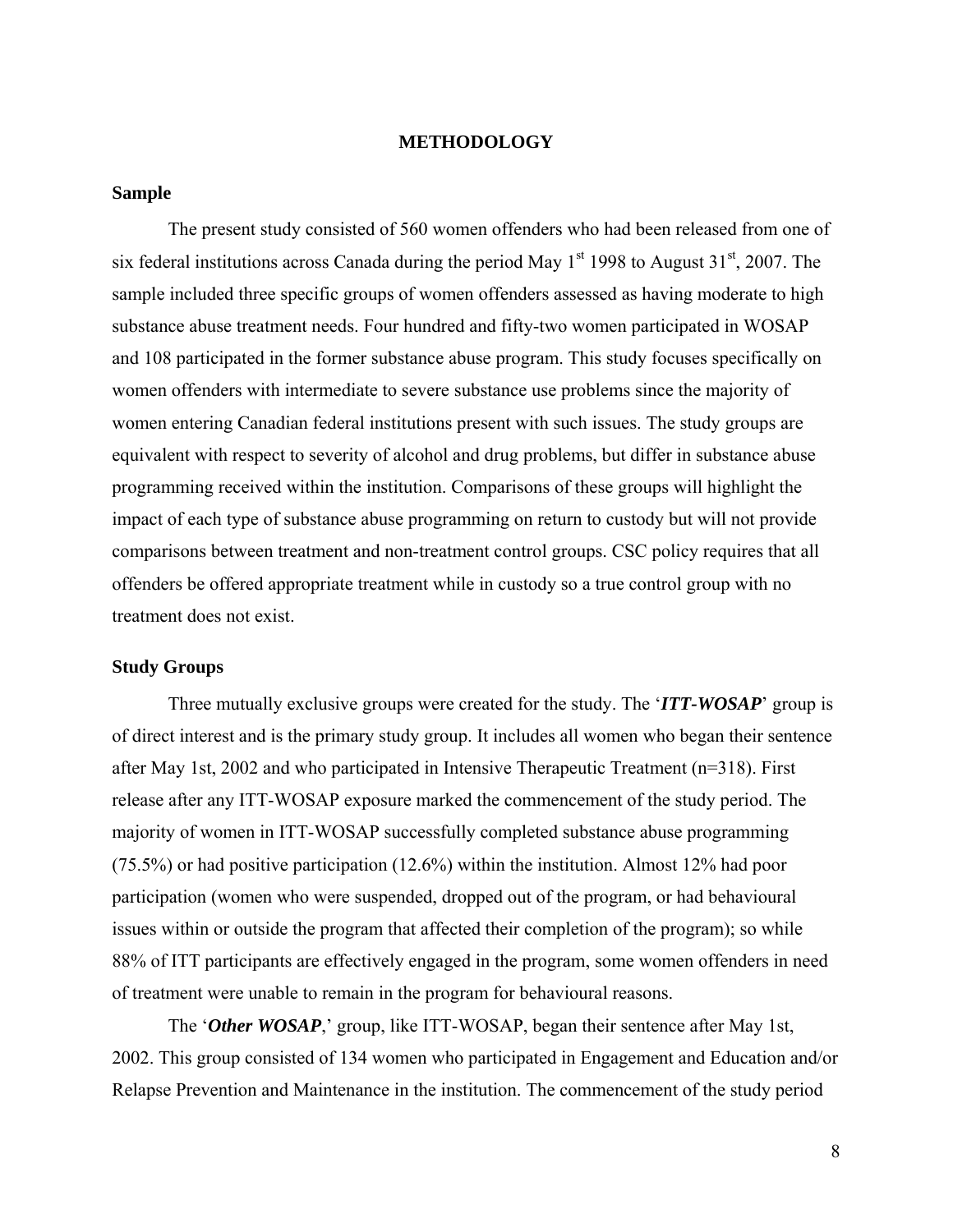<span id="page-16-0"></span>for 'Other WOSAP' women was marked by their first release after any exposure to  $E \& E$  and/or RPM.

The *Pre-WOSAP* group included all women offenders who began their sentence between May 1st, 1998 and May 1st, 2002 and who experienced their first release after participation in the Women's Substance Abuse Program (the former women substance abuse program) (n=108). The majority of women in pre-WOSAP was reported to have completed substance abuse programming or had positive participation within the institution, while only 6.5% had poor participation.

An offender would appear in only one of these study groups. If women participated in ITT, regardless of their participation in any other component of WOSAP, they were placed in the ITT-WOSAP group. If a woman participated in either E&E or RPM, but did not participate in ITT, they were placed in the Other-WOSAP group. The Pre-WOSAP group of women were incarcerated prior to the initiation of the program in the institutions and participated in the former women's substance abuse program.

## **Data Sources**

The Offender Management System (OMS) is an automated administrative database used to manage data about offenders under federal jurisdiction. Data are collected as part of the Offender Intake Assessment (OIA) process completed when offenders are admitted to a federal prison in Canada. Offender data, including age, ethnicity, marital status, sentence length, offence type, static and dynamic criminogenic factors, and severity of substance abuse problems were obtained from OMS. WOSAP participants were identified using the OMS programs database which tracks program participation within the institution and during parole.

## **Measures**

## *Release and Readmission Measures*

Discretionary release is an indicator of the level of risk the National Parole Board perceives the offender to present to the community. Offenders may be granted a discretionary release (day parole or full parole) before they have served two-thirds of their sentence. After serving two-thirds of their sentence, most offenders are granted statutory (non-discretionary) release to serve the final third of their sentence in the community. Offenders who receive a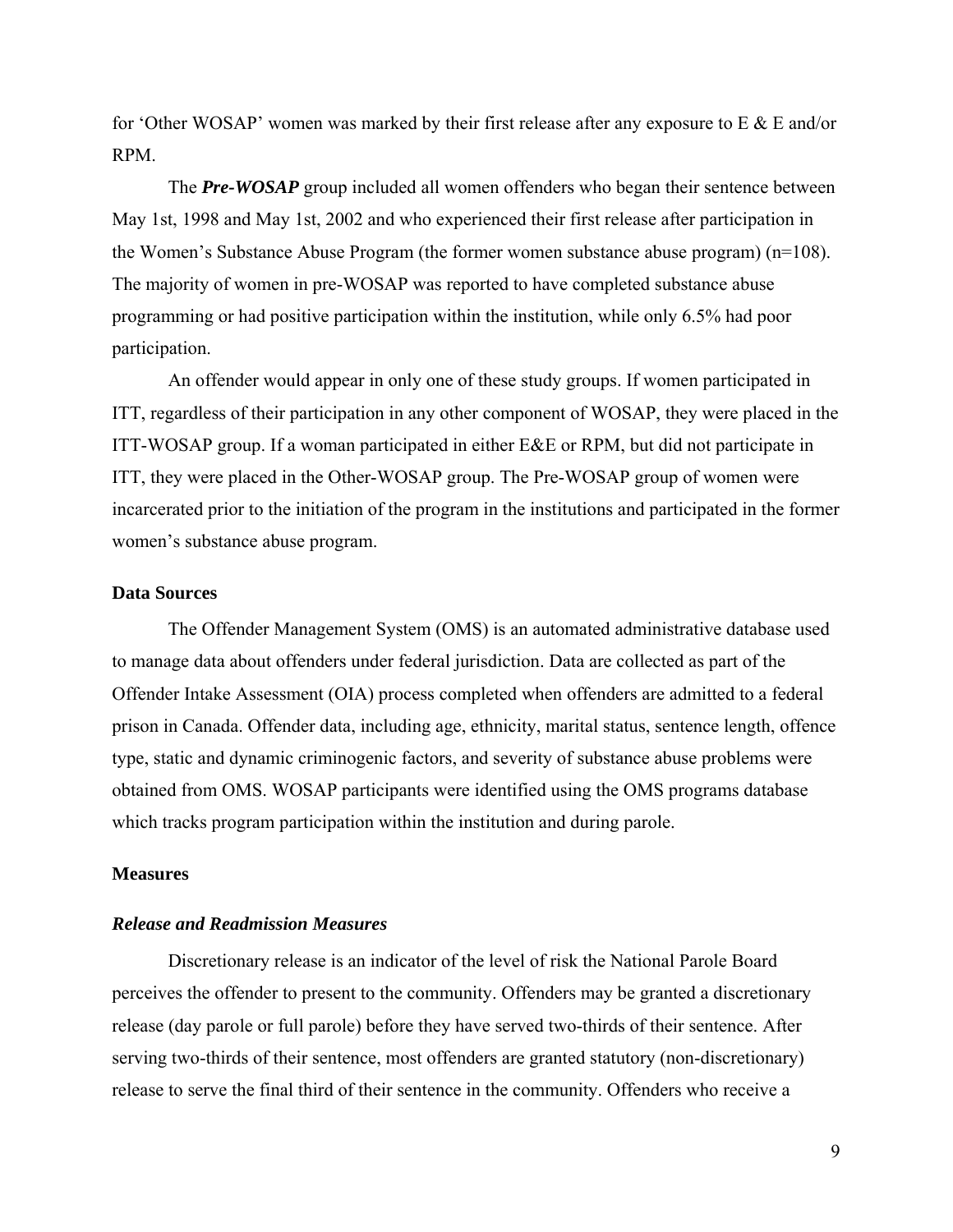<span id="page-17-0"></span>discretionary release are judged by the National Parole Board to be manageable in the community prior to their statutory release date.

The outcome of interest is return to custody within 52 weeks post-release. Return to custody occurs as a result of a violation of one or more release conditions,, a new offence that is reported to the parole supervisor, or an outstanding charge or termination of conditional release without offence.

## *Demographic & Criminogenic Risk/Need Variables*

Demographic and risk profiles for women offenders were extracted from the Offender Management System (OMS). The demographic variables included age, ethnicity, marital status (married or not married), and educational status (with or without high school diploma). Ethnicity was defined as Aboriginal, Caucasian and other (Arab/West Asian, Black, Latin American, South Asian, South East Asian, and Other). Unemployment status during release is obtained from the OMS post-release record. A status of unemployed indicated that an offender was not employed at any point during her conditional release.

The Offender Intake Assessment (OIA) (results of which are in OMS) provides an assessment of an offender's level of static and dynamic risk. The OIA is a comprehensive and integrated evaluation of offenders that has been in use by the Correctional Service Canada since 1994 and assesses risk factors at their time of admission. Risk is assessed using two tools; the Static Factors Assessment (SFA) and the Dynamic Factors Identification and Analysis (DFIA). The SFA provides comprehensive information pertaining to the criminal history and offence severity for each offender and yields an overall measure of static or criminal history risk [low=1, medium=2, or high=3] assigned at time of admission.

The second component of the OIA, the DFIA assesses a set of seven need domains or dynamic risk factors (substance abuse, employment/education, marital/family, associate/social interaction, community functioning, personal/emotional, and attitude) that are known to be associated with criminal behaviour. For each dynamic risk factor there is a set of indicator items and a need rating, as well as an overall level of dynamic need as determined by the assessor. The overall need level ranges from low to medium to high. For the purpose of this study, criminogenic need represents a summary measure of the seven need domains. The results of the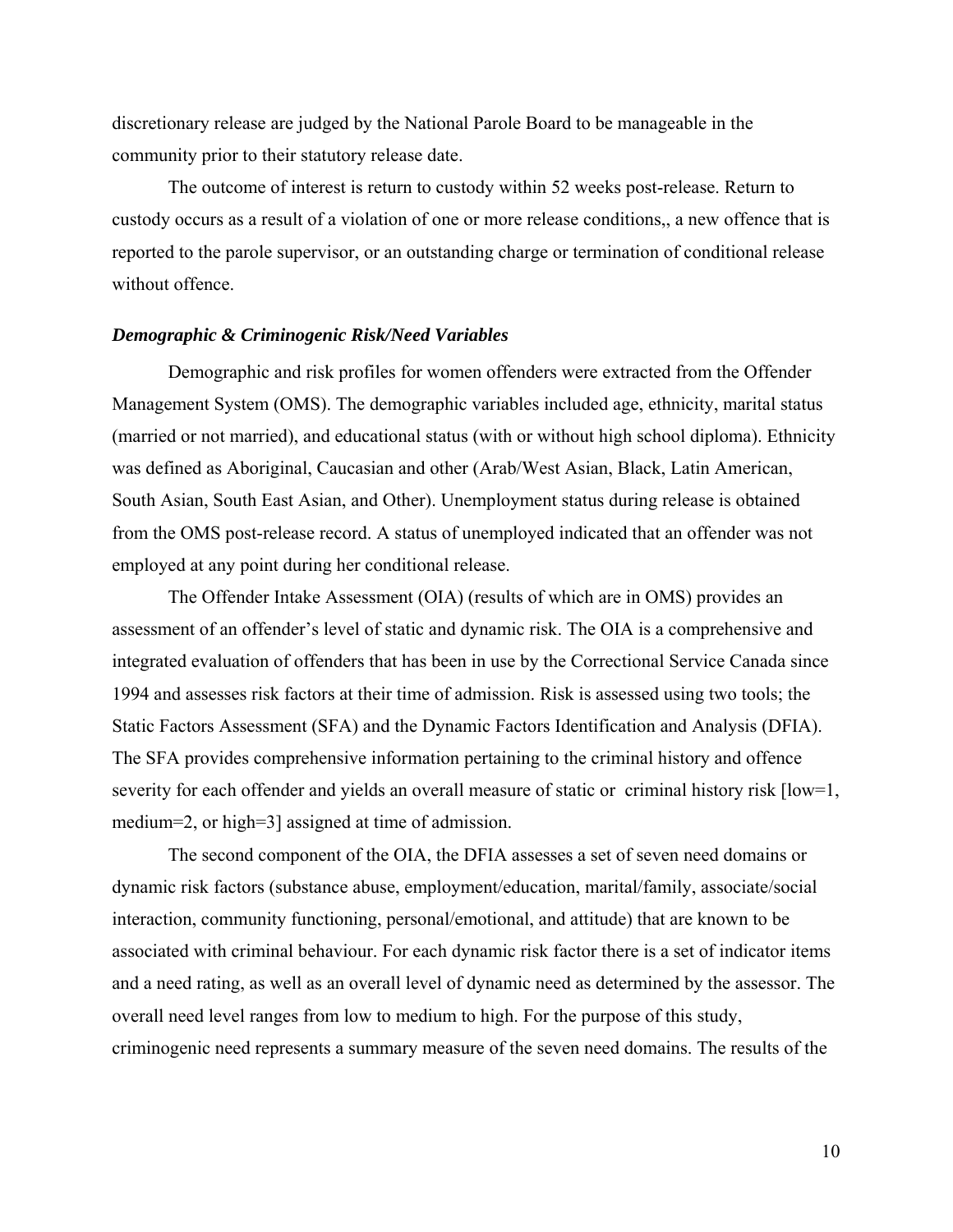<span id="page-18-0"></span>dynamic and static risk analyses are used, in part, to develop an individualized correctional plan that includes correctional interventions and program targets designed to reintegrate the offender.

#### *Substance Abuse Variables*

The level of substance abuse among women offenders was assessed using three standardized measures; the Alcohol Dependence Scale, the Drug Abuse Screening Test and the Problems Related to Drinking Scale (described below). Based on these assessment results, offenders are identified as requiring treatment at one of the following levels: 1) None, 2) Low, 3) Moderate or 4) High. For the study, offenders assessed as having moderate to high treatment needs were included.

The Alcohol Dependence Scale (ADS) measures severity of alcohol problems, with an emphasis on the identification of physiological symptoms associated with alcohol use (Skinner & Horn, 1984a; Skinner & Horn, 1984b).

The Drug Abuse Screening Test (DAST) measures severity of drug problems using 20 items answered in a yes/no format. For both the ADS and DAST, severity of drug abuse is categorized into five levels: none (score of 0), low (1-5), intermediate (6-10), substantial (11-15), and severe (16-20) (Skinner, 1982).

The Problems Related to Drinking Scale (PRD) is a short form of the Michigan Alcoholism Screening Test (Grant & Furlong, 2006; Seltzer, 1971). The scale measures the number of problems related to alcohol consumption using 15 items answered in a yes/no format. The PRD scores are divided into four levels: none (score of 0), some (1-3), quite a few (4-6), and a lot (7-15).

Based upon the results of these screening tools, the majority of the women in the sample were classified with a moderate to high substance abuse treatment need. A small number of offenders (6%) who did not meet these criteria were assigned to high intensity substance abuse treatment on the basis of professional judgment. A further 10% of the women who were assigned to treatment were missing information on these measures.

## *Community Relapse Prevention & Maintenance Status*

To examine return to custody in relation to participation in CRPM, the ITT-WOSAP and Other WOSAP samples were divided into two groups. These represented 56 women who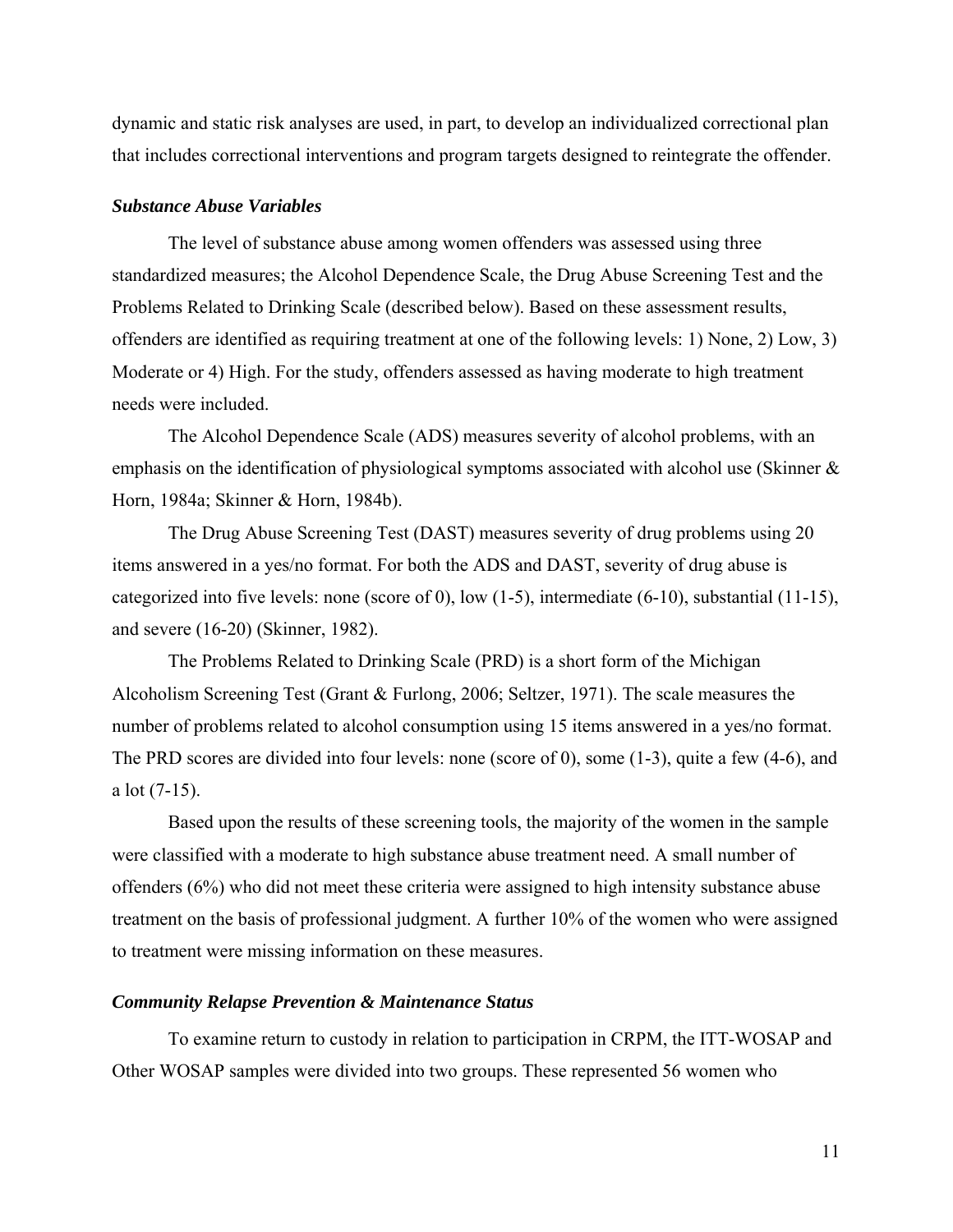<span id="page-19-0"></span>completed CRPM (aftercare completers), 305 women who did not participate in CRPM (no aftercare).

Ninety-one women who started, but did not complete CRPM (partial aftercare) are included in descriptive but not in the multivariate analyses. Based on a case review, for many of these women, the partial aftercare status (some CRPM) is a consequence of a suspension of conditional release which results in a woman's immediate withdrawal from the program. Therefore, her program status of partial aftercare is a direct result of her return to custody and so it is not possible to assess the treatment effect. To truly assess treatment effect, it would be necessary to look specifically at women who were dropouts or could not participate because of barriers such as lack of access to transportation or childcare.

## *Additional Covariates*

Several other variables were examined in these analyses. Proportion of sentence served represents time served within the institution as a percentage of the entire sentence (from sentence commencement to warrant expiry date). Sentence length represents the actual number of days that the offender is required to serve under her sentence. A measure of other high intensity programming indicates offender participation in high intensity CSC programming other than substance abuse programming (e.g. Dialectical Behaviour Therapy, Spirit of a Warrior). Offender participation in the Methadone Maintenance Treatment Program (MMTP) is included as a separate variable. Within their current sentence, each offender was classified based on her involvement in a drug-related or violence-related offence. It is possible for women to be classified as having been involved in both types of offences during their current sentence.

Many offenders with substance abuse problems fail to remain abstinent while under supervision and living in the community. This is of concern to correctional staff and the National Parole Board since use of alcohol and drugs is a violation of parole and can lead to further criminality. Violation of abstinence indicates whether an offender violated a condition of abstinence during release.

## **Statistical Approach**

Comparative descriptive statistics were computed between the study groups (ITT-WOSAP, Other WOSAP and Pre-WOSAP) using independent samples t-tests and chi-square analyses.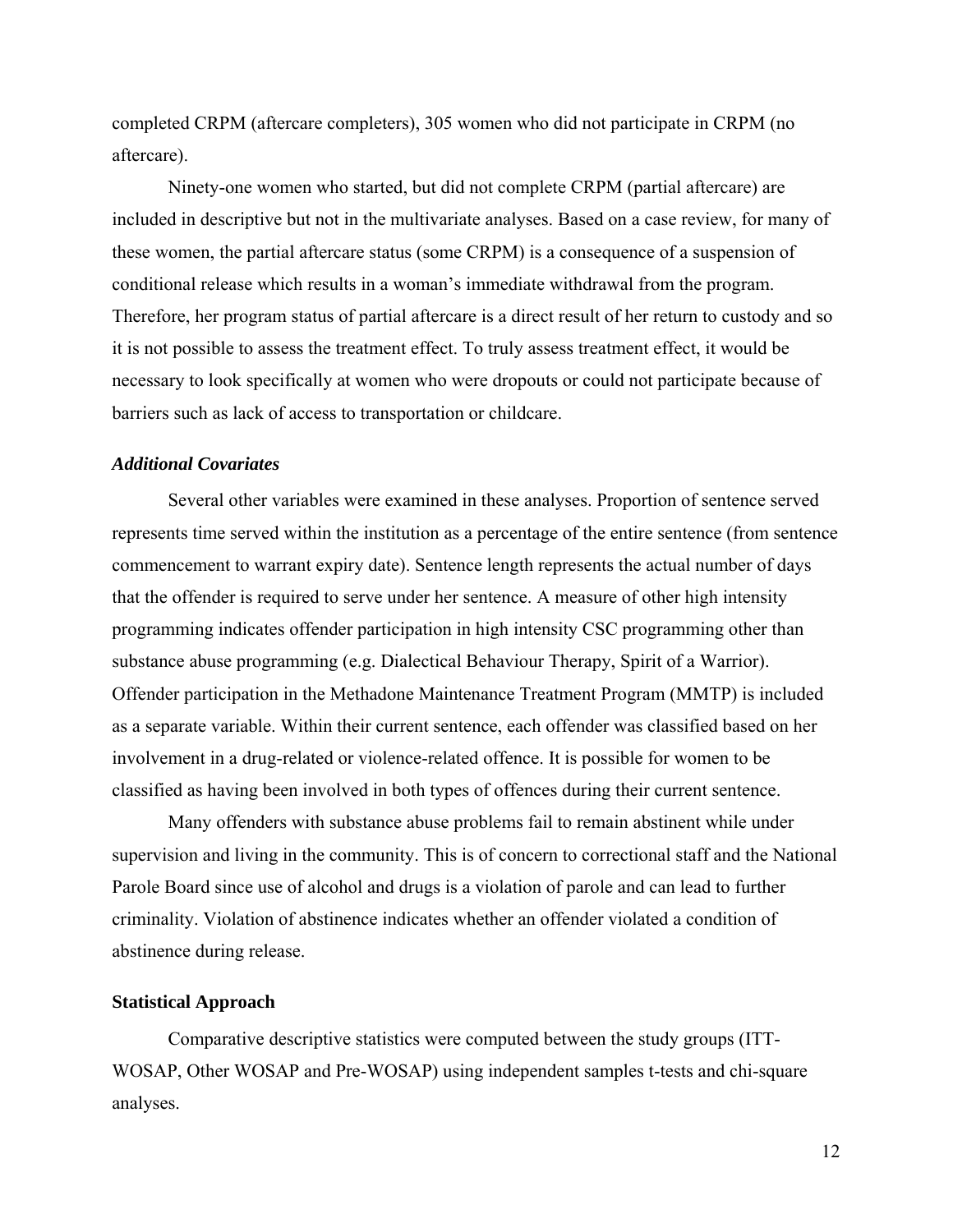The effect of treatment on time to return to custody was assessed using Cox regression survival analysis to compute adjusted hazard ratios. This method allows for modeling the length of time until the occurrence of an event – return to custody – during the 52-week post-release period. Survival analysis is appropriate because it models not only whether the event occurred, but when the event occurred. Survival analysis also handles censored events when an individual is removed from the "risk set" thus preventing observation of possible failure (Allison, 1995). Some individuals will not have failed during the entire post-release period and some were not observed during the entire post-release period due to termination of supervision because of death, re-incarceration, or warrant expiry.

The results of this analysis will reflect the impact of variables on the survival time, that is, time until first return to custody. The advantages of this method are that it does not require a normal distribution (the time to the occurrence of an event is usually not normally distributed), it allows for the inclusion of cases that were not re-incarcerated, and it allows the inclusion of covariates to assess their effects on the probability of survival – in this case, time to first return to custody after release.

Two Cox Proportional Regression analyses were conducted to specifically address the research questions. The first examines the impact of ITT-WOSAP participation on return to custody in comparison to the 'Other WOSAP' and 'Pre-WOSAP' groups. The second regression analysis examined the impact of community program participation among 'ITT-WOSAP' and 'Other WOSAP". Ideally, we would expect that women with full participation in relapse prevention and maintenance in the community to be less likely to return to custody than women with no aftercare.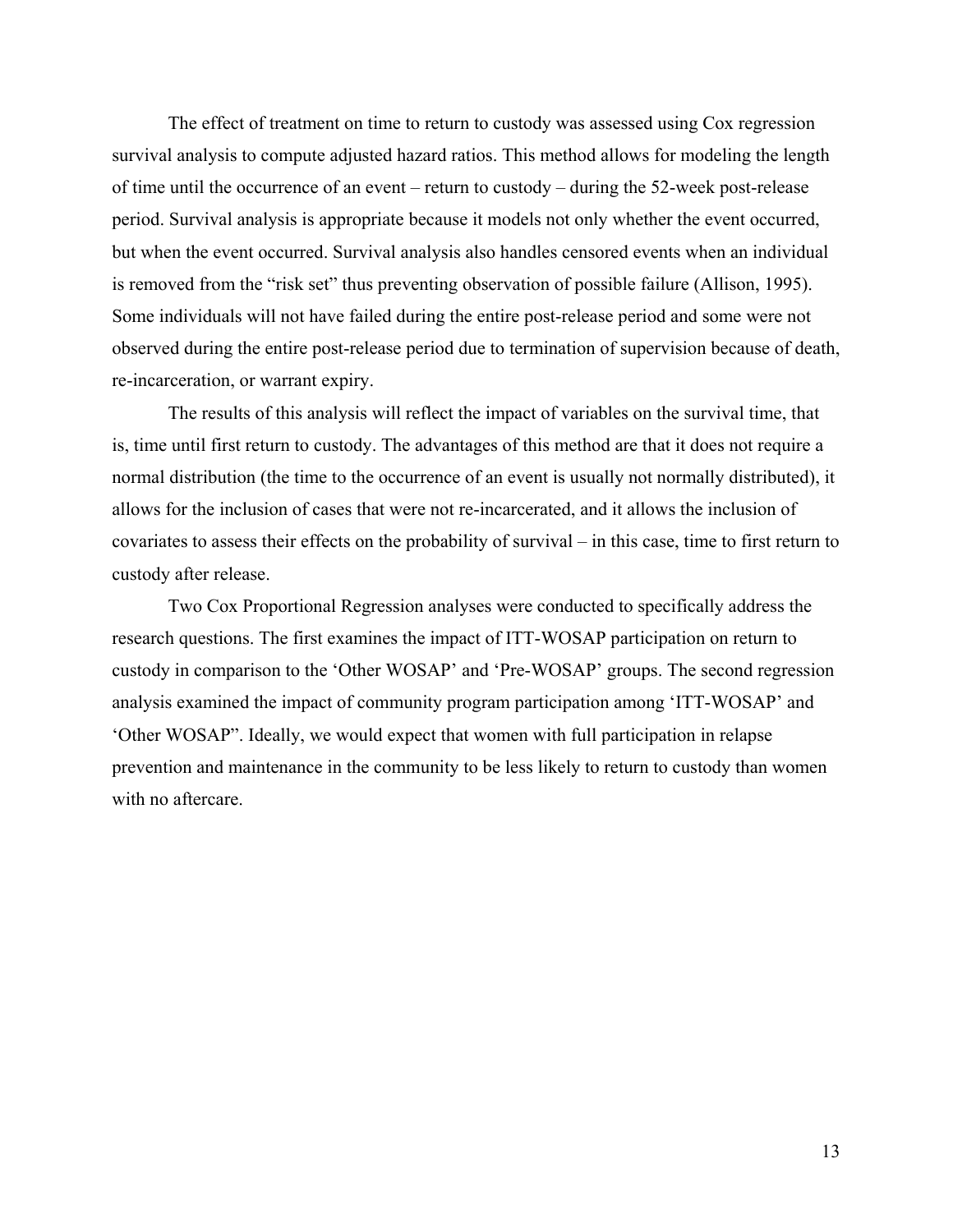#### **RESULTS**

#### <span id="page-21-0"></span>**Descriptive Analysis**

Overall, 41.3% of the entire sample (n=560) was returned to custody within 1 year after leaving prison. Of women who returned to prison, 19.5% were incarcerated within the first 3 months after release. The ITT-WOSAP group had the lowest return rate (38.7%), followed by the Other-WOSAP group (42.5%), The highest return rate was for the Pre-WOSAP comparison group (47.2). Although these differences were not statistically significant, they suggest a lower return rate for the WOSAP treatment groups. When CRPM participation was considered, it was found that only 5.4% of completers were returned to custody, significantly less than the rate for those with no exposure to CRPM (37.7%).

In the sample, over 90% of ITT-WOSAP women reported having drug problems with the most problematic being cocaine (52.0%), crack (37.9%), opiates (25.3%) and heroin (14.7%). Mental health problems are of considerable concern in this population; the majority of women who participated in ITT-WOSAP reported having experienced depression (82.5%) and anxiety (76.3%). Experiences of trauma are particularly high (93.1%). Among those who reported mental health issues, self-medication to cope with anxiety (80.2%) and depression (94.2%) was not uncommon.

As illustrated in Table 1, no statistically significant differences were found between the ITT-WOSAP, Other WOSAP and Pre-WOSAP groups with respect to age, education, and marital status. However, the groups differed significantly with respect to ethnicity: about 14% of the Pre-WOSAP group of women was Aboriginal in comparison to almost 30% of the ITT-WOSAP group and 43% of the Other WOSAP group  $[\chi^2(4, N=560) = 28.45, p \le .001]$ . This may suggest that WOSAP is reaching Aboriginal women more effectively than was the case in the pre-WOSAP period but it is also indicative of the increase in the proportion of Aboriginal women who are incarcerated now. Between 1996 and 2008, the proportion of Aboriginal women admitted to federal women's prisons increased from 20% to 33% (Correctional Service Canada, 2008b).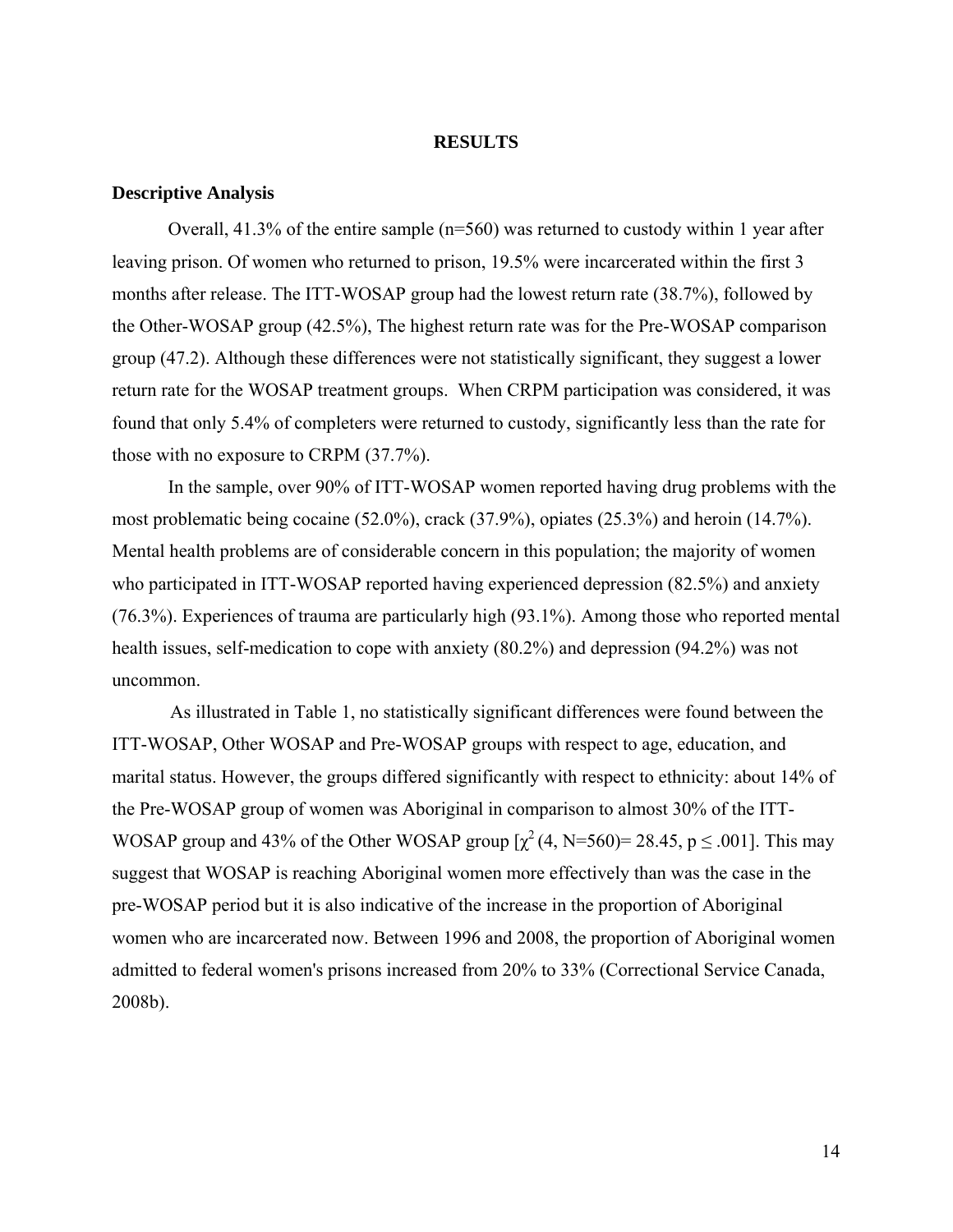| <b>Study Groups</b> | <b>ITT-WOSAP</b> | <b>Other WOSAP</b> | Pre-WOSAP   |
|---------------------|------------------|--------------------|-------------|
|                     | $(n=318)$        | $(n=134)$          | $(n=108)$   |
| Age                 |                  |                    |             |
| $18 - 25$ years     | 21.7             | 25.4               | 22.2        |
| 26 - 35 years       | 39.0             | 40.3               | 38.9        |
| $36 - 45$ years     | 32.1             | 26.1               | 29.6        |
| 46 years and above  | 7.2              | 8.2                | 9.3         |
| Age $(M, SD)$       | 33.3(8.50)       | 32.9(8.78)         | 33.4 (9.08) |
| Ethnicity***        |                  |                    |             |
| Aboriginal          | 28.6             | 42.5               | 13.9        |
| Caucasian           | 66.4             | 54.5               | 75.0        |
| Other               | 5.0              | 3.0                | 11.1        |
| High School Diploma | 24.8             | 28.4               | 24.1        |
| Married             | 34.3             | 41.0               | 44.4        |

<span id="page-22-0"></span>**Table 1: Demographic Characteristics by Study Group** 

 $+ p \le 0.10, *p \le .05, **p \le .01, ***p \le .001.$ 

Referring to Table 2, the mean proportion of the sentence served was greater for women in Pre-WOSAP (40.8%) in comparison to women in ITT-WOSAP (38.2%) and Other WOSAP  $(33.9\%)$  [F(2, 560) = 5.10, p  $\leq$  0.01]. The groups also differed with respect to drug- and violence-related offences. A significantly larger proportion of Other WOSAP women (52%) were serving time for a drug offence in comparison to approximately 30% of ITT-WOSAP and Pre-WOSAP women  $\lbrack \chi^2(2, N=560) = 22.11, p \le .001 \rbrack$ . This 52% is particularly disturbing given that these women also have intermediate to severe substance abuse problems, but for some reason did not participate in ITT-WOSAP in the institution. Violent offences were highest among Pre-WOSAP women (66%), followed by women in ITT-WOSAP (57%) and women in Other WOSAP (43%)  $[\chi^2(2, N=560) = 13.77, p \le .001]$ .

A significantly higher proportion of women in Other WOSAP (37.3%) accessed other high intensity programming than those in ITT-WOSAP (19.5%) and pre-WOSAP (8.3%). Women in Other WOSAP may have been directed to other high intensity programming to meet their specific needs (Table 2).

Also shown in Table 2, almost twice as many women in the ITT-WOSAP group (19.5%) had participated in methadone maintenance treatment (MMTP) in comparison with women in the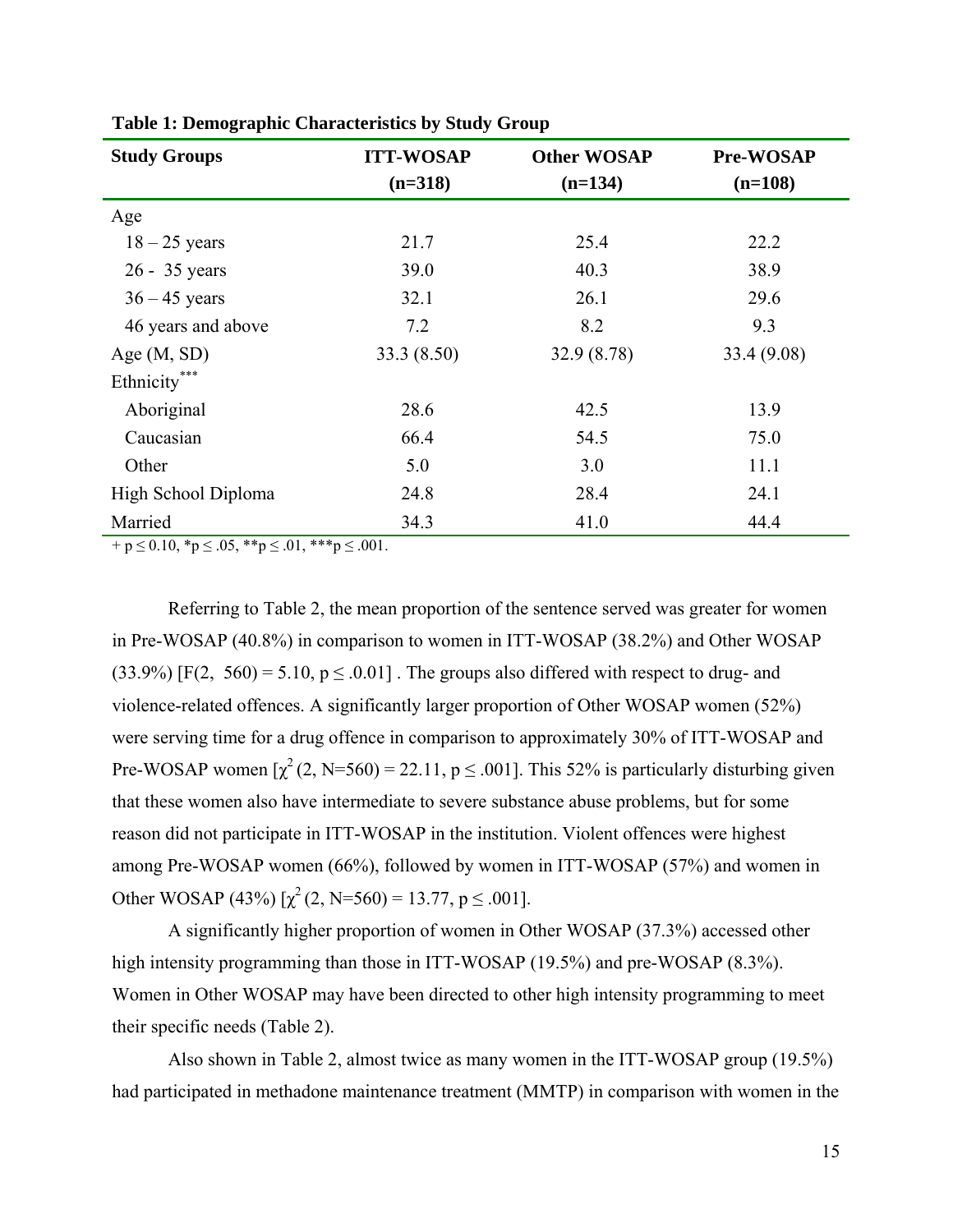<span id="page-23-0"></span>Other WOSAP group (11.9%) which suggests that more of these women had an opiate-specific addiction. Only 6% of women in the Pre-WOSAP group ever participated in MMTP  $[\chi^2(2, \chi)]$  $N=560$ ) = 13.58, p  $\leq$  001]. Since December 1997, MMTP has been available in federal correctional facilities for those offenders whose treatment had already been initiated prior to their incarceration; however, only since May 2002 has this treatment been available for incoming opiate addicted offenders that were not being treated in the community (Correctional Service Canada, 2003). This policy change may explain the difference in levels of MMTP access between pre-WOSAP and the WOSAP groups.

| <b>Study Groups</b>                                                                   | <b>ITT-WOSAP-</b><br>$(n=318)$ | <b>Other WOSAP</b><br>$(n=134)$ | Pre-WOSAP<br>$(n=108)$ |
|---------------------------------------------------------------------------------------|--------------------------------|---------------------------------|------------------------|
| Sentence Length <sup>a</sup>                                                          |                                |                                 |                        |
| Up to Four Years                                                                      | 90.2                           | 93.3                            | 88.9                   |
| Four Years or More                                                                    | 9.8                            | 6.7                             | 11.1                   |
| Mean Proportion Sentence Served (SD) <sup>**</sup>                                    | 38.2 (17.04)                   | 33.9 (17.28)                    | 40.8(18.08)            |
| Drug Offence***                                                                       | 29.6                           | 51.5                            | 28.7                   |
| Violent Offence***                                                                    | 56.6                           | 42.5                            | 65.7                   |
| ***<br>Other High Intensity Programming                                               | 19.5                           | 37.3                            | 8.3                    |
| <b>MMTP</b> Participation <sup>*</sup>                                                | 19.5                           | 11.9                            | 5.6                    |
| <sup>a</sup> Lifers (those serving a life sentence) are not included in the analysis. |                                |                                 |                        |

**Table 2: Sentence, Offence, & Program Characteristics by Study Group** 

 $+ p \le 0.10$ , \*p  $\le .05$ , \*\*p  $\le .01$ , \*\*\*p  $\le .001$ .

The majority of women offenders was rated low to medium on criminal history risk (criminal history and offence severity) (Table 3). In the Pre-WOSAP group about 65% of women offenders were designated medium risk. Women in ITT-WOSAP (24.8%) and Other WOSAP (22.4%) were significantly more likely to be designated high on criminal history risk than Pre-WOSAP women (12.0%). There were no statistically significant differences in criminogenic needs across groups.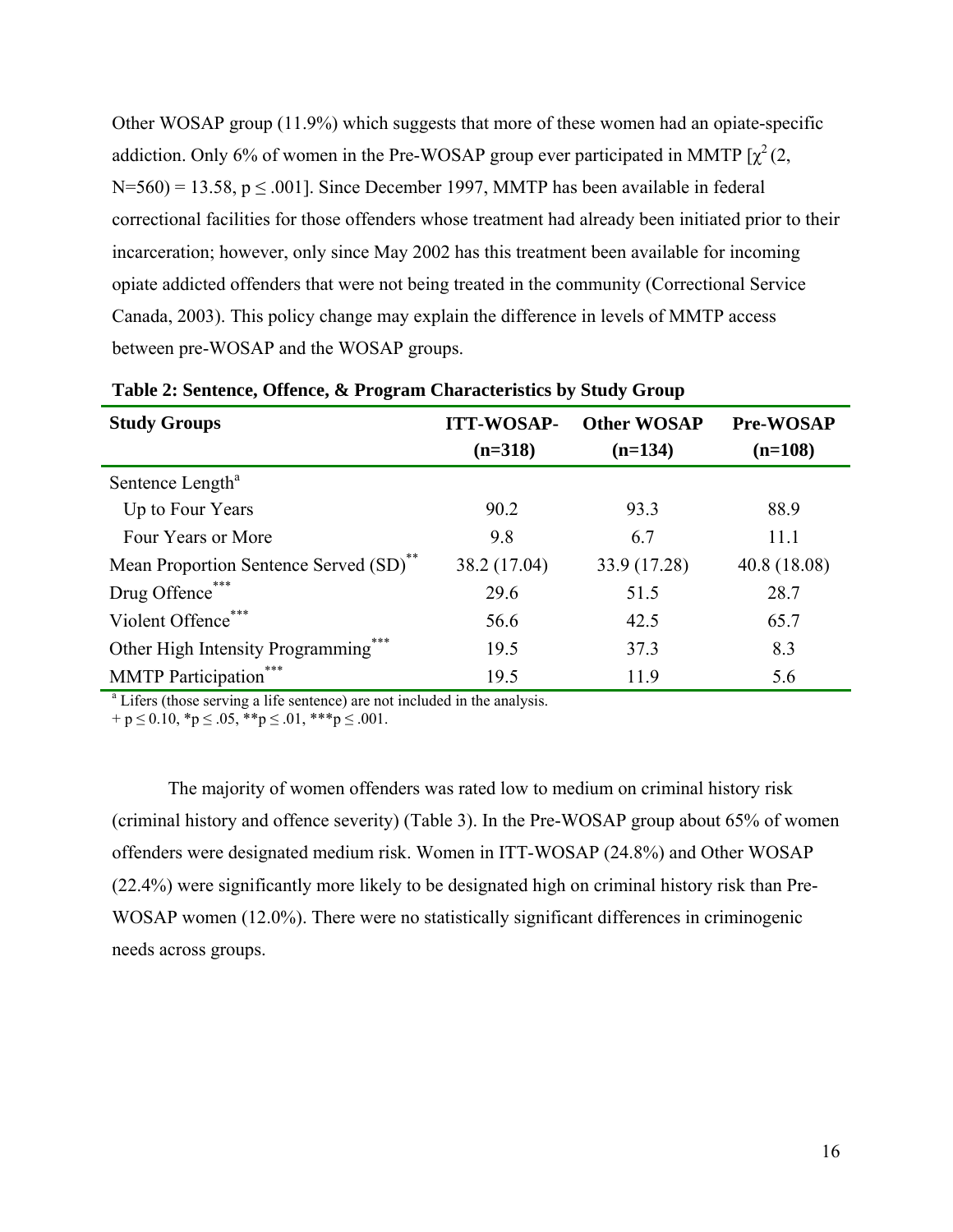| <b>Study Groups</b>      | <b>ITT-WOSAP-</b><br>$(n=318)$ | <b>Other WOSAP</b><br>$(n=134)$ | <b>Pre-WOSAP</b><br>$(n=108)$ |
|--------------------------|--------------------------------|---------------------------------|-------------------------------|
| Criminal History Risk*** |                                |                                 |                               |
| High                     | 24.8                           | 22.4                            | 12.0                          |
| Moderate                 | 46.5                           | 34.3                            | 64.8                          |
| Low                      | 28.6                           | 43.3                            | 23.2                          |
| Criminogenic Need        |                                |                                 |                               |
| High                     | 50.9                           | 45.5                            | 44.4                          |
| Moderate                 | 43.4                           | 41.8                            | 50.0                          |
| Low                      | 5.7                            | 12.7                            | 5.6                           |

<span id="page-24-0"></span>**Table 3: Criminal History Risk and Criminogenic Need by Study Group** 

 $+ p \le 0.10$ , \*p  $\le .05$ , \*\*p  $\le .01$ , \*\*\*p  $\le .001$ .

Table 4 shows the dynamic need factor ratings for each of the study groups. In addition to the substance abuse domain, a high percentage of women were identified as having needs in the following domains: employment and education, personal/emotional, associates/social interaction, and marital/family. The WOSAP continuum consists of components which can be linked to each of these need areas with the exception of employment.

There were significant differences among the study groups on several of these domains. ITT-WOSAP women (53.5%) were less likely than Other WOSAP (61.9%) and Pre-WOSAP (67.6%) to have problems in the marital/family domain  $[\chi^2(2, N=560) = 7.63, p \le .05]$ . Other WOSAP women were least likely to have problems in community functioning (23.9%) in comparison to ITT-WOSAP (34.6%) and Pre-WOSAP (46.3%)  $[\chi^2(2, N=560) = 13.37, p \le .01]$ . Both ITT-WOSAP (28.9%) and Other WOSAP (24.6%) women were more likely to have attitudinal problems relative to women in Pre-WOSAP (15.7%)  $[\chi^2(2, N=560) = 7.46, p \le .05]$ .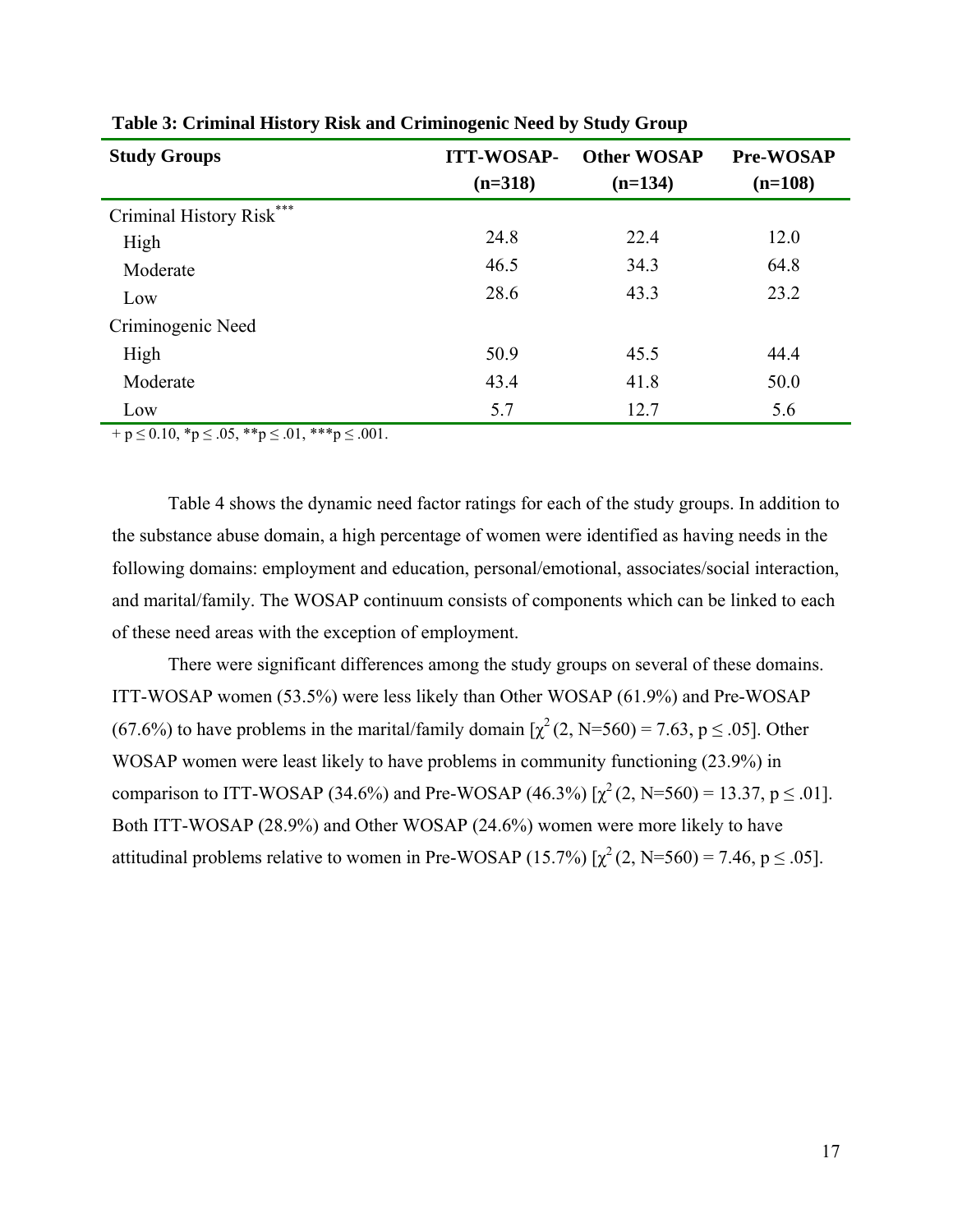| <b>Dynamic Factor Domains</b> | <b>ITT-WOSAP</b><br>$(n=318)$ | <b>Other WOSAP</b><br>$(n=134)$ | <b>Pre-WOSAP</b><br>$(n=108)$ |
|-------------------------------|-------------------------------|---------------------------------|-------------------------------|
| Substance Abuse               | 97.5                          | 94.8                            | 96.3                          |
| Employment/Education          | 72.6                          | 78.4                            | 65.7                          |
| Marital/Family*               | 53.5                          | 61.9                            | 67.6                          |
| Associate/Social interaction  | 68.9                          | 78.4                            | 75.9                          |
| Community Functioning**       | 34.6                          | 23.9                            | 46.3                          |
| Personal/Emotional            | 76.4                          | 77.6                            | 87.0                          |
| Attitude*                     | 28.9                          | 24.6                            | 15.7                          |

<span id="page-25-0"></span>**Table 4: Dynamic Factor Need Ratings by Study Group** 

 $+ p \le 0.10, *p \le .05, **p \le .01, ***p \le .001.$ 

Severity of substance abuse is shown in Table 5. Based upon the results of the ADS and DAST, more women offenders had a drug use problem than an alcohol use problem. Twenty-six to 37% of women had moderate to severe alcohol abuse problems and approximately 67 to 92% had intermediate to severe drug problems  $[\chi^2(4, N=560) = 30.48, p \le .001]$ . Interestingly, the Pre-WOSAP group looks different from ITT-WOSAP and Other WOSAP; more women in Pre-WOSAP had alcohol problems and fewer had drug problems. This may indicate a potential movement in the offender population towards increased drug use. Overall, 92% of ITT-WOSAP, 99% of the Other WOSAP and 80% of Pre-WOSAP women have intermediate to severe substance use problems  $[\chi^2(4, N=502) = 22.10, p \le .001]$ .

| <b>Substance Abuse Severity</b><br>(Intermediate to Severe) | <b>ITT-WOSAP</b><br>$(n=292)$ | <b>Other WOSAP</b><br>$(n=134)$ | <b>Pre-WOSAP</b><br>$(n=76)$ |
|-------------------------------------------------------------|-------------------------------|---------------------------------|------------------------------|
| <b>ADS</b>                                                  | 26.0                          | 33.6                            | 36.8                         |
| $DAST***$                                                   | 86.0                          | 91.8                            | 67.1                         |
| ADS or DAST*                                                | 92.1                          | 98.5                            | 80.3                         |
| <b>PRD</b>                                                  | 24.0                          | 25.4                            | 31.6                         |

|  |  |  | Table 5: Severity of Substance Abuse among Study Group |  |  |  |
|--|--|--|--------------------------------------------------------|--|--|--|
|  |  |  |                                                        |  |  |  |

Note. 58 observations are missing data for these variables as a result of administrative issues.  $+ p \le 0.10$ , \* $p \le .05$ , \*\* $p \le .01$ , \*\*\* $p \le .001$ .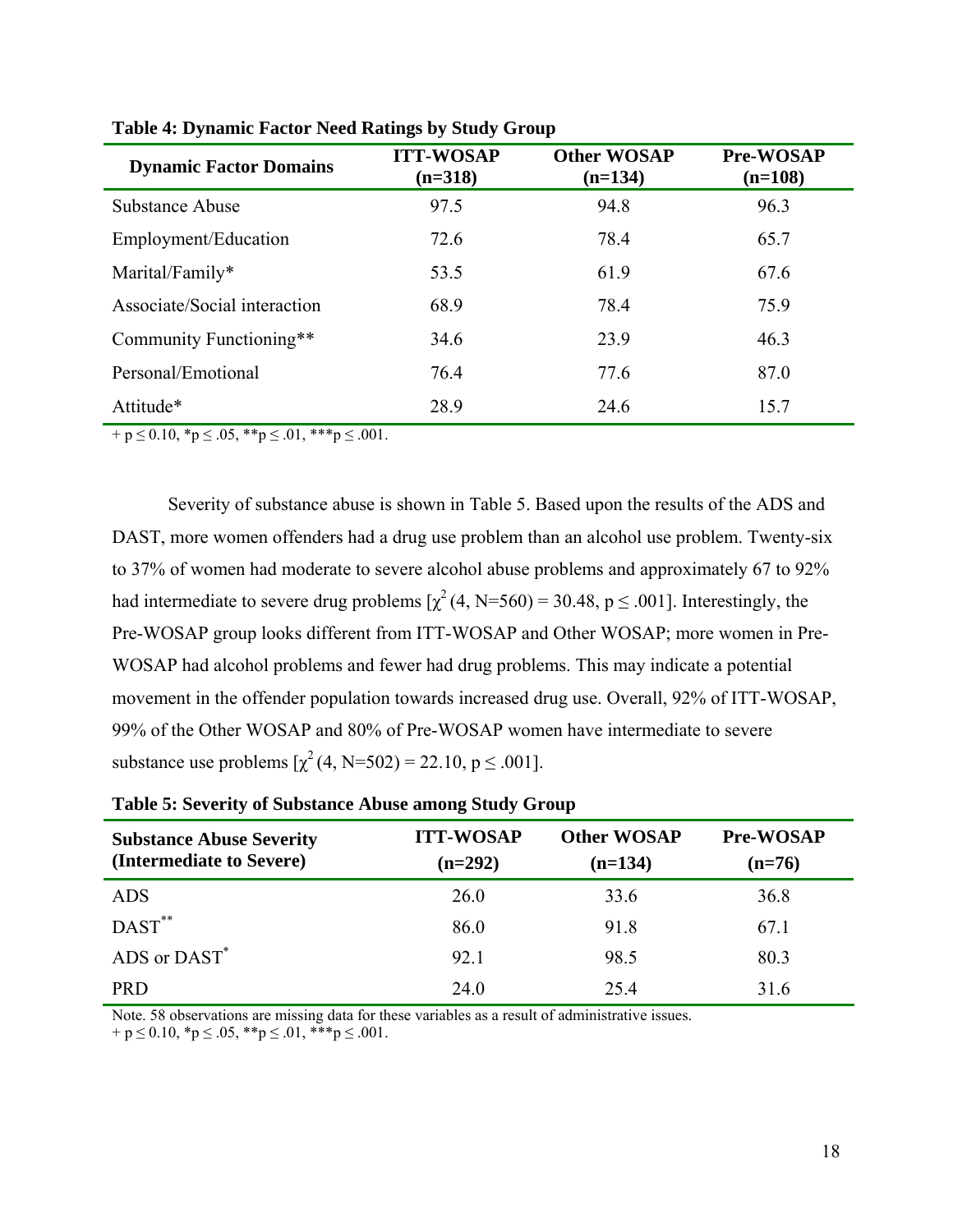<span id="page-26-0"></span>As shown in Table 6, the majority of women offenders were granted discretionary release. More ITT-WOSAP (79.3%) and Other WOSAP (87.3%) women were granted discretionary release than Pre-WOSAP women (70.4%)  $[\chi^2(2, N=560) = 10.54, p \le .01]$ . This result suggests that participation in WOSAP may increase the likelihood of earlier discretionary release. This finding is further substantiated by the fact that discretionary release has actually decreased for women offenders overall from 90% in 1996 to 77% in 2008. The higher proportion of discretionary release among Other WOSAP may also be related to lower criminal history risk (as shown by the trend in Table 3).

|                   | <b>ITT-WOSAP</b><br>$(n=318)$ | <b>Other WOSAP</b><br>$(n=134)$ | <b>Pre-WOSAP</b><br>$(n=108)$ |
|-------------------|-------------------------------|---------------------------------|-------------------------------|
| Type of Release** |                               |                                 |                               |
| Discretionary     | 79.3                          | 87.3                            | 70.4                          |
| Non-discretionary | 20.8                          | 12.7                            | 29.6                          |

#### **Table 6: Type of Release by Study Group**

 $+ p \le 0.10, *p \le .05, **p \le .01, **p \le .001.$ 

 $\overline{a}$ 

Table 7 shows that 41% of offenders in both the ITT-WOSAP and Other WOSAP groups accessed substance abuse programming while in the community on conditional release compared with only 22% of Pre-WOSAP offenders $[\chi^2(2, N=560) = 12.77, p \le .01]$  $[\chi^2(2, N=560) = 12.77, p \le .01]$  $[\chi^2(2, N=560) = 12.77, p \le .01]$ .<sup>1</sup> There may be several explanations for increased participation. WOSAP may promote continuity of care in the community (any post-release substance abuse programming. There may be currently a greater emphasis on making program referrals. Or, substance abuse programs may be more widely available now. However, only 30% of ITT-WOSAP and 39% of Other WOSAP accessed CRPM. Of those women who started CRPM, 39% of ITT-WOSAP and 37% of Other-WOSAP completed the program. Yet, overall, this only represents 12% of ITT-WOSAP and 14% of Other WOSAP participants. A high proportion of the ITT-WOSAP and Other WOSAP women

<span id="page-26-1"></span> $<sup>1</sup>$  The type of community programming in which pre-WOSAP women participated was extremely varied.</sup> Also, many of the programs accessed by pre-WOSAP women were not associated with CSC which meant the content was unknown. Therefore, the pre-WOSAP group could not be included in the analysis on community program outcomes.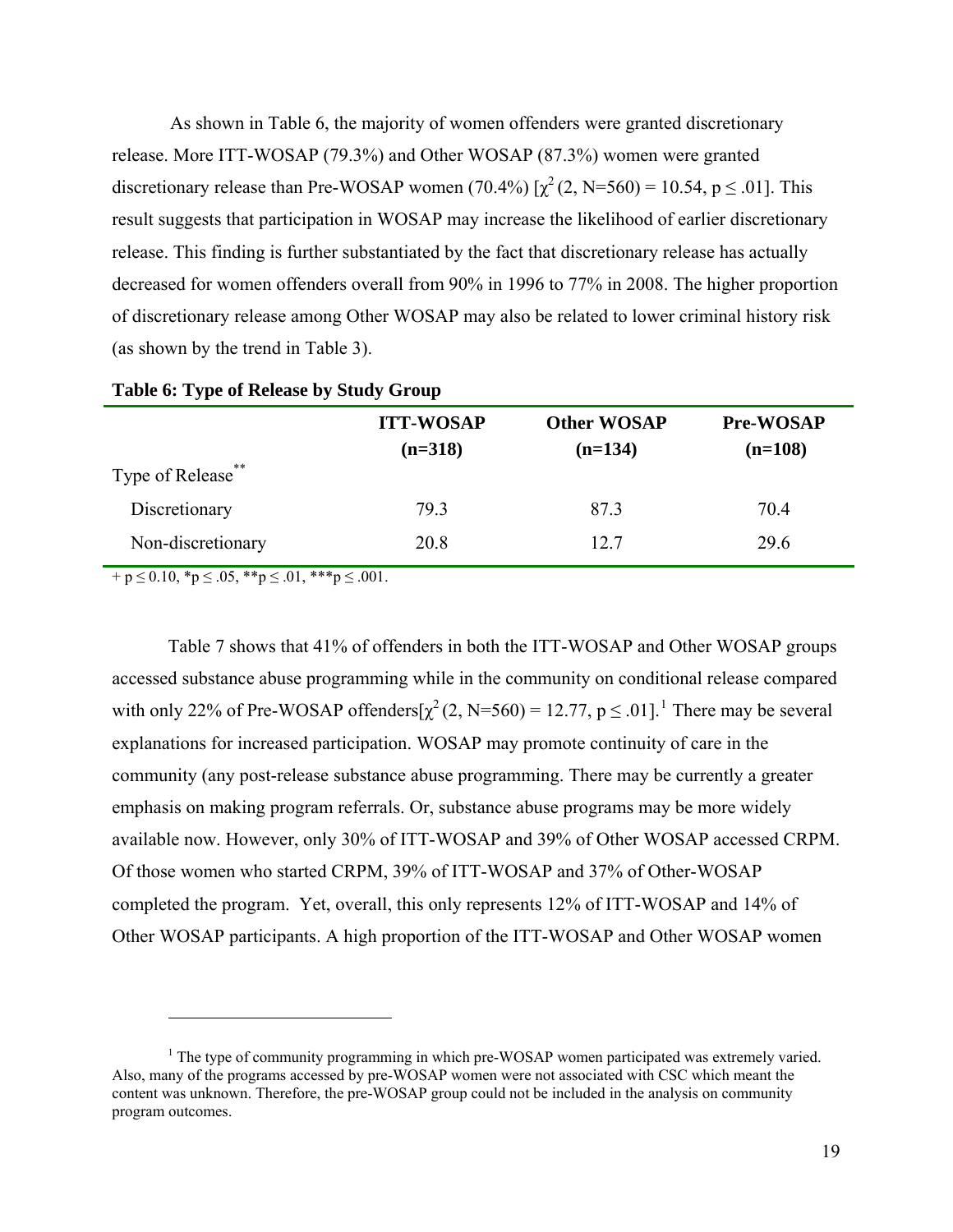<span id="page-27-0"></span>did not access CRPM (70% and 61%, respectively) Given these results, new strategies are needed to encourage more women to access CRPM.

|                                             | <b>ITT-WOSAP</b><br>$(n=318)$ | <b>Other WOSAP</b><br>$(n=134)$ | <b>Pre-WOSAP</b><br>$(n=108)$ |
|---------------------------------------------|-------------------------------|---------------------------------|-------------------------------|
| Post-Release Substance Abuse<br>Programming | 40.6                          | 41.0                            | 22.2                          |
| Community RPM Programming                   | 30.2                          | 38.8                            | na                            |
| <b>CRPM Status</b>                          |                               |                                 |                               |
| Completed                                   | 11.6                          | 14.2                            | na                            |
| Partial                                     | 18.2                          | 24.6                            | na                            |
| No Exposure                                 | 70.1                          | 61.2                            | na                            |
| <b>CRPM</b> Participation                   | $(n=95)$                      | $(n=52)$                        | na                            |
| <b>CRPM</b> Completion                      | 38.9                          | 36.5                            | na                            |
| Partial CRPM                                | 61.1                          | 63.5                            | na                            |

 **Table 7: Substance Abuse Community Programming by Study Group** 

Note: The primary reason for partial completion was return to custody.

 $+ p \le 0.10$ , \* $p \le .05$ , \*\* $p \le .01$ , \*\*\* $p \le .001$ .

Readmission rates are less than 50% in all treatment groups; differences among the study groups are not statistically significant (Table 8). Given that all groups received some form of treatment, this is not unexpected. The results do tend towards favouring those that participated in ITT given that they have the lowest return rate. The majority of women offenders returned to custody without a new offence (primarily for a violation of conditional release) and the proportion returned with a new offence is lowest for the ITT-WOSAP group.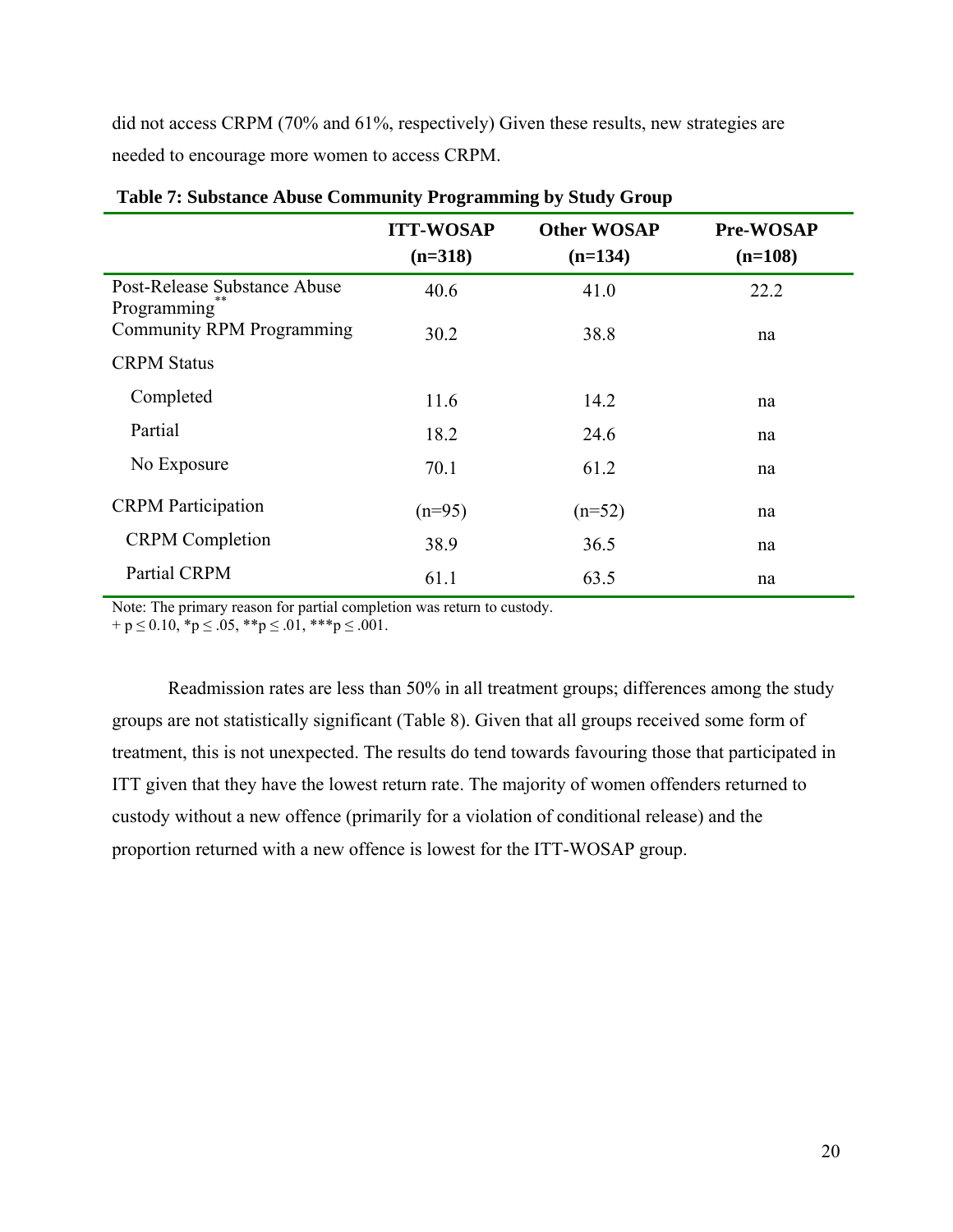|                     | <b>ITT-WOSAP</b> | <b>Other WOSAP</b> | <b>Pre-WOSAP</b> |
|---------------------|------------------|--------------------|------------------|
|                     | $(n=318)$        | $(n=134)$          | $(n=108)$        |
| Readmission         | 38.7             | 42.5               | 47.2             |
| Type of Readmission | $(n=123)$        | $(n=57)$           | $(n=51)$         |
| Without Offence     | 81.3             | 73.7               | 74.5             |
| With Offence        | 14.6             | 26.3               | 21.6             |
| Other               | 4.1              | 0.0                | 3.9              |

## <span id="page-28-0"></span>**Table 8: Readmission Status by Study Group**

Note: Other includes termination of conditional release without offence and revocation with an outstanding charge.  $+ p \le 0.10$ , \* $p \le .05$ , \*\* $p \le .01$ , \*\*\* $p \le .001$ .

As displayed in Table 9, there was a statistically significant difference in return to custody by CRPM status  $[\chi^2(1, N=361) = 22.50, p \le .0001]$ . Only 5.4% of those women who completed CRPM returned to custody in comparison to 38% of women with no CRPM.

**Table 9: Return to Custody by CRPM Status for ITT-WOSAP and Other WOSAP Combined** 

| <b>ITT-WOSAP &amp; Other WOSAP</b>                                                                                                                                                                                                                                                                                     | ***<br><b>CRPM Status</b>             |                      |
|------------------------------------------------------------------------------------------------------------------------------------------------------------------------------------------------------------------------------------------------------------------------------------------------------------------------|---------------------------------------|----------------------|
|                                                                                                                                                                                                                                                                                                                        | <b>CRPM</b><br>Completers<br>$(n=56)$ | No CRPM<br>$(n=305)$ |
| % Return to Custody                                                                                                                                                                                                                                                                                                    | 5.4                                   | 37.7                 |
| % Not Returned to Custody                                                                                                                                                                                                                                                                                              | 94.6                                  | 62.3                 |
| $1.7010 \times 2.05$ $\frac{1}{2}$ $\frac{1}{2}$ $\frac{1}{2}$ $\frac{1}{2}$ $\frac{1}{2}$ $\frac{1}{2}$ $\frac{1}{2}$ $\frac{1}{2}$ $\frac{1}{2}$ $\frac{1}{2}$ $\frac{1}{2}$ $\frac{1}{2}$ $\frac{1}{2}$ $\frac{1}{2}$ $\frac{1}{2}$ $\frac{1}{2}$ $\frac{1}{2}$ $\frac{1}{2}$ $\frac{1}{2}$ $\frac{1}{2}$ $\frac{1$ |                                       |                      |

 $+ p \le 0.10$ , \*p  $\le .05$ , \*\*p  $\le .01$ , \*\*\*p  $\le .001$ .

Table 10 shows return to custody patterns by employment status. Women who were returned to custody were more likely to be unemployed while on release (over 75%) than women who were employed(less than 25%). Among women who returned to custody, fewer ITT-WOSAP women were employed during release (11.4%) in comparison to Other WOSAP (24.6%) and Pre-WOSAP (19.6%). Though not significant, the trend suggests that exposure to ITT-WOSAP in the institution combined with employment in the community may contribute to an offender's successful transition. Approximately 20% of all women offenders violated an "abstinence condition" of parole. Among those with an abstinence violation, there were no significant differences in return to custody across the study groups (Table 10).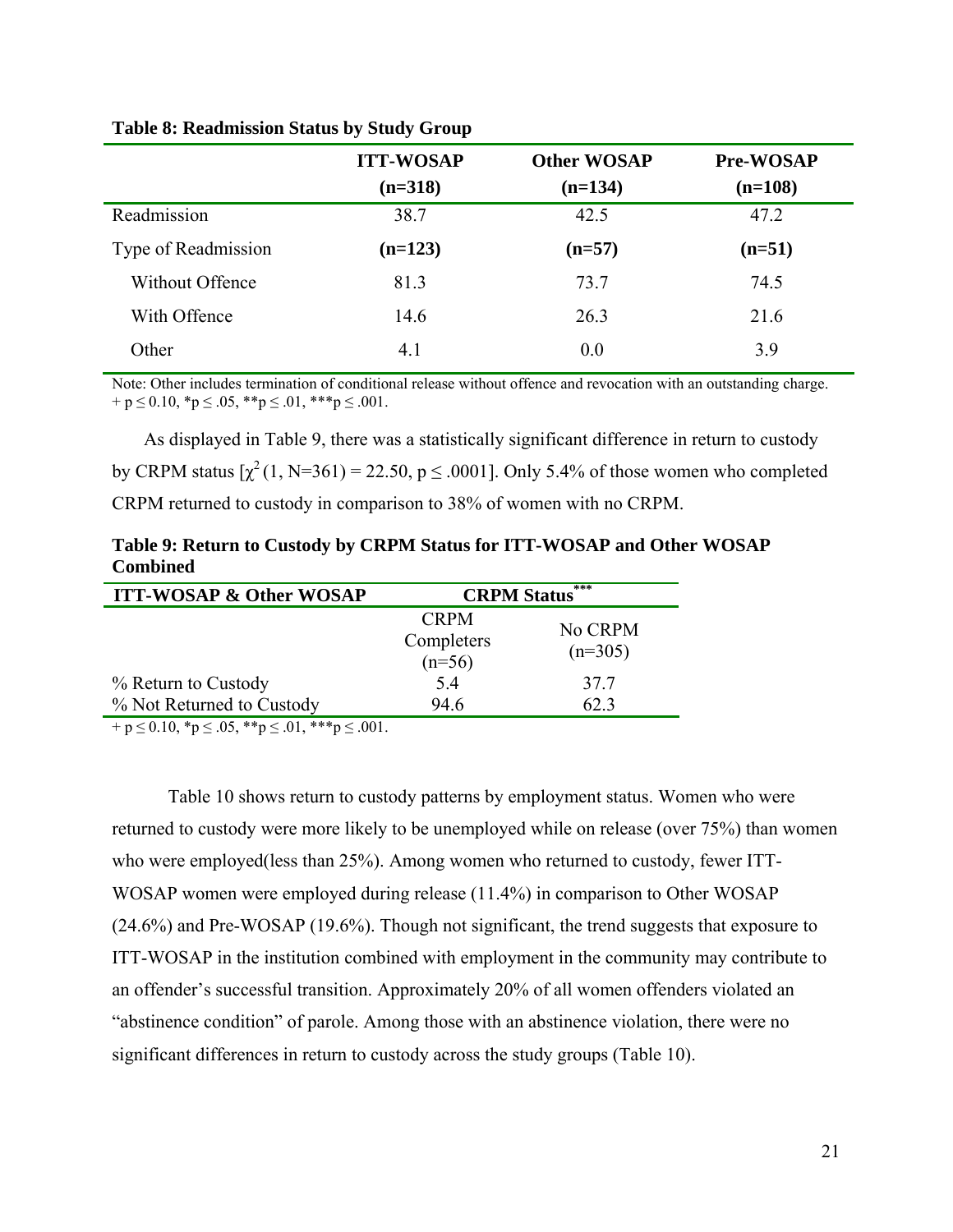|                                   | <b>ITT-WOSAP</b> | <b>Other WOSAP</b> | <b>Pre-WOSAP</b> |  |
|-----------------------------------|------------------|--------------------|------------------|--|
| Recidivists                       | $(n=123)$        | $(n=57)$           | $(n=51)$         |  |
| Unemployed                        | 88.6             | 75.4               | 80.4             |  |
| Employed                          | 11.4             | 24.6               | 19.6             |  |
| Violation of Abstinence Condition | $(n=63)$         | $(n=25)$           | $(n=20)$         |  |
| Recidivists                       | 58.7             | 64.0               | 60.0             |  |
| Non-recidivists                   | 41.3             | 36.0               | 40.0             |  |
|                                   |                  |                    |                  |  |

<span id="page-29-0"></span>**Table 10: Employment Status and Violations of Abstinence by Study Group** 

Note. The employment variable is a measure of whether an offender was employed either full-time or part-time at any point during her release.  $+ p \le 0.10$ , \*p  $\le .05$ , \*\*p  $\le .01$ , \*\*\*p  $\le .001$ .

#### **Comparison of Treatment Groups**

## *Risk of Return to Custody by Study Group*

Cox's proportional hazard modeling was used to investigate the risk of return to custody for ITT-WOSAP, Other WOSAP and Pre-WOSAP. Since the data contain tied event times, the partial likelihood equation was constructed using the discrete method. The discrete method assumes that events accurately occurred at exactly the same time which, in this case, refers to women who were returned to custody on the same day (Allison, 1995). The analysis included adjustments for several covariates that were found to be significantly associated with return to custody (Table 11).

Age had a significant association with return to custody; for each one-year increase in age, the risk of return to custody decreased by 3.4%. There was a 33% increased risk of return to custody associated with higher levels of criminal history risk. The risk of returning to custody was 1.4 times greater for those who participated in MMTP in comparison to those who did not which is consistent with the knowledge that those accessing MMTP have more serious drug problems. Offenders who violated a condition of abstinence were 1.6 times more likely to return to custody. Lastly, women offenders who were not employed during their release were more than 2 times at risk of returning to custody as those who were employed. Aboriginal status and nondiscretionary release were not significantly related to return to custody. The survival curves for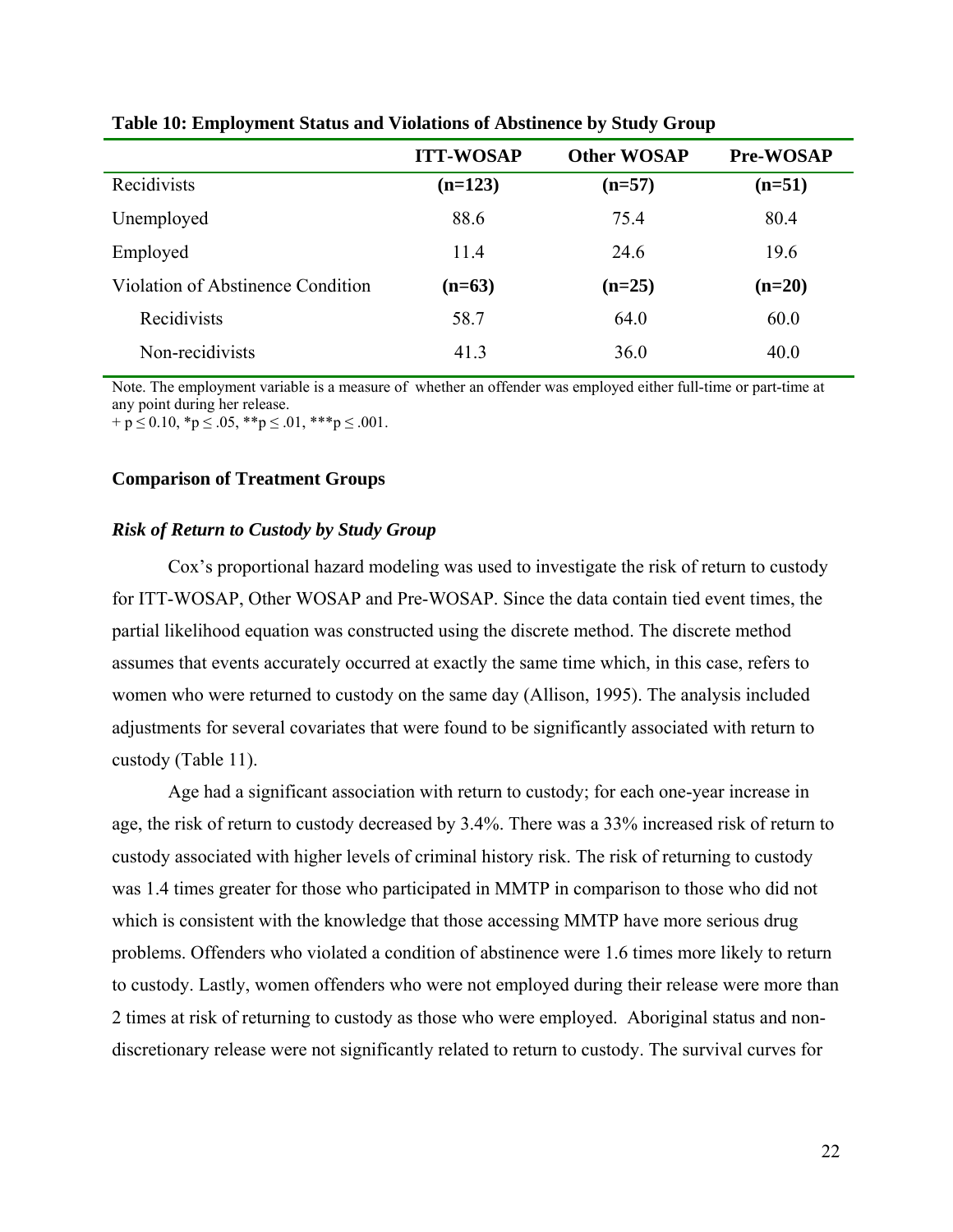<span id="page-30-0"></span>this model are shown in Figure 2. As evidenced in this graph there were no significant differences in the survival rates across the study groups.

| Variable                         | Coefficient | <b>SE</b> | Hazard<br>Ratio | 95% CI        |
|----------------------------------|-------------|-----------|-----------------|---------------|
| Age                              | $-0.03***$  | 0.01      | 0.97            | $0.95 - 0.98$ |
| Aboriginal                       | 0.12        | 0.15      | 1.12            | $0.83 - 1.52$ |
| Non-discretionary Release        | 0.26        | 0.18      | 1.29            | $0.92 - 1.83$ |
| Criminal History Risk            | $0.28$ **   | 0.10      | 1.33            | $1.09 - 1.62$ |
| <b>MMTP</b> Participation        | $0.36^{+}$  | 0.19      | 1.44            | $0.99 - 2.09$ |
| Abstinence Violation             | $0.45***$   | 0.15      | 1.56            | $1.16 - 2.10$ |
| <b>Unemployed During Release</b> | $0.82***$   | 0.18      | 2.27            | $1.59 - 3.23$ |
| Other WOSAP                      | 0.09        | 0.17      | 1.09            | $0.79 - 1.52$ |
| Pre-WOSAP                        | 0.05        | 0.18      | 1.05            | $0.74 - 1.48$ |

**Table 11: Cox Proportional Regression of Time to Return to Custody** 

 $+ p \le 0.10$ , \*p  $\le .05$ , \*\*p  $\le .01$ , \*\*\*p  $\le .001$ .



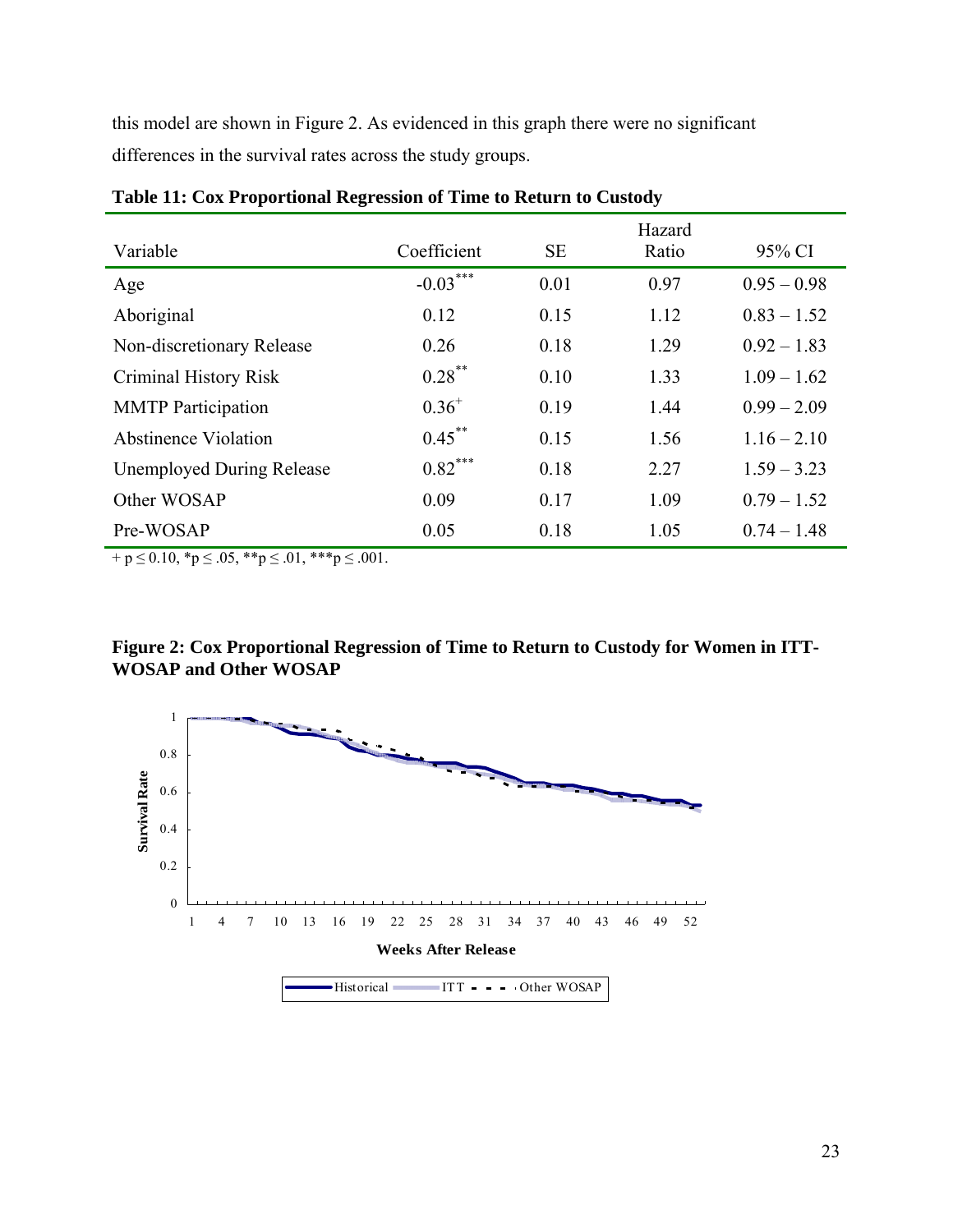## <span id="page-31-0"></span>*Risk of Return to Custody by CRPM Participation*

The literature has demonstrated the importance of community-based aftercare treatment for women released from custody (Butzin et al., 2002; Hiller, Knight, & Simpson, 1999a; Inciardi et al., 1997; Inciardi et al., 2002; Knight et al., 1999; Wexler et al., 1999a; Wexler et al., 1999b). The analyses in this section of the report investigated the impact of aftercare – Community Relapse Prevention and Maintenance (CRPM) – upon return to custody for both ITT-WOSAP and Other WOSAP. Both of these study groups had access to this communitybased aftercare treatment program while on release from prison and up until their warrant expiry.

Table 12 shows the estimates and hazard ratios from a survival analysis exploring return to custody, this time including a measure of CRPM aftercare treatment (n=361). Age, nondiscretionary release, unemployment, and criminal history risk are statistically significant predictors of return to custody. For each one-year increase in age at release, the risk of re-arrest decreased by 4.2%. Those who were on non-discretionary release were 1.5 times more likely to return to custody than those on discretionary release. Women offenders who were assessed as high criminal history risk were 1.6 times more likely to recidivate. Women who violated a condition of abstinence were 1.9 times more likely to return to custody. Unemployed offenders were over 2 times more likely to recidivate than those who were employed while on release. Aftercare was statistically significant and strongly associated with return to custody after controlling for other risk factors. Relative to women offenders who completed aftercare in the community (completers) those who had no aftercare treatment were over 10 times more likely to return to custody.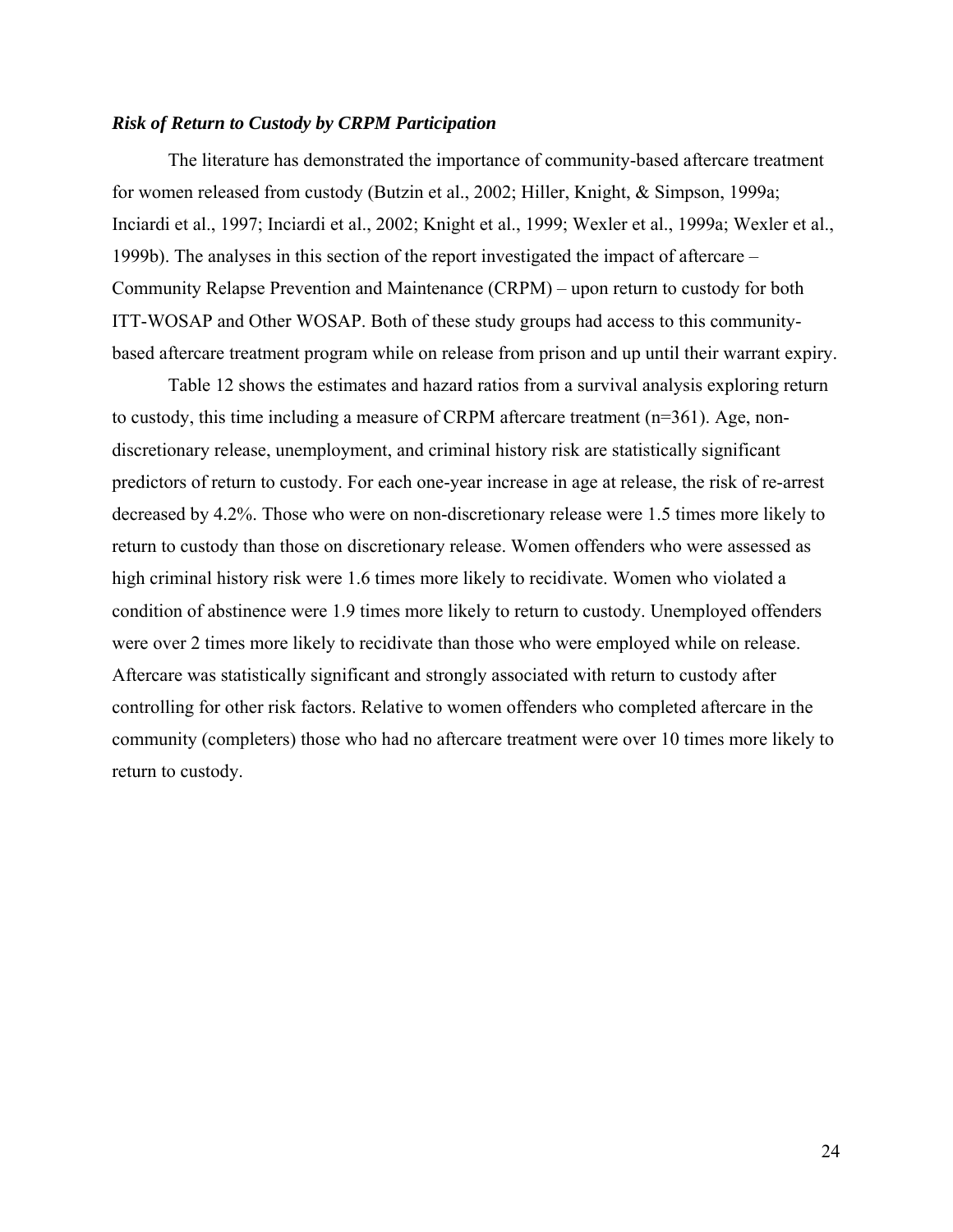|                           | <b>Coefficient</b> | <b>SE</b> | <b>Hazard</b><br><b>Ratio</b> | 95% CI         |
|---------------------------|--------------------|-----------|-------------------------------|----------------|
| Age                       | $-0.04***$         | 0.01      | 0.96                          | $0.94 - 0.98$  |
| Aboriginal                | 0.26               | 0.20      | 1.40                          | $0.88 - 1.93$  |
| Non-discretionary Release | $0.42^{+}$         | 0.24      | 1.52                          | $0.95 - 2.44$  |
| Criminal History Risk     | $0.46$ **          | 0.15      | 1.58                          | $1.19 - 2.10$  |
| <b>MMTP</b> Participation | 0.09               | 0.27      | 1.10                          | $0.65 - 1.86$  |
| Abstinence Violation      | $0.62$ **          | 0.21      | 1.95                          | $1.23 - 2.80$  |
| Unemployed during release | $0.77***$          | 0.26      | 2.16                          | $1.31 - 3.56$  |
| No aftercare treatment    | $2.35***$          | 0.59      | 10.48                         | $3.30 - 33.27$ |

<span id="page-32-0"></span>**Table 12: Cox Proportional Regression of Time to Return to Custody by CRPM Status for Women in ITT-WOSAP and Other WOSAP.** 

 $+ p \le 0.10, *p \le .05, **p \le .01, **p < .001.$ 

To illustrate return to custody patterns by aftercare (CRPM status) survival functions for ITT-WOSAP and Other WOSAP are presented separately. Figure 3 shows the survival curves for women in ITT-WOSAP by aftercare treatment groups. Women who completed aftercare were less likely to recidivate than women without any aftercare treatment over the 52-week period.

Figure 4 shows the survival curves for Other WOSAP women by their participation in CRPM. The results strongly mirror those of ITT-WOSAP. Women who completed aftercare were more likely to remain in the community than women without any aftercare treatment. In fact, none of the Other WOSAP women who completed aftercare were returned to custody within the 52-week study period. The results indicate that both ITT-WOSAP and Other WOSAP require intense interventions with respect to continuity of care during the transition from the institution to the community. Motivation to participate in CRPM and completing the program are paramount to decreasing the likelihood of being returned to custody.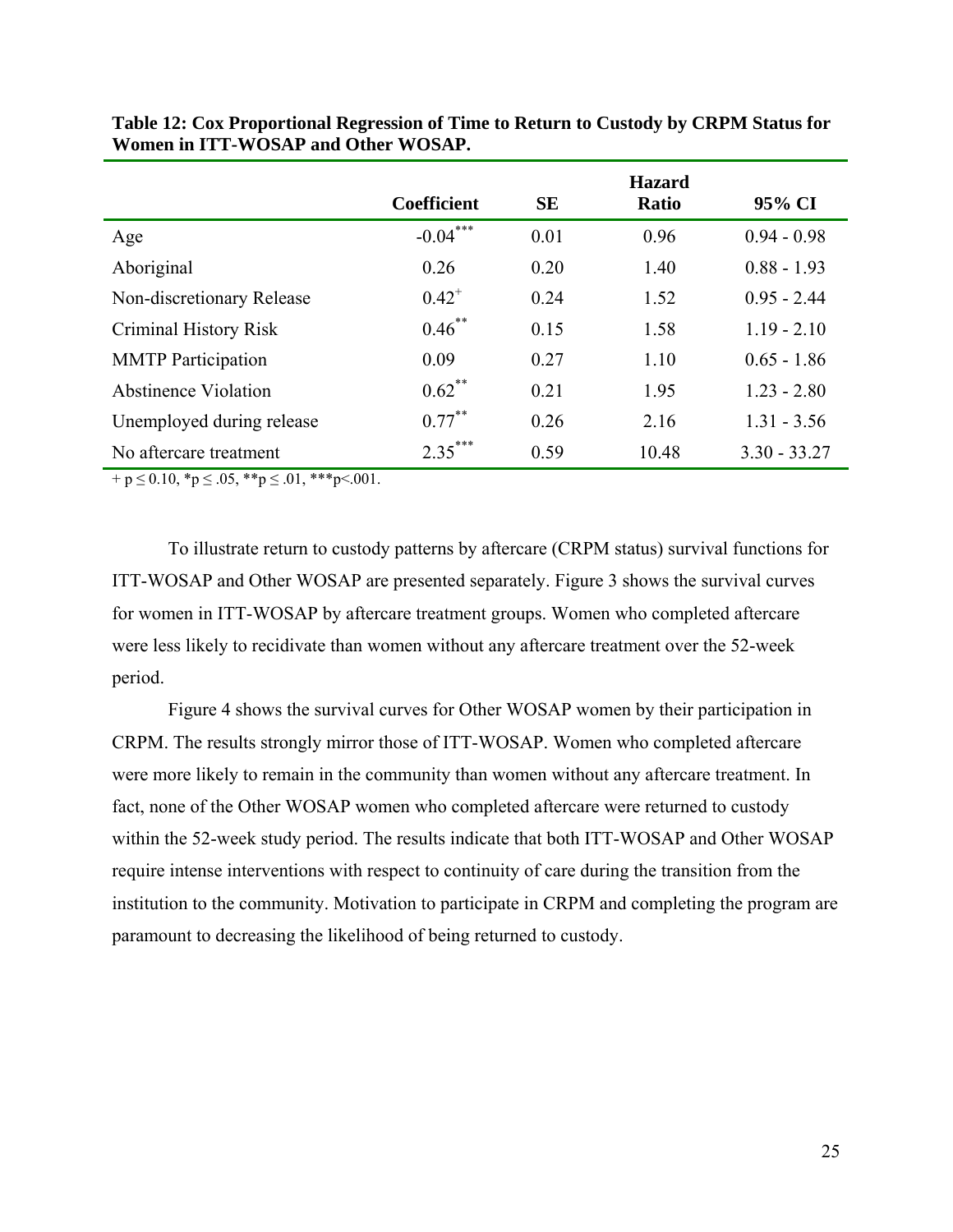<span id="page-33-0"></span>



**Figure 4: Survival Curves to First Return to Custody among Other WOSAP Women by Aftercare Status** 



In separate analyses (data not shown) it was noted that an offender's substance abuse severity was related to return to custody. Substance abuse severity is based on the OMS field, "Recommended Program Intensity Level" which is based directly on the results of the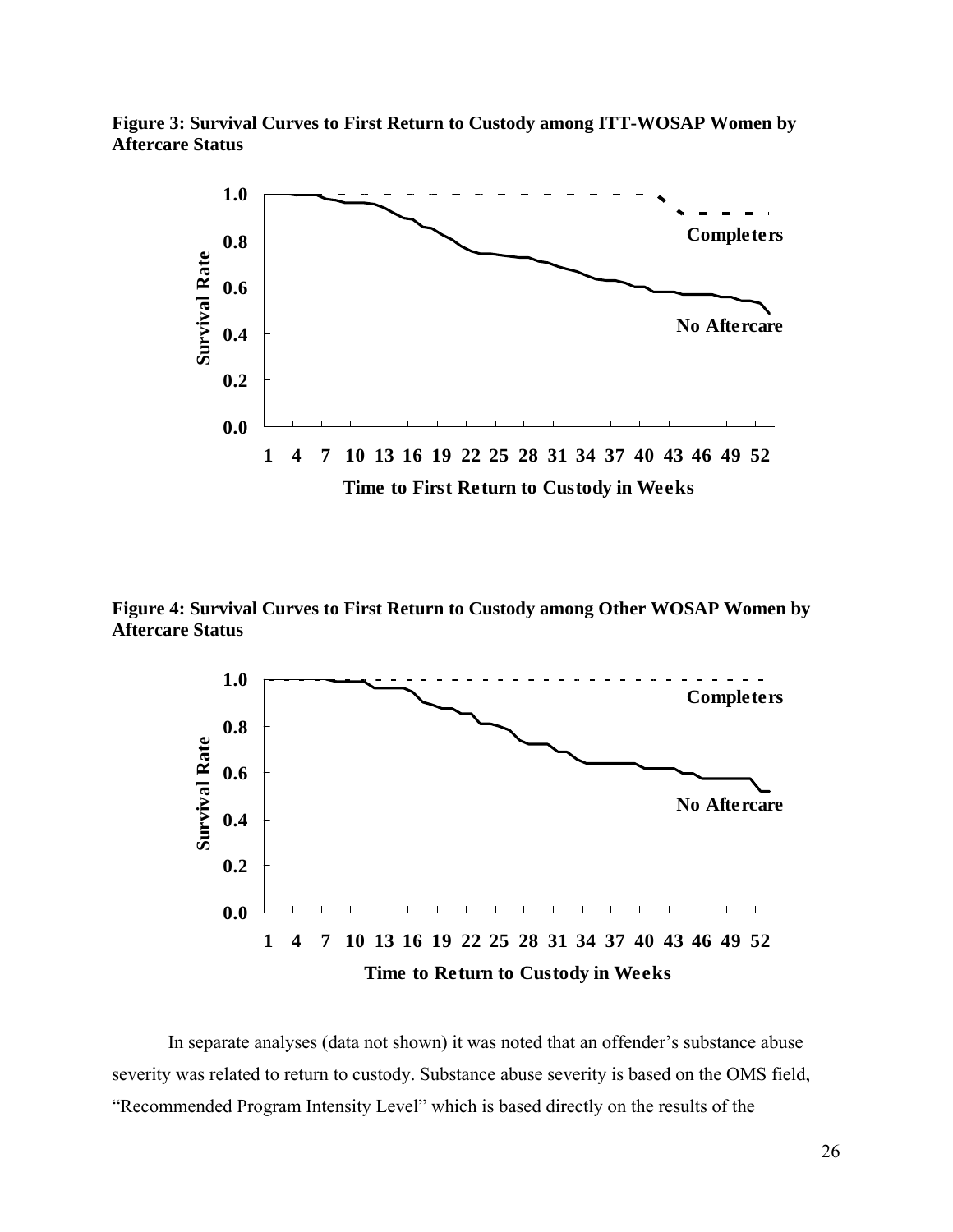assessment battery (ADS, DAST and PRD). Offenders who score 'substantial' or 'severe' on either the ADS or DAST or 'a lot' on the PRD are recommended for high intensity programming. An examination of return to custody by severity level revealed that 36.3% of all high-severity women offenders were returned to custody during the 52-week follow up period compared to 22.4% of none/intermediate-severity women offenders  $[\chi^2(1, N=341) = 5.65, p \leq$ .05]. This was not originally considered as part of the primary analyses, but these differences are noteworthy. Using this subset of women offenders – 20 are missing information on substance abuse severity (n=341) – substance abuse severity was included in a survival model that considered the impact of CRPM on return to custody (from Table 12). Findings showed that women offenders (combining ITT-WOSAP and Other WOSAP women) with high substance abuse severity were twice as likely to return to custody as low/intermediate severity offenders. While severity is an important risk factor, it did not change the impact of aftercare on return to custody when included in the regression model. Women without aftercare remained 10 times more likely to return to custody relative to women who completed aftercare.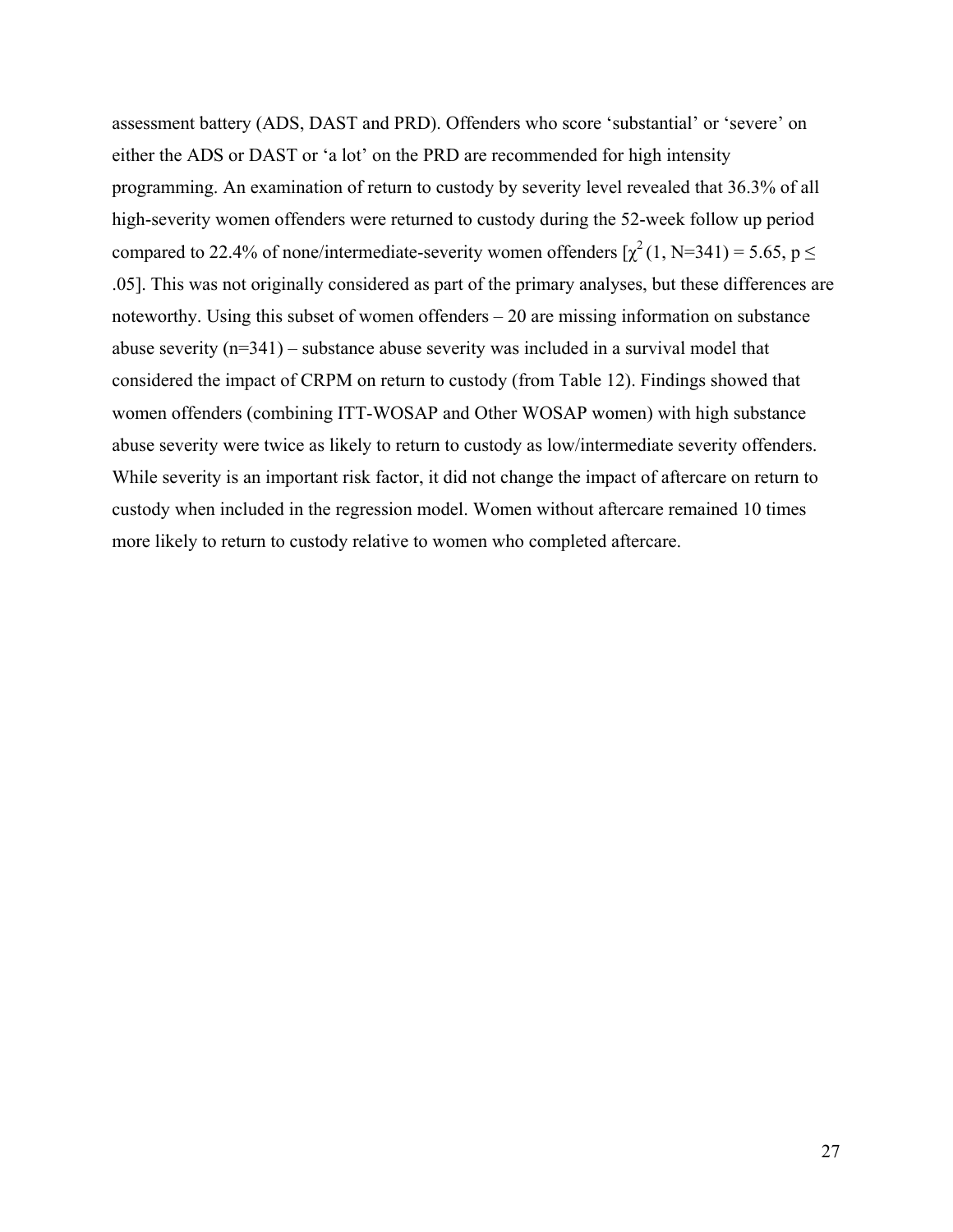#### **ABORIGINAL STUDY PARTICIPANTS**

<span id="page-35-0"></span>This chapter provides descriptive statistics for the Aboriginal women within each study group. The tables mirror those presented for the entire sample (preceding results). The survival analysis has not been repeated for the Aboriginal subset since the sample size is not large enough to produce meaningful results. Aboriginal people make up 3.8% of the Canadian population, but represent 19.6% of the overall prison population. (Correctional Service Canada, 2008a; Statistics Canada, 2006). The over-representation of Aboriginal women is even more disproportionate with Aboriginal women making up 26% of the women offender population (Correctional Service Canada, 2008a). This population of women is particularly vulnerable and may require interventions which are culturally sensitive in addressing their criminality.

| <b>Aboriginal Subgroups</b> | <b>ITT-WOSAP</b><br>$(n=91)$ | <b>Other WOSAP</b><br>$(n=57)$ | <b>Pre-WOSAP</b><br>$(n=15)$ |
|-----------------------------|------------------------------|--------------------------------|------------------------------|
| Age                         |                              |                                |                              |
| 25 years and less           | 23.1                         | 21.1                           | 26.7                         |
| $26 - 35$ years             | 41.8                         | 50.9                           | 40.0                         |
| $36 - 45$ years             | 29.7                         | 22.8                           | 26.7                         |
| 46 years and above          | 5.5                          | 5.3                            | 6.7                          |
| Age $(M, SD)$               | 32.1(8.29)                   | 31.5(7.04)                     | 31.2(8.19)                   |
| High School Diploma         | 15.4                         | 5.3                            | 13.3                         |
| Married                     | 29.7                         | 36.8                           | 46.7                         |

|  | Table 13: Demographic Characteristics for Aboriginal Women by Study Group |  |  |
|--|---------------------------------------------------------------------------|--|--|
|  |                                                                           |  |  |

Table 13 provides a demographic profile of the Aboriginal women by study group. The average age for this group was approximately 31 years. The majority did not have a high school diploma and one-quarter to 50% of Aboriginal women were married.

Table 14 shows that the majority of Aboriginal women were serving a sentence of up to four years (90%). In ITT-WOSAP 74% committed a violent offence versus 60% in Other-WOSAP and 80% in Pre-WOSAP. Less than one fifth of Aboriginal women in ITT-WOSAP and Other-WOSAP participated in the Methadone Maintenance Treatment Program (MMTP) and 7% of women in Pre-WOSAP participated in the program. More Aboriginal women in the Other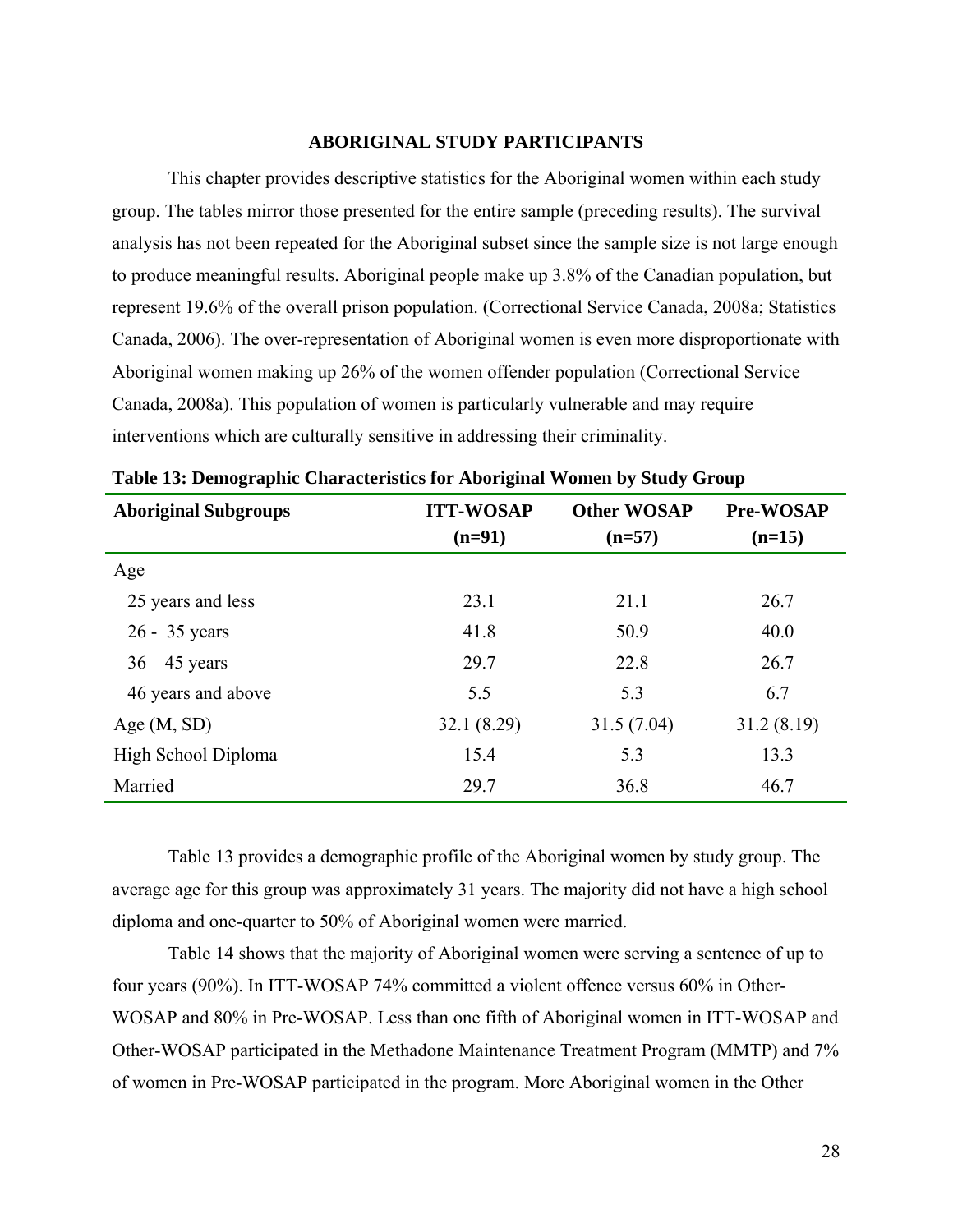<span id="page-36-0"></span>WOSAP (61.4%) participated in other high intensity programming relative to Aboriginal women in ITT-WOSAP (27.5%) and Pre-WOSAP (13.3%).

| <b>Aboriginal Subgroups</b>                                                          | <b>ITT-WOSAP</b><br>$(n=91)$ | <b>Other WOSAP</b><br>$(n=57)$ | <b>Pre-WOSAP</b><br>$(n=15)$ |  |
|--------------------------------------------------------------------------------------|------------------------------|--------------------------------|------------------------------|--|
| Sentence Length <sup>a</sup>                                                         |                              |                                |                              |  |
| Up to four years                                                                     | 89.0                         | 89.5                           | 93.3                         |  |
| Four years or more                                                                   | 11.0                         | 10.5                           | 6.7                          |  |
| Mean Proportion Sentence Served (SD)                                                 | 41.3 (16.39)                 | 39.5 (17.33)                   | 49.8 (17.29)                 |  |
| Drug Offence                                                                         | 23.1                         | 36.8                           | 20.0                         |  |
| Violent Offence                                                                      | 73.6                         | 59.7                           | 86.7                         |  |
| Other High Intensity Programming                                                     | 27.5                         | 61.4                           | 13.3                         |  |
| <b>MMTP</b> Participation                                                            | 15.4                         | 14.0                           | 6.7                          |  |
| <sup>a</sup> Lifers (those serving a life sentence) are not included in the analysis |                              |                                |                              |  |

**Table 14: Sentence, Offence, & Program Characteristics for Aboriginal Women by Study Group** 

Approximately 30 to 40% of Aboriginal women were rated high on the criminal history risk factors and about half of the women were rated high on criminogenic need (Table 15).

| <b>Aboriginal Subgroups</b> | <b>ITT-WOSAP</b><br>$(n=91)$ | <b>Other WOSAP</b><br>$(n=57)$ | Pre-WOSAP<br>$(n=15)$ |
|-----------------------------|------------------------------|--------------------------------|-----------------------|
| Criminal History Risk       |                              |                                |                       |
| High                        | 37.4                         | 38.6                           | 26.7                  |
| Moderate                    | 47.3                         | 40.4                           | 46.7                  |
| Low                         | 15.4                         | 21.1                           | 26.7                  |
| Criminogenic Need           |                              |                                |                       |
| High                        | 55.0                         | 54.4                           | 53.3                  |
| Moderate                    | 41.8                         | 42.1                           | 46.7                  |
| Low                         | 3.3                          | 3.5                            | 0.0                   |

**Table 15: Criminal History Risk & Criminogenic Need for Aboriginal Women by Study Group**

Table 16 shows the dynamic need ratings for the Aboriginal women. A high percentage of Aboriginal women rated as having needs in the substance abuse, employment/education,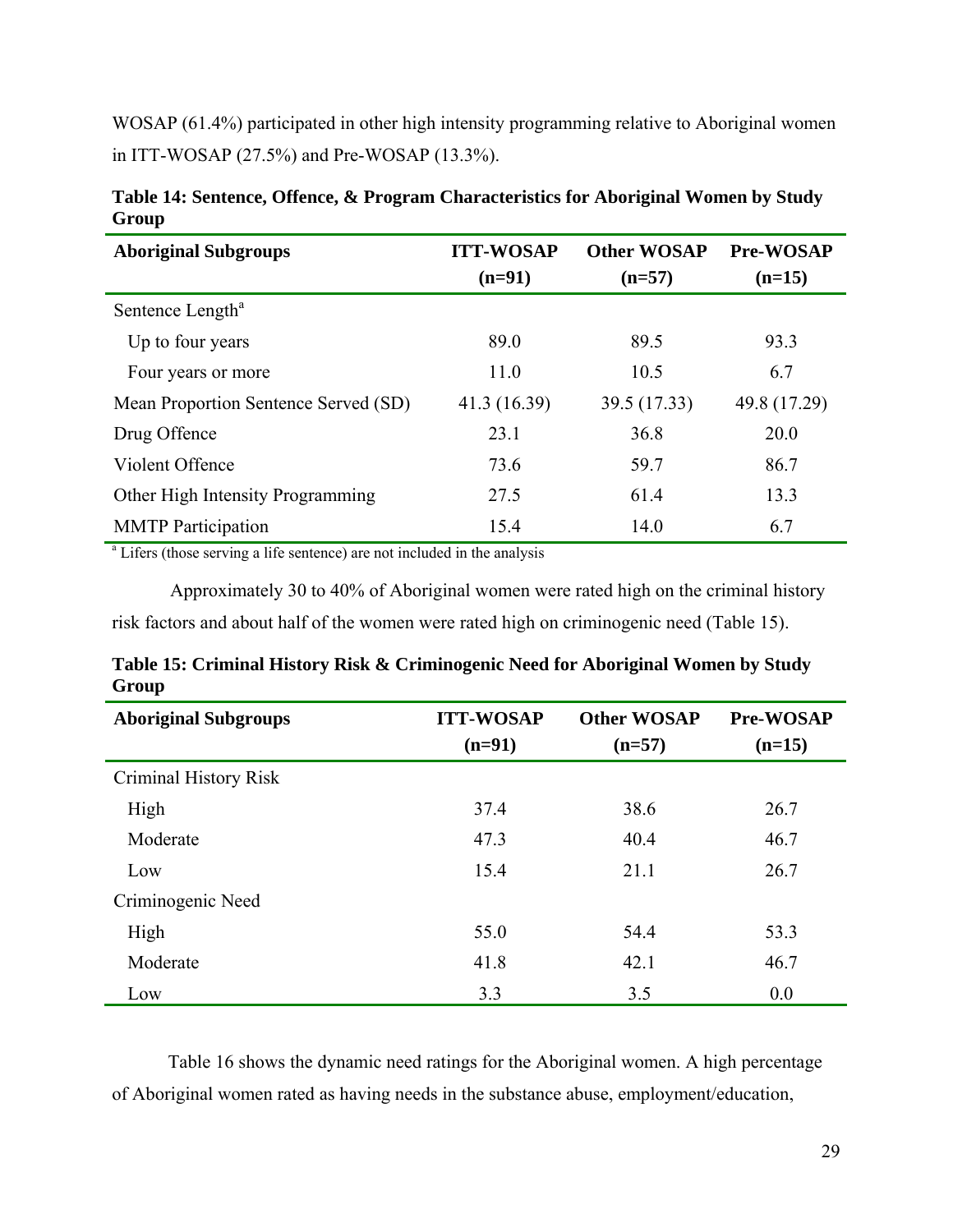<span id="page-37-0"></span>marital/family domains, associate/social interaction, and personal/emotional. The women in both ITT-WOSAP and Other WOSAP had needs in employment/education (84.6% and 94.7%, respectively) and associate/social interaction (80.2% and 89.5%, respectively) domains than women in Pre-WOSAP (73.3% and 60.0%).

|                               | <b>ITT-WOSAP</b> | <b>Other WOSAP</b> | <b>Pre-WOSAP</b> |
|-------------------------------|------------------|--------------------|------------------|
| <b>Dynamic Factor Domains</b> | $(n=91)$         | $(n=57)$           | $(n=15)$         |
| Substance Abuse               | 100.0            | 98.3               | 100.0            |
| Employment/education          | 84.6             | 94.7               | 73.3             |
| Marital/family                | 67.0             | 79.0               | 66.7             |
| Associate/social interaction  | 80.2             | 89.5               | 60.0             |
| Community functioning         | 40.7             | 24.6               | 40.0             |
| Personal/emotional            | 87.9             | 86.0               | 93.3             |
| Attitude                      | 26.4             | 19.3               | 13.3             |

**Table 16: Dynamic Factor Need Ratings for Aboriginal Women by Study Group** 

Although based on small numbers it seems that more Aboriginal women in ITT-WOSAP and Other WOSAP had a drug problem rather than a problem with alcohol (Table 17). However, this does not seem to be the case for women in Pre-WOSAP. Over 90% had a intermediate to severe substance use problem.

| <b>Substance Abuse Severity</b> | <b>ITT-WOSAP</b> | <b>Other WOSAP</b> | <b>Pre-WOSAP</b> |
|---------------------------------|------------------|--------------------|------------------|
| (Intermediate to Severe)        | $(n=86)$         | $(n=57)$           | $(n=10)$         |
| <b>ADS</b>                      | 39.5             | 56.1               | 70.0             |
| <b>DAST</b>                     | 80.2             | 86.0               | 60.0             |
| ADS or DAST                     | 90.7             | 96.5               | 90.0             |
| PRD (High)                      | 41.9             | 43.9               | 40.0             |

**Table 17: Severity of Substance Abuse Among Aboriginal Women by Study Group** 

Note: 10 observations are missing data for these variables as a result of administrative issues.

 The majority of Aboriginal women were granted discretionary release (Table 18). Approximately 30 to 40% accessed post-release programming (Table 19). The majority of these women did not participate in Community RPM (70%). About 40 to 50% were returned to custody during the 52-week study period. Most readmissions were without offence (70% in ITT-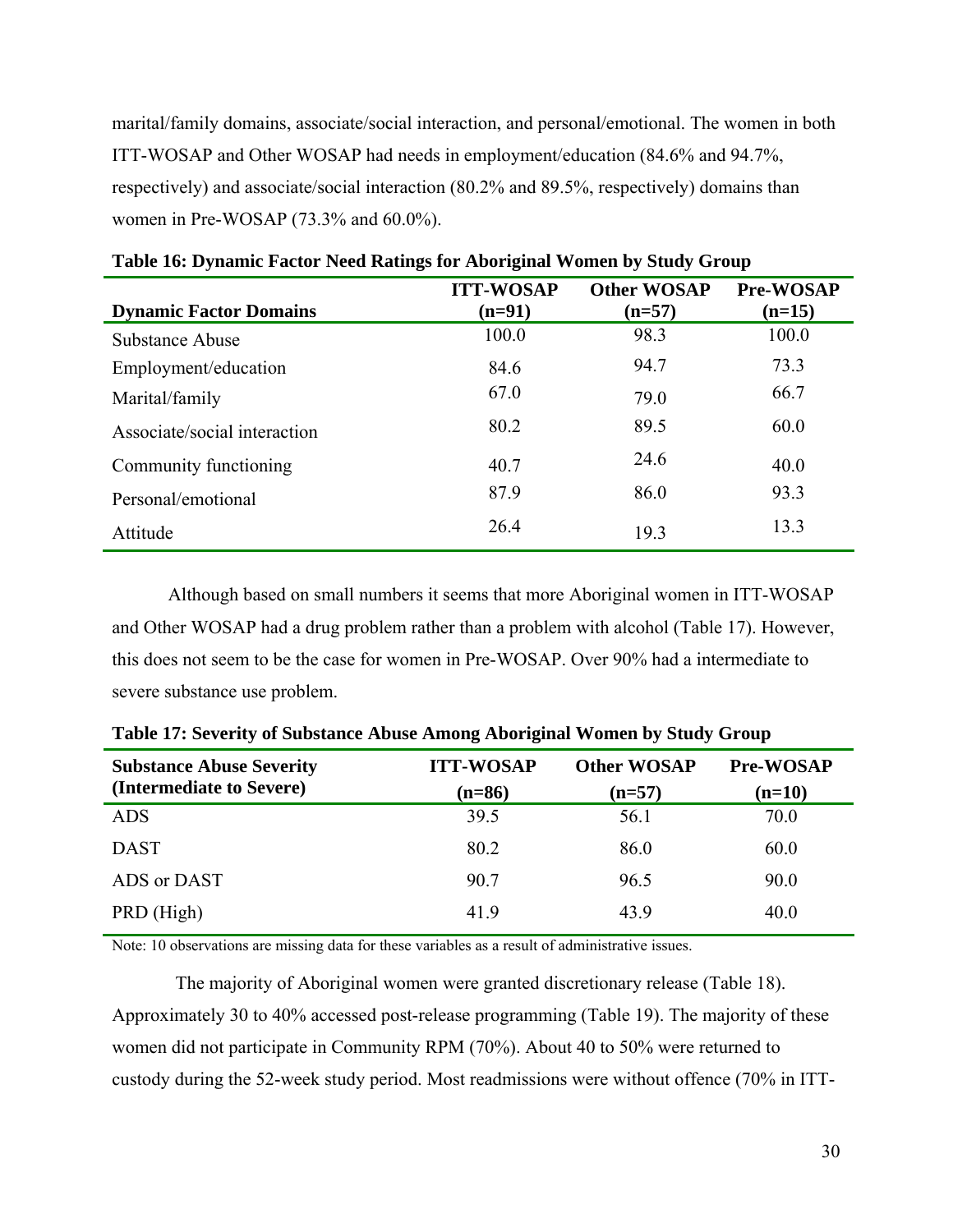<span id="page-38-0"></span>WOSAP; 65% in Other-WOSAP; and 88% in Pre-WOSAP) (Table 20). There were no significant differences across the study groups. These findings are similar to those reported for the full sample.

|                   | <b>ITT-WOSAP</b><br>$(n=91)$ | Other-WOSAP<br>$(n=57)$ | <b>Pre-WOSAP</b><br>$(n=15)$ |
|-------------------|------------------------------|-------------------------|------------------------------|
| Type of Release   |                              |                         |                              |
| Discretionary     | 78.0                         | 80.7                    | 60.0                         |
| Non-discretionary | 22.0                         | 19.3                    | 40.0                         |

## **Table 19: Substance Abuse Community Programming for Aboriginal Women by Study Group**

|                                  | <b>ITT-WOSAP</b><br>$(n=91)$ | <b>Other-WOSAP</b><br>$(n=57)$ | <b>Pre-WOSAP</b><br>$(n=15)$ |
|----------------------------------|------------------------------|--------------------------------|------------------------------|
| Post-Release Programming         | 35.2                         | 38.6                           | 26.7                         |
| <b>Community RPM Programming</b> | 27.5                         | 33.3                           | na                           |
| <b>CRPM Status</b>               |                              |                                |                              |
| <b>CRPM</b> Completers           | 8.8                          | 19.3                           | na                           |
| Partial CRPM                     | 17.6                         | 14.0                           | na                           |
| No CRPM                          | 73.6                         | 66.7                           | na                           |
| <b>CRPM</b> Participation        | $(n=24)$                     | $(n=19)$                       | na                           |
| <b>CRPM</b> Completion           | 33.3                         | 57.9                           | na                           |
| <b>Partial CRPM</b>              | 66.7                         | 42.1                           | na                           |

Note: The primary reason for partial completion was return to custody.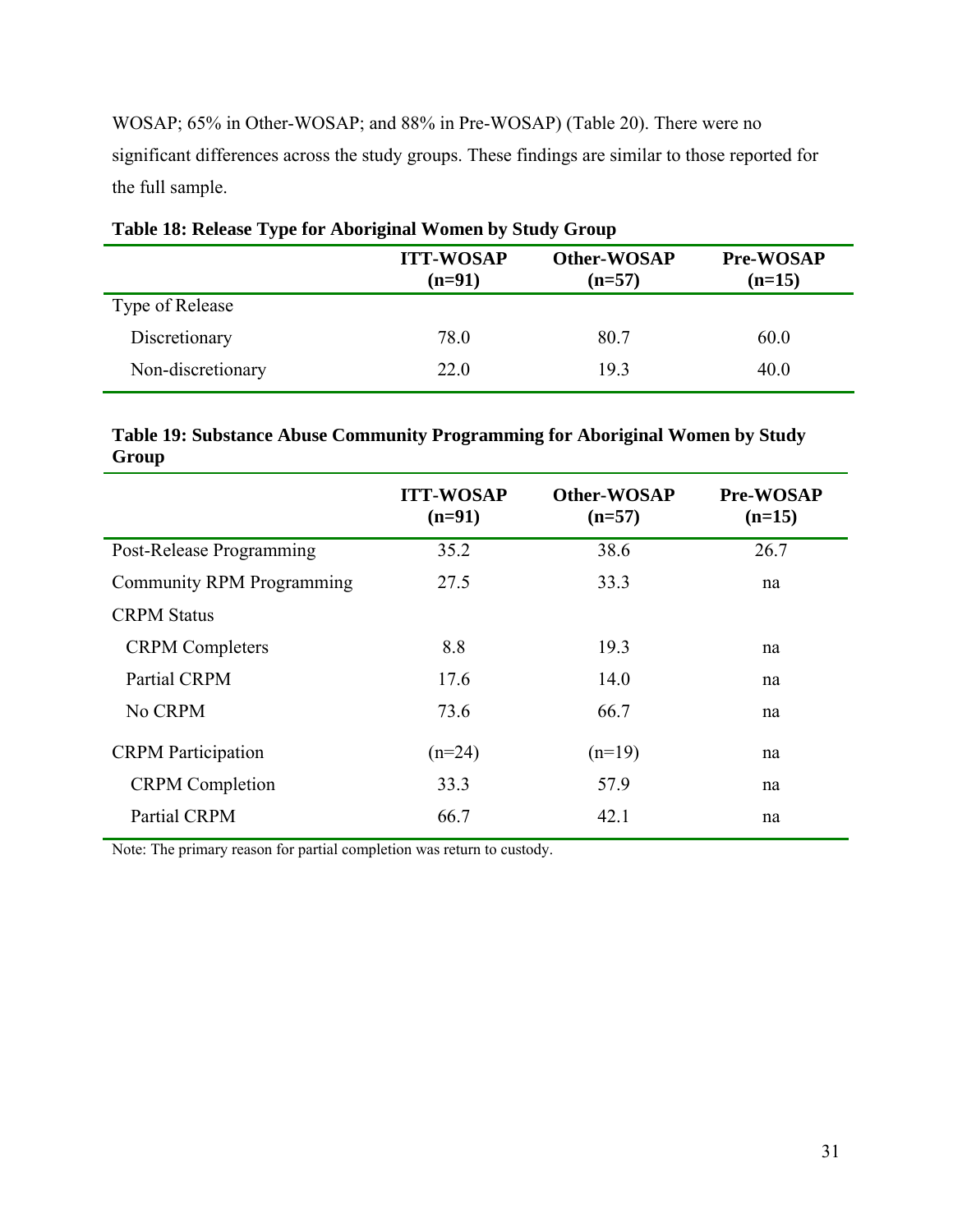|                          | <b>ITT-WOSAP</b><br>$(n=91)$ | Other-WOSAP<br>$(n=57)$ | <b>Pre-WOSAP</b><br>$(n=15)$ |
|--------------------------|------------------------------|-------------------------|------------------------------|
| <b>Return to Custody</b> | 47.3                         | 40.4                    | 53.3                         |
| Type of Readmission      | $(n=43)$                     | $(n=23)$                | $(n=8)$                      |
| Without Offence          | 79.1                         | 65.2                    | 87.5                         |
| With Offence             | 14.0                         | 34.8                    | 12.5                         |
| Other                    | 7.0                          | 0.0                     | 0.0                          |

## <span id="page-39-0"></span>**Table 20: Readmission Status for Aboriginal Women by Study Group**

Note: Other includes termination of conditional release without offence and revocation with an outstanding charge.

Table 21 displays return to custody by CRPM status. Of those women who completed CRPM, only 5.3% returned to custody. However, approximately 50% of those who did not receive CRPM returned to custody.

**Table 21: Return to Custody by CRPM Status for Aboriginal Subsets of ITT-WOSAP and Other WOSAP Combined** 

| <b>ITT-WOSAP &amp; Other WOSAP</b> | <b>CRPM</b> Status     |           |
|------------------------------------|------------------------|-----------|
|                                    | <b>CRPM</b> Completers | No CRPM   |
|                                    | $(n=19)$               | $(n=105)$ |
| % Return to Custody                | 53                     | 45 7      |
| % Not Returned to Custody          | 94 7                   | 543       |

Although based on small numbers, Table 22 shows that among those Aboriginal women who were unemployed during their release, a large percentage returned to custody (91% in ITT-WOSAP; 74% in Other-WOSAP; and 100% in Pre-WOSAP). At least 50% of Aboriginal women who violated a condition of abstinence returned to custody.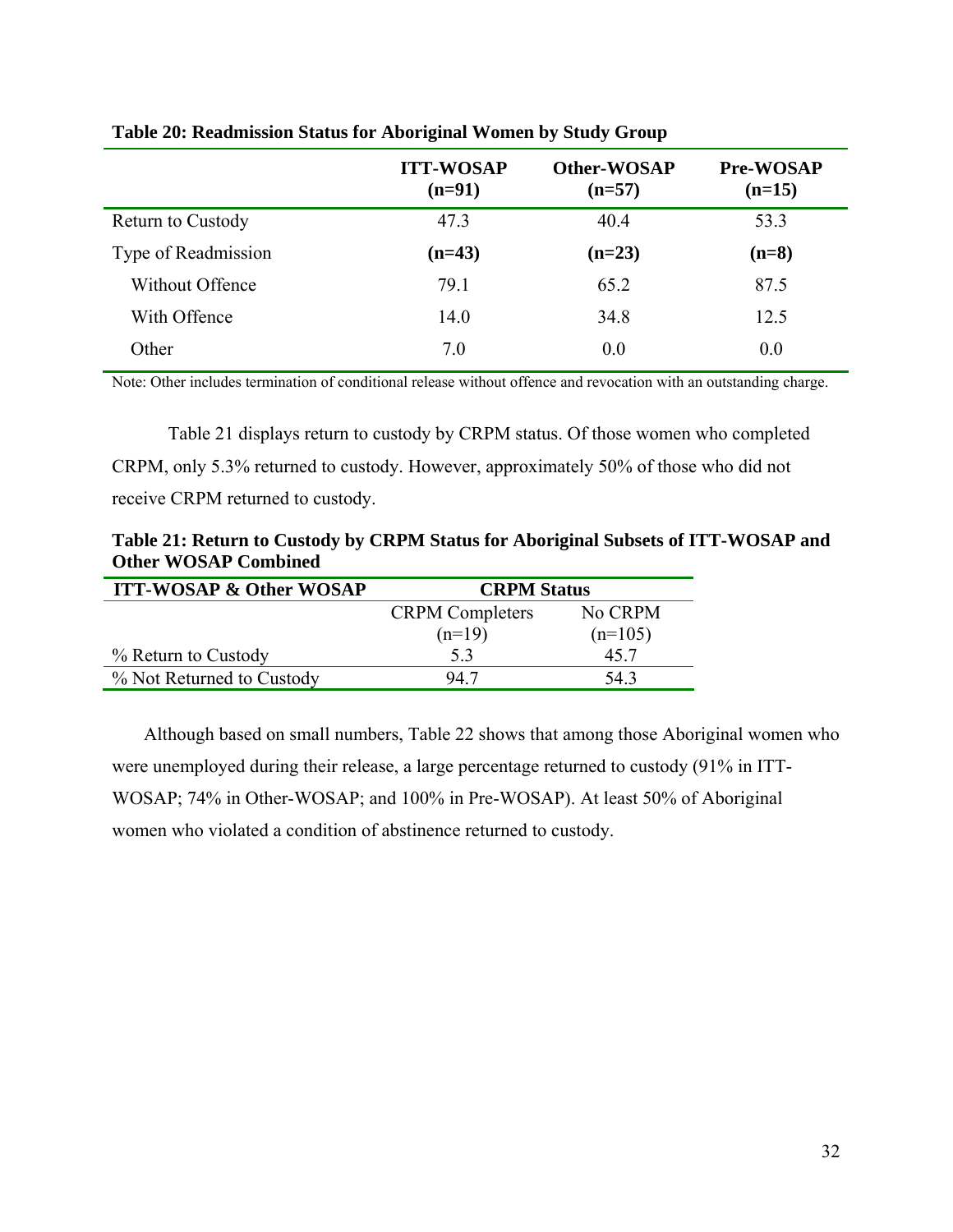|                                   | <b>ITT-WOSAP</b> | <b>Other WOSAP</b> | Pre-WOSAP |
|-----------------------------------|------------------|--------------------|-----------|
| Recidivists                       | $(n=43)$         | $(n=23)$           | $(n=8)$   |
| Unemployed                        | 90.7             | 73.9               | 100.0     |
| Employed                          | 9.3              | 26.1               | 0.0       |
| Violation of Abstinence Condition | $(n=19)$         | $(n=6)$            | $(n=4)$   |
| Recidivists                       | 68.4             | 66.7               | 50.0      |
| Non-recidivists                   | 31.6             | 33.3               | 50.0      |

<span id="page-40-0"></span>**Table 22: Employment Status and Violations of Abstinence for Aboriginal Women by Study Group** 

Note. The employment variable simply measures whether an offender was employed either full-time or part-time at any point during her release.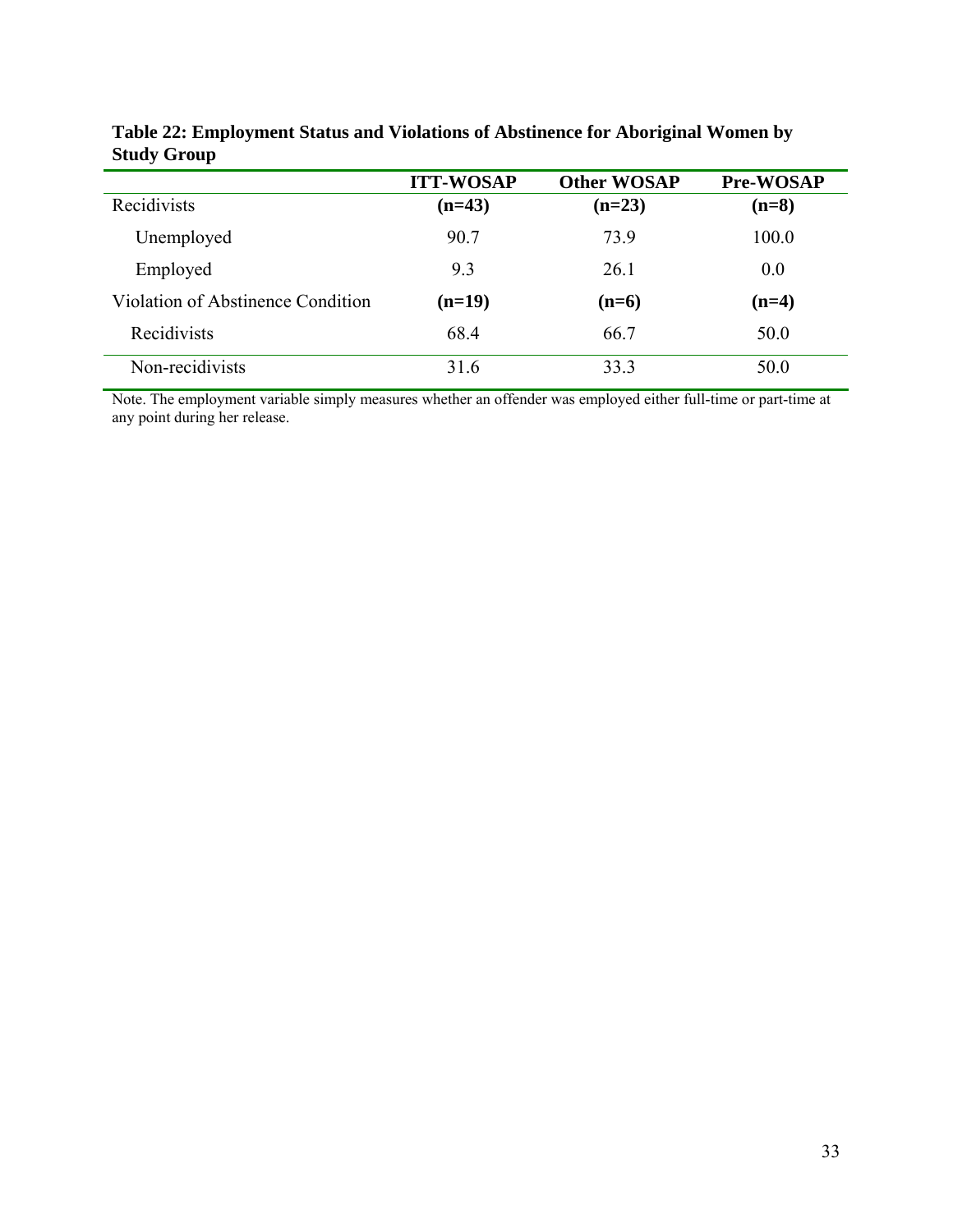#### **DISCUSSION**

<span id="page-41-0"></span> This study provides evidence of the positive impact of institutional and community substance abuse programming on community reintegration of women offenders under CSC supervision. WOSAP treatment programs were associated with a reduced rate of return to custody within the first year after release. The lowest returns observed were among women exposed to ITT, the next lowest among women exposed to Other-WOSAP and the highest among women in the Pre-WOSAP group. Though this particular result did not reach statistical significance (which could be attributable to the absence of an untreated comparison group), important trends are evident. While intensive WOSAP programming (ITT) was most beneficial for women with serious substance abuse problems, the less intensive WOSAP programming (E&E/RPM) was also associated with a higher likelihood that a woman would remain in the community. The less-intensive WOSAP programming demonstrated better outcomes than the previous women's substance abuse program.

The second set of findings demonstrated the critical need for aftercare programming (CRPM). Specifically, among women who participated in some aspect of WOSAP in the institution, those who completed the aftercare treatment program (CRPM) were significantly less likely to be returned to prison within 52 weeks after release relative to those with no aftercare, even after considering other important risk factors. Only 10% of the women who completed aftercare (CRPM) were re-incarcerated compared with 40% of the women who did not have aftercare treatment. Compared with completers, the no treatment group was 10 times more likely to return to prison.

The study results demonstrate the importance of continuity of substance abuse programming between the institution and the community and points to the importance of institution-based ITT as a foundation for further programming. Previous research demonstrates statistically significant increases in knowledge, attitudes, and problem-solving skills as a result of participation in this program (Grant, Furlong, Hume, White Tara, & Doherty, 2008).

Furthermore, the study demonstrated that community-based relapse prevention and maintenance had a strong positive effect, as CRPM was associated with reduced likelihood of return to custody. This is supportive of previous research illustrating that the combined positive impact of in-prison and community-based aftercare treatment can dramatically reduce return to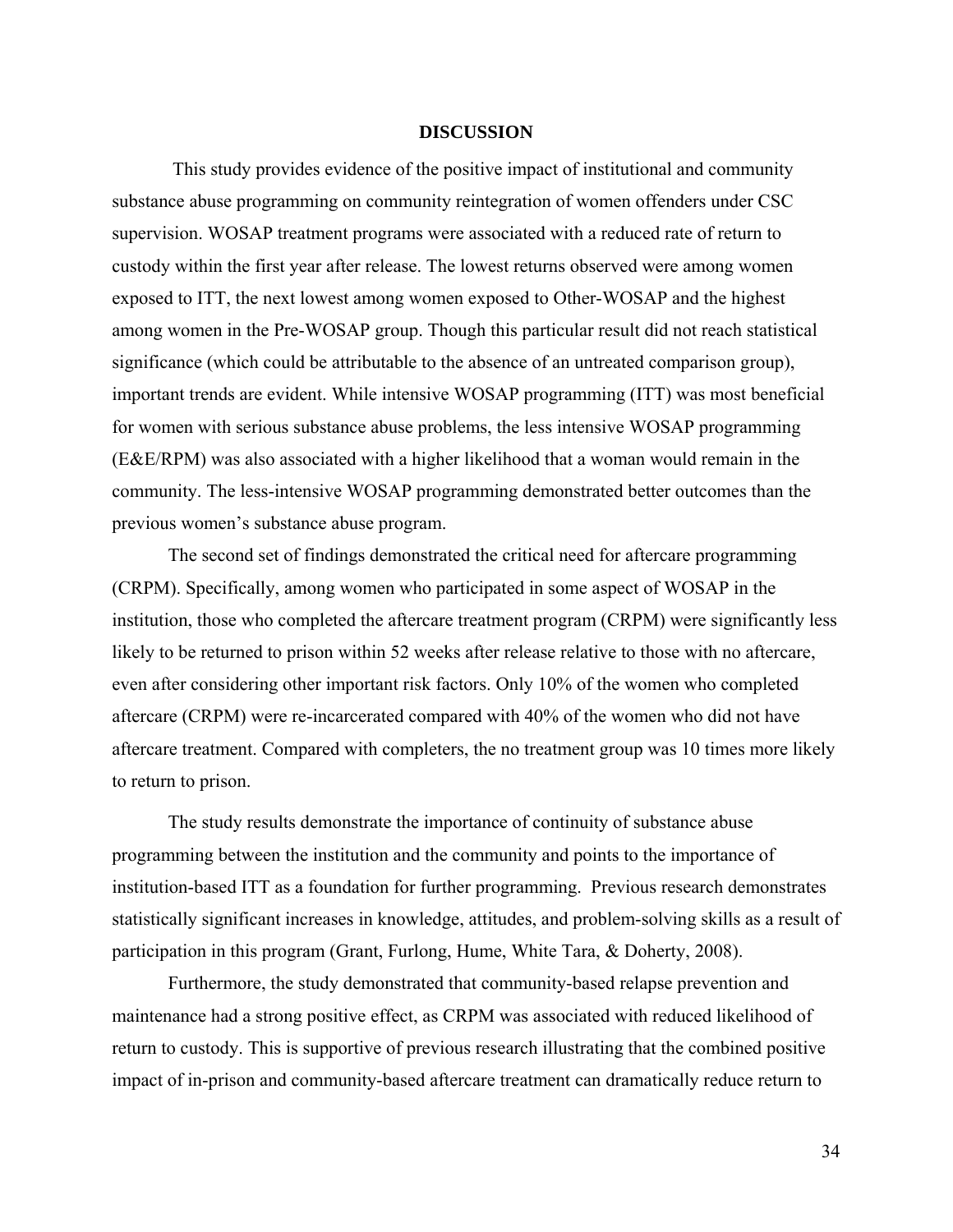custody (Hall et al., 2004; Inciardi et al., 1997; Knight, Simpson, Chatam, & Camacho, 1997; Prendergast, Hall, & Wexler, 2003; Wexler et al., 1999a). Increased efforts to improve accessibility by identifying and removing barriers to participation are essential. Such efforts must focus on factors which are both intrinsic (e.g. motivation) and extrinsic (e.g. access to childcare) to potential participants.

It would be valuable to expand the present findings in another phase of the research by examining aftercare treatment status as an outcome. This approach may lead to greater understanding of the barriers to successful program completion. For instance, level of motivation may be an important factor in the differing success rates among aftercare completers and nontreated women. It would also be worthwhile to investigate the impact of the time-lapse between conditional release and entry into the aftercare program. As well, length of exposure to treatment for those who drop out, are expelled or are suspended from the program warrants further inquiry.

In addition to the findings on program participation, several other covariates were significantly predictive of return to custody. As age increases, the likelihood of returning to custody decreases. As well, those who were on discretionary release were less likely to return to custody than those on non-discretionary release. As with previous research, the present findings showed that women who have a lower level of criminal history risk and who were employed during their release are less likely to recidivate (Hall et al., 2004; Messina, Burdon, & Prendergast, 2006). The overwhelming majority of women who returned to custody had not been employed during their release and the majority did not complete high school. As such, the link between poverty and recidivism deserves further exploration.

More women exposed to WOSAP in prison participated in aftercare than was the case for women incarcerated prior to the inception of WOSAP, but still less than half of the WOSAP sample participated in some type of aftercare. Only about one-third of the women accessed WOSAP-related community aftercare (CRPM) and, of these women, less than one-third actually completed the program. These findings suggest that efforts to increase participation are integral to ensuring the successful reintegration of women offenders. Other studies have also recommended more intensive and comprehensive aftercare services for drug-using incarcerated women (Freudenberg, Wilets, Greene, & Richie, 1998; Hammett, Gaiter, & Crawford, 1998).

Covington and Bloom (Covington, 2002; Covington & Bloom, 2003) note that, for women offenders, participation in treatment and recovery from substance abuse is complicated by lack of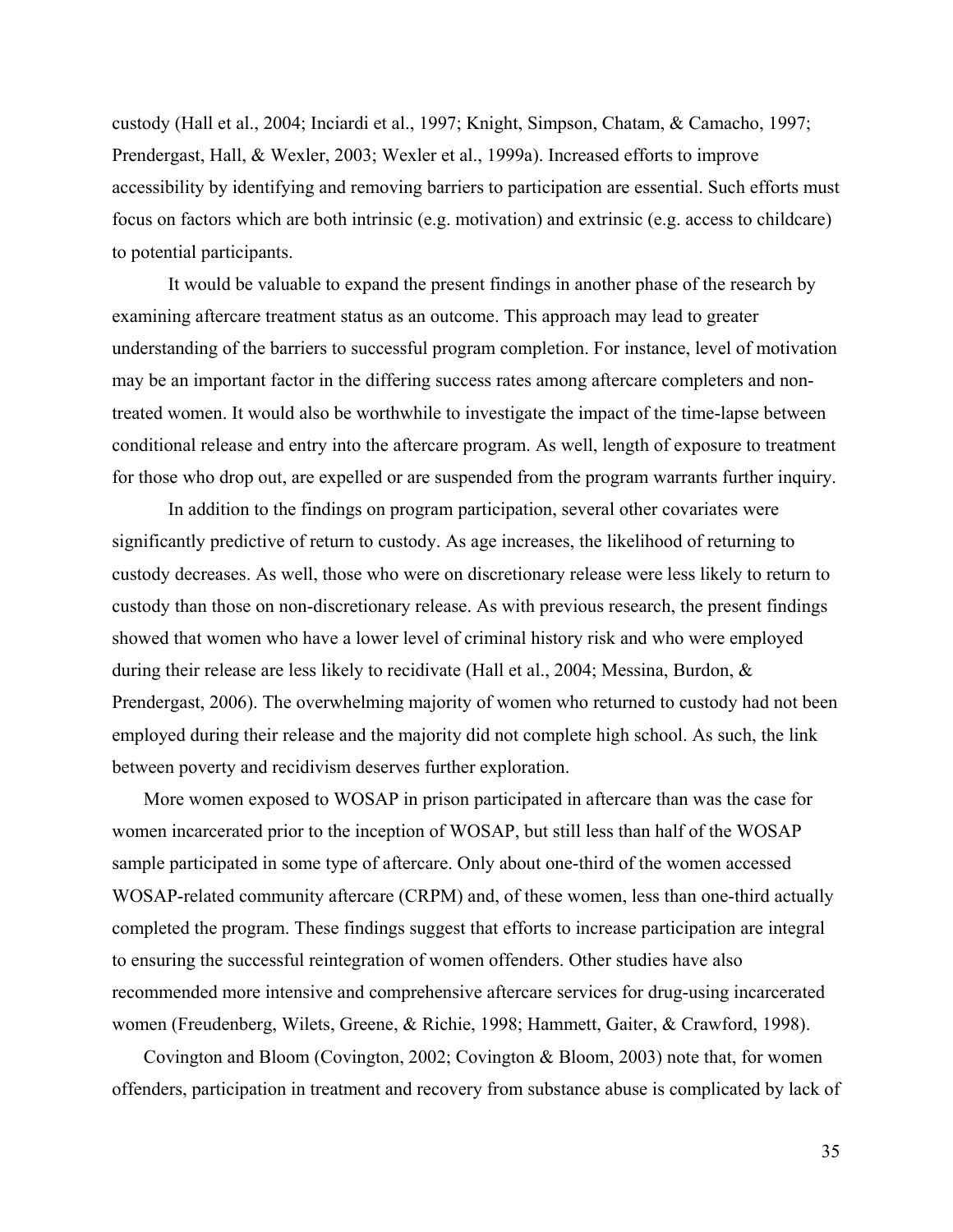attention to practical needs and issues like trauma, child care, housing, transportation, inadequate social support and lack of financial resources. Recognition of these issues and practical solutions that address the multiple needs of female offenders would reduce a short-fall in services and increase treatment participation and retention.

The vast majority of the women offenders included in the study had intermediate to severe substance abuse problems based on assessments using standardized instruments (Seltzer, 1971; Skinner, 1982; Skinner et al., 1984a). Among ITT-WOSAP women for which detailed information is available, the primary drugs cited as being problematic were crack, cocaine and opiates. That most women have moderate to high treatment needs indicates that WOSAP programming is indeed targeting those who need it most. An examination of return to custody by substance abuse severity level revealed that high-severity women offenders were almost two times more likely to return to custody than intermediate to low severity offenders. Nonetheless, this risk factor does not change the impact of aftercare on patterns of return to custody.

Mental illness and its co-occurrence with substance abuse is an important consideration for treatment among women offenders because this group is at especially high risk of reoffending (Messina, Burdon, Hagopian, & Prendergast, 2004). Among ITT-WOSAP participants, depression and anxiety were reported in the majority of these women and drugs were often reported to be used to self-medicate. It's plausible that the greater risk of recidivism among women with no aftercare may be related to comorbid mental health issues. Findings from earlier studies suggest that women offenders who suffered from both drug and mental health problems were more likely to be returned to custody and significantly sooner than those without comorbidities (Messina et al., 2004). These women were also significantly less likely to complete aftercare (Grella & Greenwell, 2007; Messina et al., 2004; Messina et al., 2006).

The case review of women offenders with partial aftercare treatment brought essential information to light. It revealed substantial confounding of this treatment status with the outcome. The majority of these women left aftercare treatment early because they had violated their conditions of release and thus had their conditional release suspended. Eventually, these women were returned to custody, but the length of time between suspension and reincarceration varied substantially. For instance, among those women who had gone unlawfully at large, the time between the issuance of the warrant and revocation ranged from 1 month to 8 months. Some of these women would have potentially engaged in criminal activity in the community for a

36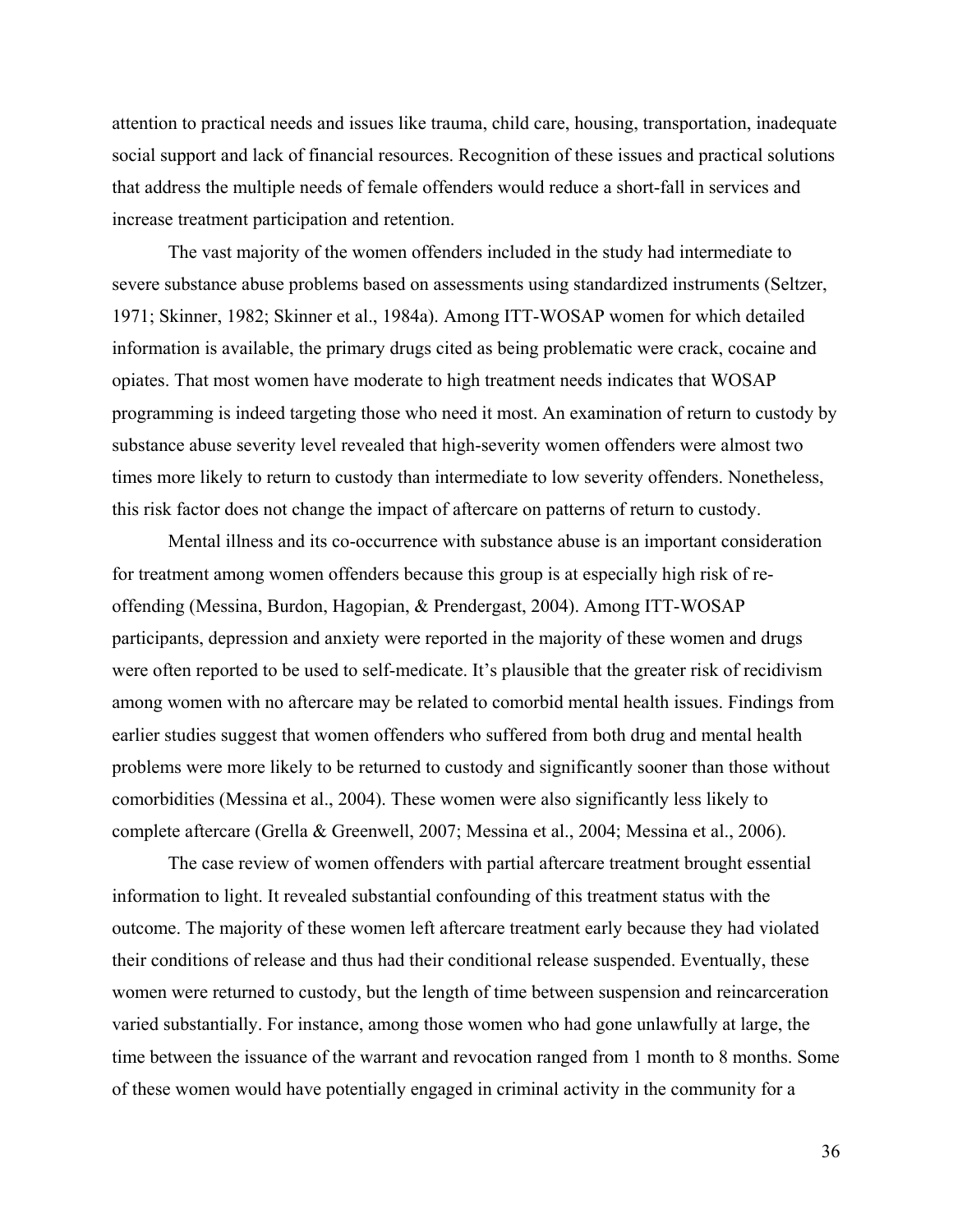substantial amount of time. It is particularly important to find approaches that will engage these women so that they remain in aftercare treatment for longer periods of time.

It is also very important to learn more about these women and what particular problems they may encounter that result in suspension. General research on substance abusing clients suggests that dropping out of treatment (being expelled or quitting) is not confined to offender populations. According to a review by Stark (1992), attrition rates for outpatient treatment among medical and psychiatric clients with substance abuse problems are quite high. In his review which was based a series of studies with various outcomes Stark found that those who complete treatment, compared to drop-outs are more likely to: remain drug free, have lower unemployment and arrest rates, cease intravenous drug use, and have lower relapse rates.

Since Aboriginal women make up such a large portion of the prison population relative to their representation in the Canadian population, this study presented separate descriptive analyses of this particularly vulnerable group of women. Major findings on return to custody among Aboriginal women are similar to those from the larger sample. Forty percent of Aboriginal women returned to prison within the 52-week period after release. Forty percent accessed some type of post-release programming with only 30% participating in CRPM. Secondary findings showed that employment while on release from prison had an impact upon the success of Aboriginal women in the community. Though the descriptive analysis was based upon small numbers, the results do point to the need for further research on effective program models for this group. Since many Aboriginal women were diverted into high intensity programs other than ITT-WOSAP it would of benefit to examine the specific impact of these other program models in reducing rates of return to custody. Aboriginal women (ITT-WOSAP and Other WOSAP) had significantly higher needs in employment/education and associate/social interaction domains than those in Pre-WOSAP. Perhaps more attention to these particular problems among Aboriginal women prior to their release is warranted. Overall, the results for Aboriginal women are consistent with those for non-Aboriginal women. Rates of return to custody are similar suggesting that WOSAP may be meeting the needs of Aboriginal women.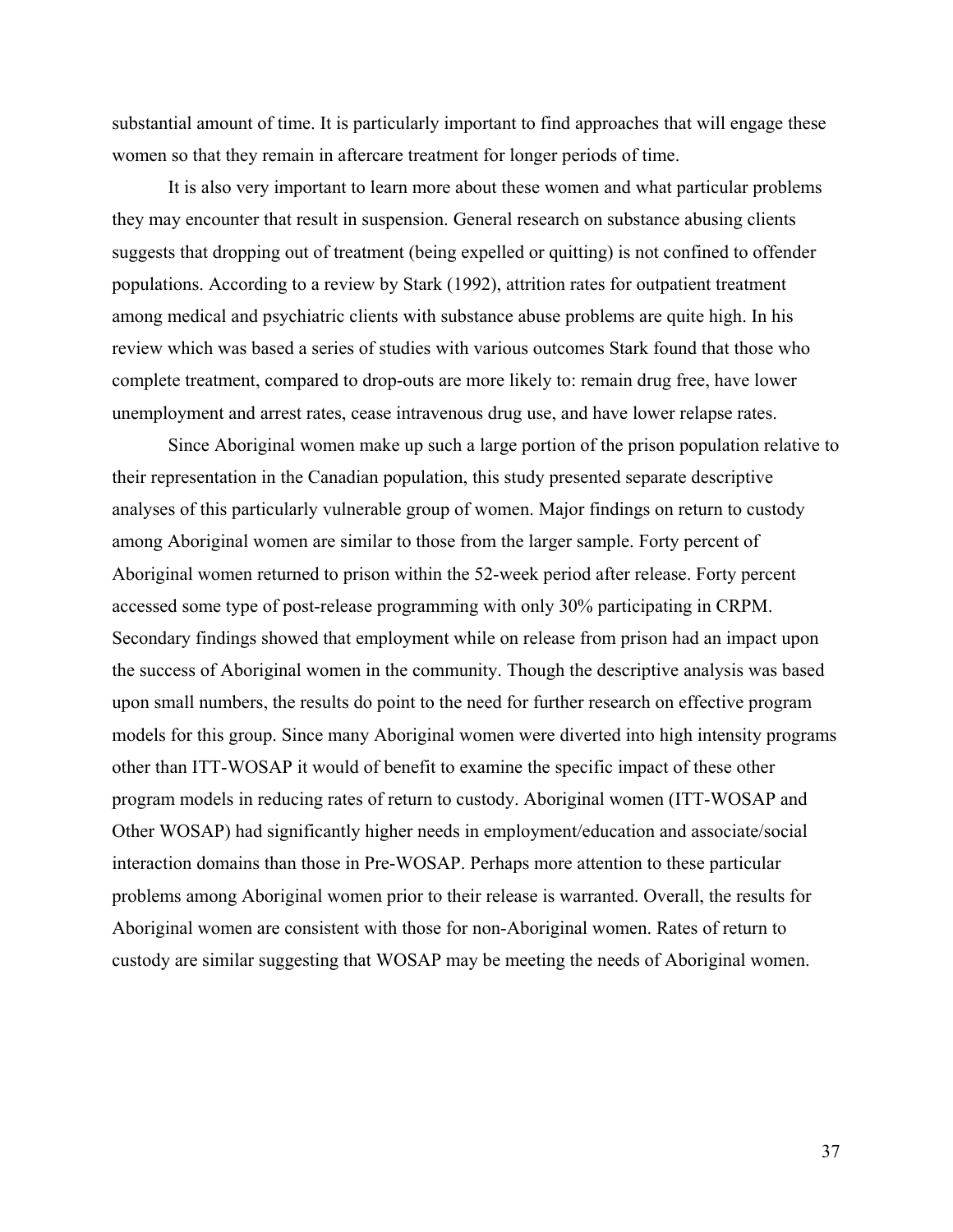## **REFERENCES**

Allison, P. D. (1995). *Survival analysis using the SAS system : a practical guide*. Cary, N.C.: SAS Institute.

Bird, S. M. & Hutchinson, S. J. (2003). Male Drugs-Related Deaths in the Fortnight after Release from Prison: Scotland, 1996-99. *Addiction, 2003, 98, 2, Feb, 98,* 185-190.

Butzin, C. A., Martin, S. S., & Inciardi, J. A. (2002). Evaluating component effects of a prison-based treatment continuum. *Journal of Substance Abuse Treatment, 22,* 63-69.

Correctional Service Canada (1994). *Correctional Program Strategy for Federally Sentenced Women* Ottawa: Correctional Service of Canada.

Correctional Service Canada. (2008a). Corporate Reporting System. Ref Type: Data File

Correctional Service Canada (2003). *Report on the Evaluation of CSC's Methadone Maintenance Treatment Program* Ottawa, ON.

Correctional Service Canada. (2008b). Offender Management System. Ref Type: Data File

Covington, S. S. (2002). *A Woman's Journey Home: Challenges for Female Offenders and Their Children* Washington, DC: Urban Institute.

Covington, S. S. & Bloom, B. E. (2003). Gendered Justice: Women in the Criminal Justice System. In *Gendered Justice: Addressing Female Offenders* (pp. 3-24). Durham, NC: Carolina Academic Press.

Dowden, C. & Blanchette, K. (1999). *An Investigation into the Characteristics of Substance-Abusing Women Offenders: Risk, Need and Post-Release Outcome.* (Rep. No. R-81). Ottawa: Correctional Service of Canada.

Freudenberg, N., Wilets, I., Greene, M. B., & Richie, B. E. (1998). Linking women in jail to community services: factors associated with rearrest and retention of drug-using women following release from jail. *Journal of the American Medical Women's Association, 53,* 89-93.

Grant, B. & Furlong, A. (2006). Women Offender Substance Abuse Programming: Interim results. *Forum on Corrections Research, 18,* 45-47.

Grant, B., Furlong, A., Hume, L., White Tara, & Doherty, S. (2008). *The Women Offender Substance Abuse Programming: Interim Research Report* (Rep. No. R-171). Ottawa, ON: Correctional Service Canada.

Grant, B. & Gileno, J. (2008). *The Changing Federal Offender Population* Ottawa: Correctional Service Canada.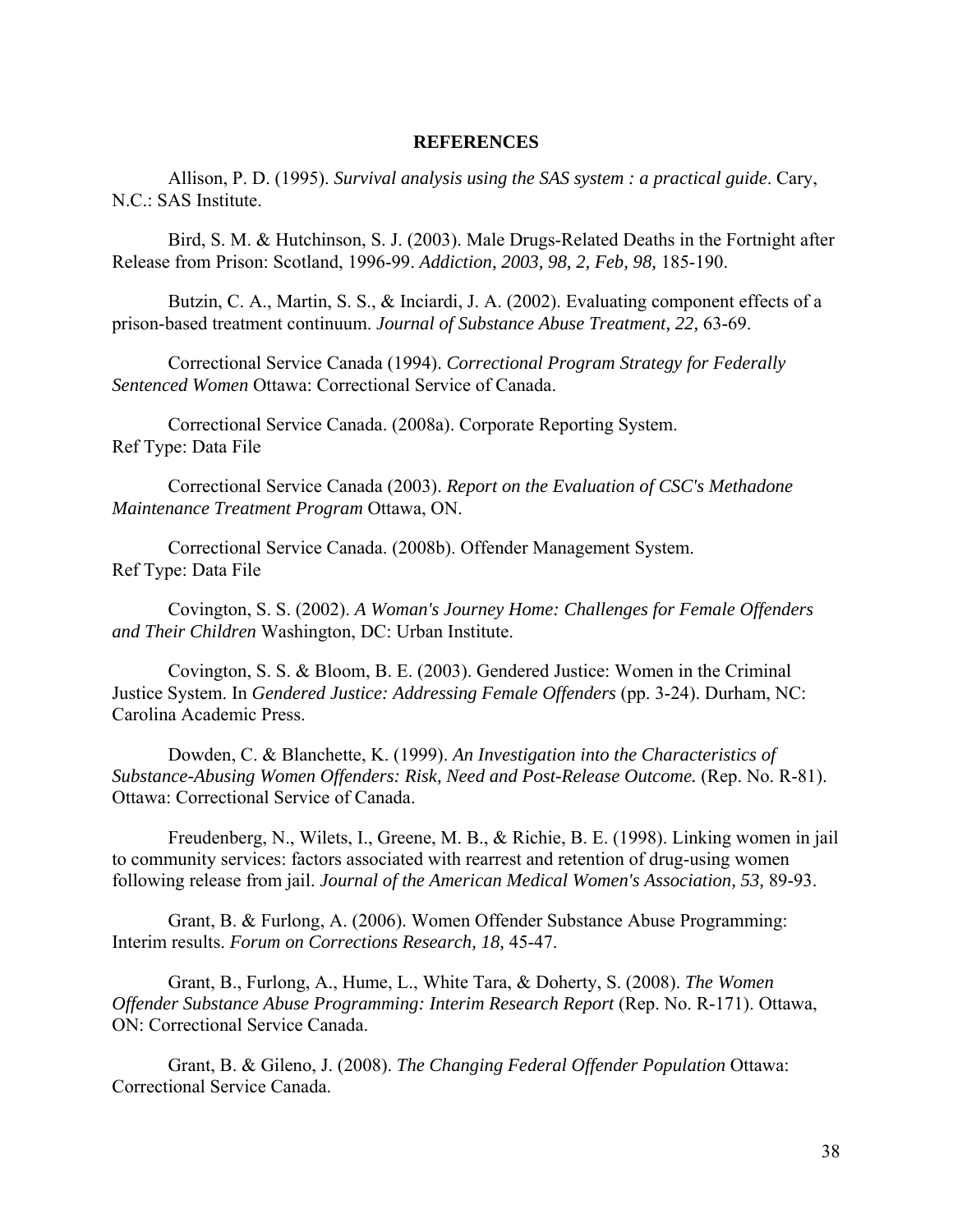Grella, C. E. & Greenwell, L. (2007). Treatment needs and completion of communitybased aftercare among substance-abusing women offenders. *Women's Health Issues, 17,* 244- 255.

Hall, E. A., Prendergast, M. L., Wellisch, J., Patten, M., & Cao, Y. (2004). Treating drugabusing women prisoners: An outcomes evaluation of the forever free program. *Prison Journal, 84,* 81-105.

Hammett, T. M., Gaiter, J. L., & Crawford, C. (1998). Reaching seriously at-risk populations: Health interventions in criminal justice settings. *Health Education & Behavior, 25,* 99-120.

Hiller, M. L., Knight, K., & Simpson, D. D. (1999a). Prison-based substance abuse treatment, residential aftercare and recidivism. *Addiction, 94,* 833-842.

Hiller, M. L., Knight, K., & Simpson, D. D. (1999b). Prison-based substance abuse treatment, residential aftercare and recidivism. *Addiction, 94,* 833-842.

Hughes, R. A. (2000). Health, place and British prisons. *Health & Place, 6,* 57-62.

Hume, L. (2001). Programming for Substance Abusing Women Offenders. *Forum on Corrections Research, 13,* 48-50.

Hume, L. & Grant, B. (2001). *Substance Abuse Programming for Women Offenders: A Proposed Structure.* Ottawa: Correctional Service of Canada.

Inciardi, J. A., Martin, S. S., Butzin, C. A., Hooper, R. M., & Harrison, L. D. (1997). An effective model of prison-based treatment for drug-involved offenders. *Journal of Drug Issues, 27,* 261-278.

Inciardi, J. A., Surratt, H. L., Martin, S. S., & Hooper, R. M. (2002). *The importance of aftercare in a corrections-based treatment continuum*. New York, NY, US: Springer Publishing Co.

Knight, K., Simpson, D. D., Chatam, L. R., & Camacho, L. M. (1997). Assessment of Prison-Based Drug Treatment: Texas' In-prison Therapeutic Community Program. *Journal of Offender Rehabilitation, 24,* 75-100.

Knight, K., Simpson, D. D., & Hiller, M. L. (1999). Three-Year Reincarceration Outcomes for In-Prison Therapeutic Community Treatment in Texas. *The Prison Journal, 79,* 337-351.

Law, M. A. (2004). Federally Sentenced Women in the Community: Dynamic Rick Factors. *Forum on Corrections Research, 16,* 18-20.

Lurigio, A. J. (2001). Effective services for parolees with mental illnesses. *Crime & Delinquency, 47,* 446-461.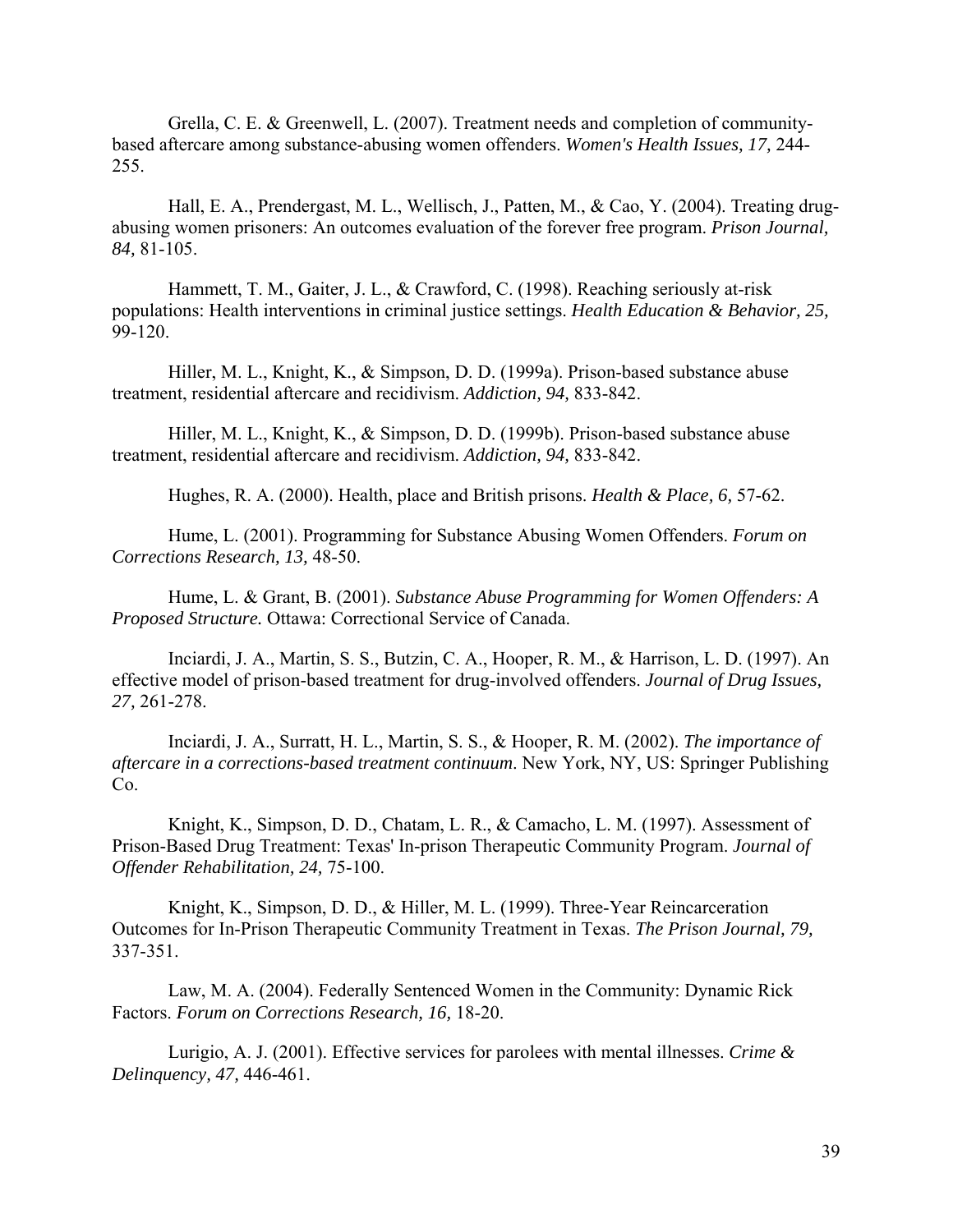Lurigio, A. J., Fallon, J. R., & Dincin, J. (2000). Helping the mentally ill in jails adjust to community life: A description of a postrelease ACT program and its clients. *International Journal of Offender Therapy & Comparative Criminology, 44,* 532-548.

Messina, N., Burdon, W., Hagopian, G., & Prendergast, M. (2004). One year return to custody rates among co-disordered offenders. *Behavioral Sciences & the Law, 22,* 503-518.

Messina, N., Burdon, W., & Prendergast, M. (2006). Prison-based treatment for drugdependent women offenders: Treatment versus no treatment. *Journal of Psychoactive Drugs,* 333-343.

Orwin, R., Francisco, L., & Bernichon, T. (2001). *Effectiveness of Women's Substance Abuse Treatment Programs: A Meta-Analysis.* (Rep. No. Report Prepared under Contract No. 270-97-7016 for the Centre for Substance Abuse Treatment). Fairfax, VA: Caliber.

Pelissier, B., Rhodes, W., Saylor, W., Gaes, G., Camp, S. D., Vanyur, S. D. et al. (2001). Triad drug treatment evaluation project. *Federal Probation, 65,* 3-7.

Prendergast, M. L., Hall, E. A., & Wexler, H. K. (2003). Multiple measures of outcomes in assessing a prison-based drug treatment program. *Journal of Offender Rehabilitation, 37,* 65- 94.

Prendergast, M. L., Wellisch, J., & Wong, M. M. (1996). *A study of women on parole who graduated from the Forever Free substance abuse program: treatment experiences, needs and services, outcomes*. University of California at Los Angeles; Los Angeles, CA: Drug Abuse Research Center.

Rich, J. D., Holmes, L., Salas, C., Macalino, G., Davis, D., Ryczek, J. et al. (2001). Successful linkage of medical care and community services for HIV-positive offenders being released from prison. *Journal of Urban Health, 78,* 279-289.

Richie, B. E., Freudenberg, N., & Page, J. (2001). Reintegrating women leaving jail into urban communities: a description of a model program. *Journal of Urban Health, 78,* 290-303.

Sattar, G. (2003). The death of offenders in England and Wales. *Crisis: The Journal of Crisis Intervention and Suicide Prevention, 24,* 17-23.

Sattar, G. & Killias, M. (2005). The Death of Offenders in Switzerland. *European Journal Of Criminology, 2,* 317-340.

Seltzer, M. L. (1971). The Michigan Alcoholism Screening Test: The quest for a new diagnostic instrument. *American Journal of Psychiatry, 127,* 1653-1658.

Singleton, N., Pendry, E., & Taylor, C. (2003). *Drug-related mortality among newlyreleased offenders*. London: Home Office.

Skinner, H. A. (1982). The Drug Abuse Screening Test. *Addictive Behavior, 7,* 363-171.